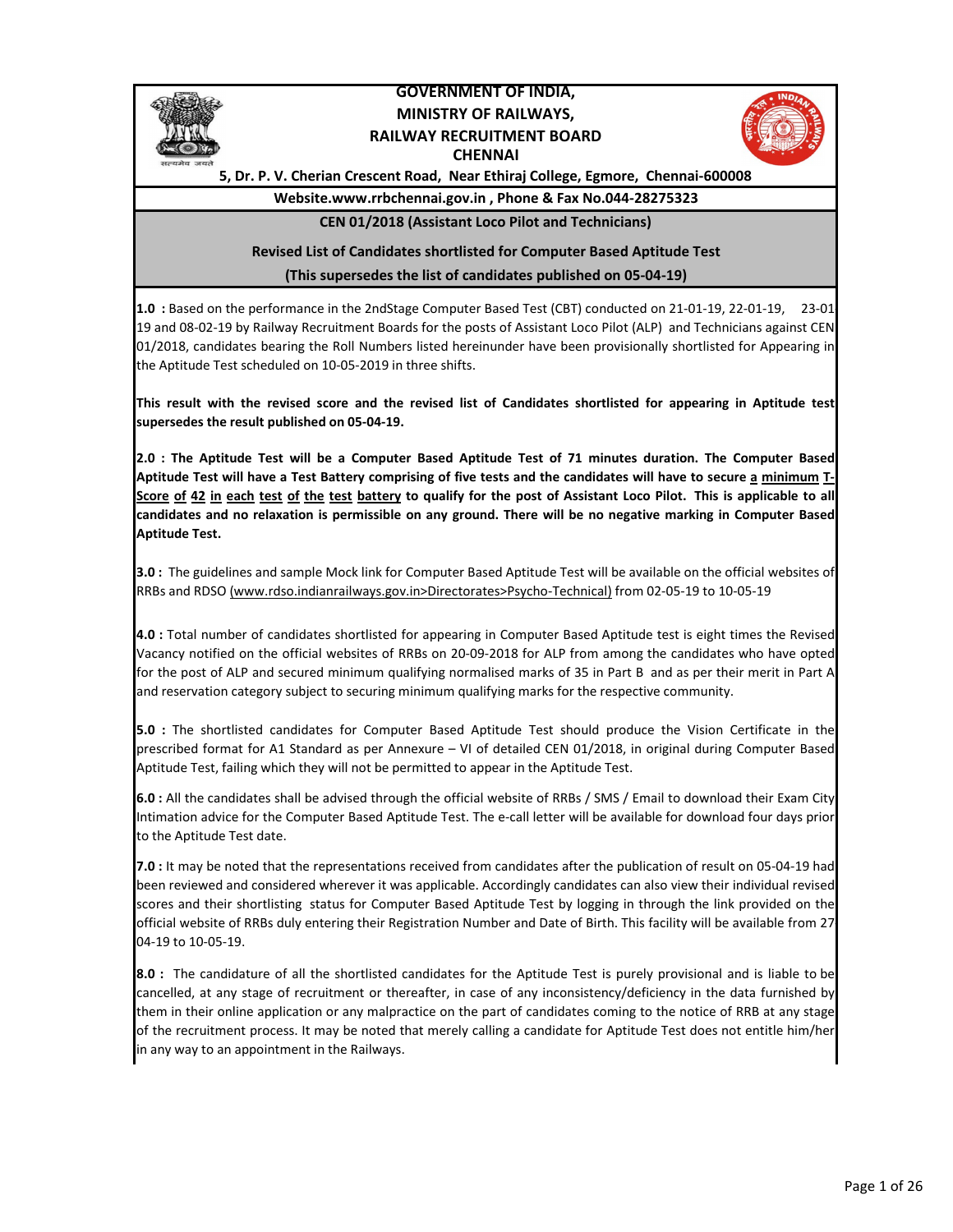9.0 : While every care has been taken in preparing the list of candidates shortlisted for Aptitude Test, RRB reserves the right to rectify any inadvertent error or typographical/printing mistakes. RRB regrets inability to entertain any correspondence from unsuccessful candidates.

10.0 : Candidates are advised to regularly visit RRB's official website for the updates.

11.0 : Important: Beware of the touts who may misguide the candidates with false promises of getting them selected for the job on illegal consideration. The recruitment process in the RRB exams is fully computerised and the selection is based purely on the merit of candidates.

|  |  |  | 12.0 : The Roll Numbers of the provisionally qualified candidates for Aptitude Test are arranged horizontally in |  |  |  |  |  |
|--|--|--|------------------------------------------------------------------------------------------------------------------|--|--|--|--|--|
|  |  |  | ascending order from left to right and not in order of merit.                                                    |  |  |  |  |  |

| 111012092980006 | 111016092980002 | 111020092980004 | 121001090700463 | 121001090700752 |
|-----------------|-----------------|-----------------|-----------------|-----------------|
| 121001091050237 | 121002079960194 | 121002080310195 | 121002091050059 | 121003013010039 |
| 121003079540287 | 121003079960051 | 121003079960155 | 121003080270284 | 121003085800022 |
| 121003087540301 | 121003090700667 | 121003091050168 | 121003091050860 | 121003094170289 |
| 121004079580164 | 121004079960066 | 121004080310727 | 121004087540468 | 121004088270235 |
| 121004091050337 | 121004092080623 | 121005013010100 | 121005079230222 | 121005079540679 |
| 121005079960034 | 121005090700329 | 121006079580308 | 121006079960072 | 121006080310490 |
| 121006091050465 | 121006092080073 | 121006092080216 | 121006092080706 | 121007079790073 |
| 121007079790244 | 121007079790252 | 121007087540165 | 121007091050099 | 121008079580109 |
| 121008079580395 | 121008079790003 | 121008079790009 | 121008079790032 | 121008085620118 |
| 121008091050820 | 121009079790248 | 121009079790390 | 121009080310157 | 121009090610004 |
| 121009091050262 | 121009091050514 | 121009091050824 | 121009091050829 | 121010013010136 |
| 121010079640066 | 121010079790350 | 121010079960150 | 121010083840012 | 121010083840145 |
| 121010088270124 | 121010091050109 | 121010091050697 | 121010092080819 | 121011080310271 |
| 121011080310347 | 121011091050040 | 121011091050387 | 121012079790237 | 121012090700598 |
| 121012091050845 | 121013079540006 | 121013079790145 | 121013080310882 | 121013091050303 |
| 121013091050707 | 121014079780161 | 121014079790361 | 121014090700557 | 121014092080284 |
| 121015018680023 | 121015079780121 | 121015079790005 | 121015079960044 | 121015091050619 |
| 121015094170193 | 121016079580347 | 121016083840108 | 121016091050105 | 121016091050366 |
| 121017018680107 | 121017079540303 | 121017079580005 | 121017079580072 | 121017079580156 |
| 121017079790284 | 121017080310166 | 121018079780097 | 121018079790271 | 121018079790293 |
| 121018079960185 | 121018083840088 | 121018090700108 | 121018091050775 | 121018091050851 |
| 121018091050853 | 121019079580091 | 121019079580343 | 121019079960016 | 121019091050513 |
| 121019094170068 | 121020079230199 | 121020090610063 | 121020091050313 | 121020094170152 |
| 121021079230015 | 121021079230053 | 121021079540758 | 121021079540887 | 121021090700206 |
| 121021090700450 | 121021094170125 | 121022079790019 | 121022079790148 | 121022079790185 |
| 121022087540382 | 121022091050135 | 121022091050496 | 121022094170280 | 121023018060010 |
| 121023079580149 | 121023079580472 | 121023079790109 | 121023079960032 | 121023079960219 |
| 121023090700367 | 121023091050448 | 121023094170107 | 121024079540720 | 121024079780126 |
| 121024079780191 | 121024079960124 | 121024092080489 | 121025020230013 | 121025079780023 |
| 121025079790125 | 121025079960107 | 121025080310298 | 121025083840130 | 121025087540143 |
| 121025090610006 | 121025090610044 | 121025091050674 | 121026022780121 | 121026079540801 |
| 121026079580364 | 121026079790348 | 121026088270064 | 121026091050626 | 121026092080577 |
| 121027080310167 | 121027083840191 | 121027085620019 | 121027091050051 | 121028079230033 |
| 121028079640102 | 121028080310385 | 121028088270325 | 121029022780010 | 121029022780164 |
| 121029088270026 | 121030079790197 | 121030079960048 | 121030087540242 | 121030091050020 |
| 121030091050076 | 121030091050180 | 121030091050456 | 151001006730195 | 151001090000419 |
| 151001090060054 | 151001095640033 | 151002042730085 | 151002087880007 | 151002095160002 |
| 151003090020089 | 151004087880005 | 151004087880074 | 151005042730349 | 151005090000210 |
| 151005090020108 | 151007006730180 | 151007006730225 | 151007006730636 | 151007042730210 |
| 151007087880151 | 151007088340049 | 151007092860109 | 151007092870046 | 151008042730339 |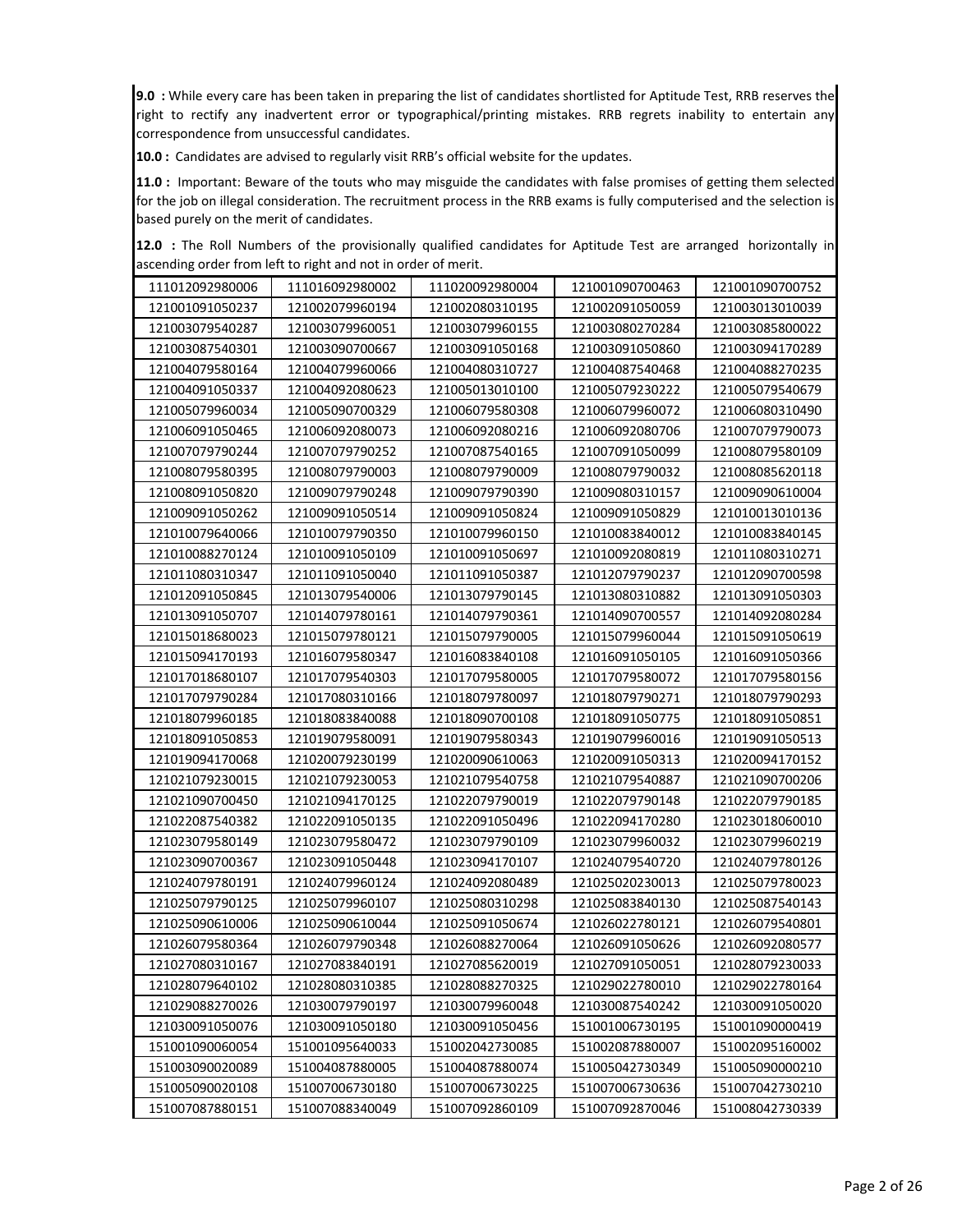| 151009092870117 | 151010032810084 | 151010092870132 | 151010095160206 | 151010095160280 |
|-----------------|-----------------|-----------------|-----------------|-----------------|
| 151010095640138 | 151011090580101 | 151011095170069 | 151012088340003 | 151012090020111 |
| 151012095170141 | 151013006730062 | 151013092870130 | 151014006730184 | 151014092870154 |
| 151014092870185 | 151015090020060 | 151015092870074 | 151016095170024 | 151017092870113 |
| 151019006730075 | 151019090000041 | 151019090020007 | 151019095160118 | 151020006730205 |
| 151021006730412 | 151021042730063 | 151021090000079 | 151021090020009 | 151022032810031 |
| 151024087880153 | 151024090020125 | 151024092870023 | 151025092870091 | 151026042730177 |
| 151026090020043 | 151028042730309 | 151028095160120 | 151028095640112 | 151029032810031 |
| 151029042730220 | 151029086690095 | 151029090020041 | 151030032810082 | 161020095380058 |
| 171001042460114 | 171004087470390 | 171005087470231 | 171005087470374 | 171006042460168 |
| 171007087470251 | 171007087470405 | 171008083870057 | 171008087470316 | 171009042460123 |
| 171009042460442 | 171009087470193 | 171009087470256 | 171012016740048 | 171013087470066 |
| 171014083870218 | 171014087470373 | 171014087470750 | 171016087470214 | 171020083870041 |
| 171020087470048 | 171020087470082 | 171022026350025 | 171022083870224 | 171023083870199 |
| 171023087470290 | 171024087470431 | 171025083870170 | 171025087470176 | 171025087470482 |
| 171026083870021 | 171026087470043 | 171028026350019 | 171028087470183 | 171029087470651 |
| 171030087470720 | 201001080400073 | 201001080400110 | 201001080400359 | 201001093880189 |
| 201002080400183 | 201002080410446 | 201003080400026 | 201003080410291 | 201003080410431 |
| 201004081600161 | 201004093500038 | 201005080410106 | 201007080400160 | 201007081600011 |
| 201008050810103 | 201008080400166 | 201008080400236 | 201009080400057 | 201010050810001 |
| 201011050810136 | 201016080400474 | 201017080410384 | 201017093500107 | 201019080400364 |
| 201021081600017 | 201022080410104 | 201022080410188 | 201023050810331 | 201023080400293 |
| 201023080400297 | 201024093500032 | 201025080400149 | 201025081600281 | 201026079380205 |
| 201026080400074 | 201027080410420 | 201028080410162 | 201029050810034 | 201029080410103 |
| 201030079380207 | 201030080410021 | 221001083480260 | 221002080380268 | 221002081580193 |
| 221002083340005 | 221002083480038 | 221002083480127 | 221003083480056 | 221003083480105 |
| 221003083480294 | 221003083480320 | 221004081580015 | 221004083480010 | 221004083480053 |
| 221004083480200 | 221004083480474 | 221004083480543 | 221004083480579 | 221005083480139 |
| 221006080020823 | 221006083480141 | 221006083480143 | 221006083480290 | 221006083480698 |
| 221007083480932 | 221008083480161 | 221008083480639 | 221009081580337 | 221009083480064 |
| 221009083480292 | 221009083480301 | 221009083480378 | 221009083480585 | 221010082080210 |
| 221010083480002 | 221010083480064 | 221010083480120 | 221010083480355 | 221010083480425 |
| 221011082080154 | 221011083480058 | 221011083480272 | 221011083480279 | 221011083480291 |
| 221011083480324 | 221011083480593 | 221012083480114 | 221013080380376 | 221013081580026 |
| 221013083480314 | 221013083480786 | 221014081580008 | 221014083480564 | 221014083480582 |
| 221014083480775 | 221015081580461 | 221015083480510 | 221015083480576 | 221016080380002 |
| 221016082280070 | 221016083480142 | 221016083480357 | 221016083480501 | 221017083480089 |
| 221017083480386 | 221017083480421 | 221017083480464 | 221017083480672 | 221017083480680 |
| 221018081410045 | 221018083480063 | 221018083480207 | 221019082280036 | 221019083480386 |
| 221019083480434 | 221020083480068 | 221020083480113 | 221020083480563 | 221020083480776 |
| 221021082280061 | 221022083480446 | 221023083340079 | 221023083480060 | 221023083480096 |
| 221023083480132 | 221023083480460 | 221023083480804 | 221023083480897 | 221023083480926 |
| 221024082080039 | 221024083480006 | 221024083480651 | 221025082280005 | 221025083340226 |
| 221025083480120 | 221026080020604 | 221026080380058 | 221026083480654 | 221027080020542 |
| 221027080020573 | 221027080380164 | 221027082280054 | 221027083480187 | 221028083480087 |
| 221028083480573 | 221028083480694 | 221029080380204 | 221029083480729 | 221030080390221 |
| 221030081580165 | 221030083480043 | 221030083480118 | 231001017600448 | 231002092450340 |
| 231002096920020 | 231003091160150 | 231003096920025 | 231004096920100 | 231005092450285 |
| 231005092450289 | 231006092450242 | 231006092450304 | 231010092450257 | 231011092450407 |
| 231012017060014 | 231012086830022 | 231012096920056 | 231013092450272 | 231013092450454 |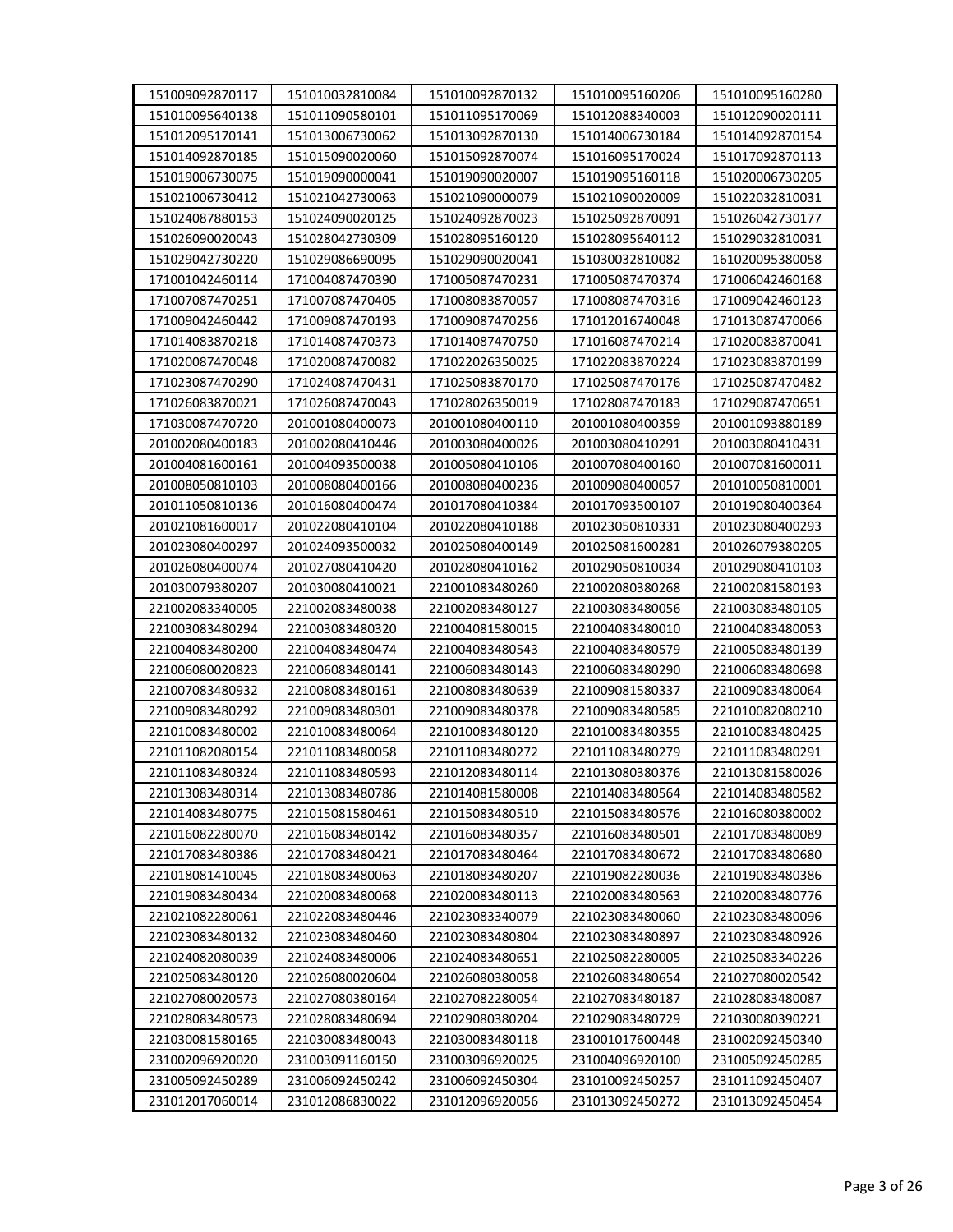| 231014023270054 | 231014086830015 | 231014092450444 | 231014096920032 | 231015092450330 |
|-----------------|-----------------|-----------------|-----------------|-----------------|
| 231015096920046 | 231016096920091 | 231017096920014 | 231018092450298 | 231018092450308 |
| 231018092450447 | 231020092450172 | 231021092450019 | 231022092450108 | 231023078900153 |
| 231024092450036 | 231026092450094 | 231026092450313 | 231026092450352 | 231027023270029 |
| 231029092450183 | 231030092450137 | 241023026420022 | 261001006920193 | 261001079090004 |
| 261001079090029 | 261001079090278 | 261001083720481 | 261001083890185 | 261001083890303 |
| 261003083720117 | 261003083890121 | 261003113290205 | 261003113290213 | 261004006920149 |
| 261004034930200 | 261004034930323 | 261004083720252 | 261004083720629 | 261005027900035 |
| 261005083201186 | 261006083200322 | 261006083890127 | 261006083890590 | 261007006920035 |
|                 |                 |                 |                 |                 |
| 261007083200827 | 261007083890262 | 261007113290230 | 261008083200392 | 261008083720327 |
| 261008083890228 | 261009027900120 | 261009083200137 | 261009083720354 | 261009083890109 |
| 261009083890129 | 261009083890154 | 261009106370276 | 261010006920114 | 261010079090190 |
| 261010113290073 | 261010113290215 | 261011034930080 | 261011079091060 | 261011082200037 |
| 261011083200398 | 261011083890402 | 261011106370114 | 261012006920221 | 261012079090094 |
| 261012079090555 | 261012083200358 | 261012106370333 | 261013006920091 | 261013083200317 |
| 261013083200333 | 261014083720048 | 261014083720284 | 261014083720481 | 261014083890238 |
| 261014096220005 | 261014106370030 | 261015006920127 | 261015006920149 | 261015079090676 |
| 261015079091108 | 261015083890137 | 261015106370151 | 261016083200140 | 261016083890124 |
| 261016083890163 | 261017027900036 | 261017083200121 | 261017083200525 | 261017113290158 |
| 261017113290236 | 261018006920056 | 261018083890048 | 261018083890497 | 261018096220048 |
| 261018113290072 | 261019006920083 | 261019006920164 | 261019079091003 | 261019082200446 |
| 261019083200101 | 261020083200869 | 261020083720128 | 261020083890140 | 261021083200271 |
| 261022083200205 | 261022083200485 | 261022083890258 | 261023029040006 | 261024006920080 |
| 261024034930151 | 261024082200013 | 261024082200178 | 261024083200114 | 261024083201078 |
| 261024083201131 | 261024113290033 | 261024113290120 | 261024113290151 | 261025006920066 |
| 261025006920081 | 261025027900128 | 261025083201063 | 261025083890563 | 261025113290237 |
| 261026079090057 | 261026083720365 | 261026083890205 | 261026106370435 | 261027006920154 |
| 261027027900095 | 261027034930230 | 261027083200223 | 261027083890040 | 261027083890180 |
| 261028006920089 | 261028029040052 | 261028079090176 | 261028079090248 | 261028083200466 |
| 261028083720041 | 261028083720198 | 261028083890329 | 261028083890375 | 261029006920107 |
| 261029034930026 | 261029082200188 | 261029083200181 | 261029083890184 | 261029106370065 |
| 261029106370098 | 261030034930263 | 261030079090181 | 261030079090222 | 261030083890017 |
| 261030083890028 | 261030083890337 | 261030083890385 | 261030091370153 | 271001021760088 |
| 271001085940237 | 271001085940258 | 271001085940303 | 271002085940291 | 271002085940313 |
| 271002085940331 | 271002087430435 | 271003078950391 | 271003085940326 | 271003085940365 |
| 271003085940475 | 271004085940221 | 271004085940273 | 271004085940346 | 271004085940360 |
| 271005078950306 | 271005085940347 | 271007078950342 | 271007079630027 | 271007079740131 |
| 271007085940136 | 271008078950291 | 271008078950310 | 271008085940035 | 271008085940183 |
| 271009078950346 | 271009078950414 | 271009085940041 | 271009085940148 | 271010078950309 |
| 271010078950414 | 271010078950432 | 271010078950463 | 271011078140070 | 271011085940028 |
| 271011085940117 | 271012078950326 | 271012078950386 | 271012085940047 | 271012085940134 |
| 271013078950296 | 271013078950319 | 271013078950384 | 271013087430645 | 271014085940101 |
| 271014085940170 | 271015085940095 | 271015085940186 | 271018021760091 | 271018089740362 |
| 271019089740096 | 271019089740100 | 271021085600177 | 271026078950458 | 271028085920026 |
| 271028085940021 | 271028085940028 | 271028085940041 | 271029078950457 | 271029085940020 |
| 271029085940078 | 271029085940082 | 271029085940177 | 271030085940030 | 271030085940194 |
| 271031078950004 | 271031078950035 | 271031078950036 | 271031078950042 | 271031078950239 |
| 271031078950280 | 271031079630066 | 271031079630116 | 271031079630213 | 271031079740104 |
| 271031079850139 | 271031085920160 | 271031085920211 | 271031085920291 | 271031085920404 |
| 271031085940132 | 271031085940142 | 271031085940236 | 271031085940315 | 271031087430048 |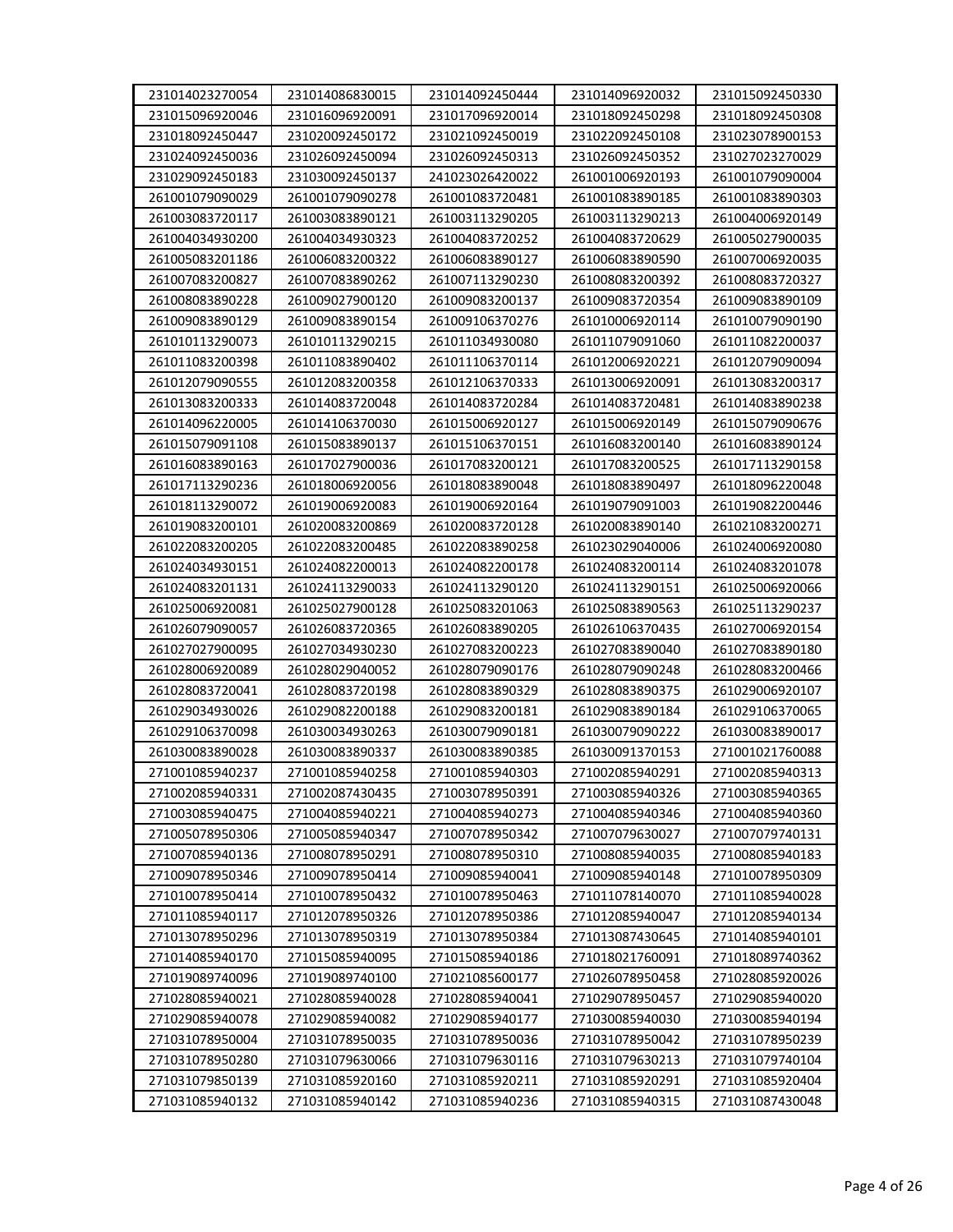| 271031087430101 | 271031087430167 | 271031087430204 | 271031087430233 | 271031087430369 |
|-----------------|-----------------|-----------------|-----------------|-----------------|
| 271031087430434 | 271031087430451 | 271031087430606 | 271031089740024 | 271031089740091 |
| 271031089740204 | 271031089740248 | 271031089740251 | 271031089740289 | 271031089740494 |
| 271032078950032 | 271032078950209 | 271032078950278 | 271032079630124 | 271032079740047 |
| 271032079740055 | 271032079740170 | 271032079850055 | 271032079850060 | 271032085920043 |
| 271032085920046 | 271032085920054 | 271032085920067 | 271032085920365 | 271032085920433 |
| 271032085940241 | 271032085940369 | 271032087430012 | 271032087430288 | 271032087430312 |
| 271032087430330 | 271032087430700 | 271032089740012 | 271032089740119 | 271032089740179 |
| 271032089740252 | 271032089740254 | 271032089740257 | 271032089740266 | 271032089740270 |
| 271032089740282 | 271032089740331 | 271032089740345 | 271032089740373 | 271032089740413 |
| 271032089740495 | 271032089740570 | 271033078950030 | 271033078950036 | 271033078950124 |
| 271033078950127 | 271033078950130 | 271033078950203 | 271033078950206 | 271033078950219 |
| 271033078950351 | 271033078950374 | 271033078950376 | 271033078950455 | 271033079630002 |
| 271033079630169 | 271033079630170 | 271033079630470 | 271033079630640 | 271033079630747 |
| 271033079630757 | 271033079630786 | 271033079740017 | 271033079740057 | 271033079740058 |
| 271033079740157 | 271033079850117 | 271033085920273 | 271033085920334 | 271033085940011 |
| 271033085940012 | 271033085940013 | 271033085940204 | 271033085940305 | 271033085940429 |
| 271033087430622 | 281001079530019 | 281001079530046 | 281001079530053 | 281001079530083 |
| 281001079530190 | 281001079530215 | 281001079560034 | 281001079560105 | 281001079560149 |
| 281001079560153 | 281001079560168 | 281001079560189 | 281001079670163 | 281001079670166 |
| 281001079670168 | 281001079670228 | 281001079670353 | 281001079670457 | 281001079670510 |
| 281001079670631 | 281001088360015 | 281001088360025 | 281001088360029 | 281001088360091 |
| 281001088360103 | 281001088360114 | 281001088360218 | 281001088360234 | 281001088360477 |
| 281001094960009 | 281001094960028 | 281001094960125 | 281001094960161 | 281001094960273 |
| 281001094980033 | 281001094980036 | 281001094980051 | 281001094980289 | 281001094980329 |
| 281001094980340 | 281001094980424 | 281001096880014 | 281001106220021 | 281001106220036 |
| 281001106220113 | 281002079530159 | 281002079530184 | 281002079530209 | 281002079530216 |
| 281002079560021 | 281002079560023 | 281002079560207 | 281002079670196 | 281002079670343 |
| 281002079670577 | 281002088360105 | 281002088360301 | 281002088360380 | 281002088360434 |
| 281002094960066 | 281002094960118 | 281002094960212 | 281002094960344 | 281002094960400 |
| 281002094960464 | 281002094980017 | 281002094980048 | 281002094980053 | 281002094980228 |
| 281002094980262 | 281002094980375 | 281002094980384 | 281002094980465 | 281002096880044 |
| 281002106220020 | 281003079530072 | 281003079530178 | 281003079560052 | 281003079560220 |
| 281003079670196 | 281003079670223 | 281003079670292 | 281003079670344 | 281003079670459 |
| 281003079670495 | 281003079670662 | 281003088360045 | 281003088360062 | 281003088360083 |
| 281003088360093 | 281003088360113 | 281003088360202 | 281003088360279 | 281003088360392 |
| 281003094960087 | 281003094960349 | 281003094980028 | 281003094980061 | 281003094980148 |
| 281003094980196 | 281003094980277 | 281003094980296 | 281003094980326 | 281003094980346 |
| 281003096880024 | 281003096880074 | 281003096880075 | 281003106220079 | 281004079530051 |
| 281004079530103 | 281004079530136 | 281004079530169 | 281004079530189 | 281004079560031 |
| 281004079560128 | 281004079560131 | 281004079560188 | 281004079670103 | 281004079670142 |
| 281004079670169 | 281004079670171 | 281004079670186 | 281004088360035 | 281004088360097 |
| 281004088360124 | 281004088360125 | 281004088360154 | 281004088360438 | 281004094900013 |
| 281004094960077 | 281004094960115 | 281004094960150 | 281004094960213 | 281004094960371 |
| 281004094980093 | 281004094980233 | 281004094980259 | 281004094980274 | 281004094980290 |
| 281004094980475 | 281004096880011 | 281004106220010 | 281004106220034 | 281005079530061 |
| 281005079530127 | 281005079530186 | 281005079530209 | 281005079560045 | 281005079560109 |
| 281005079560214 | 281005079670144 | 281005079670145 | 281005079670166 | 281005079670278 |
| 281005079670413 | 281005079670416 | 281005079670546 | 281005079670571 | 281005079670576 |
| 281005079670578 | 281005079670650 | 281005079670678 | 281005088360021 | 281005088360046 |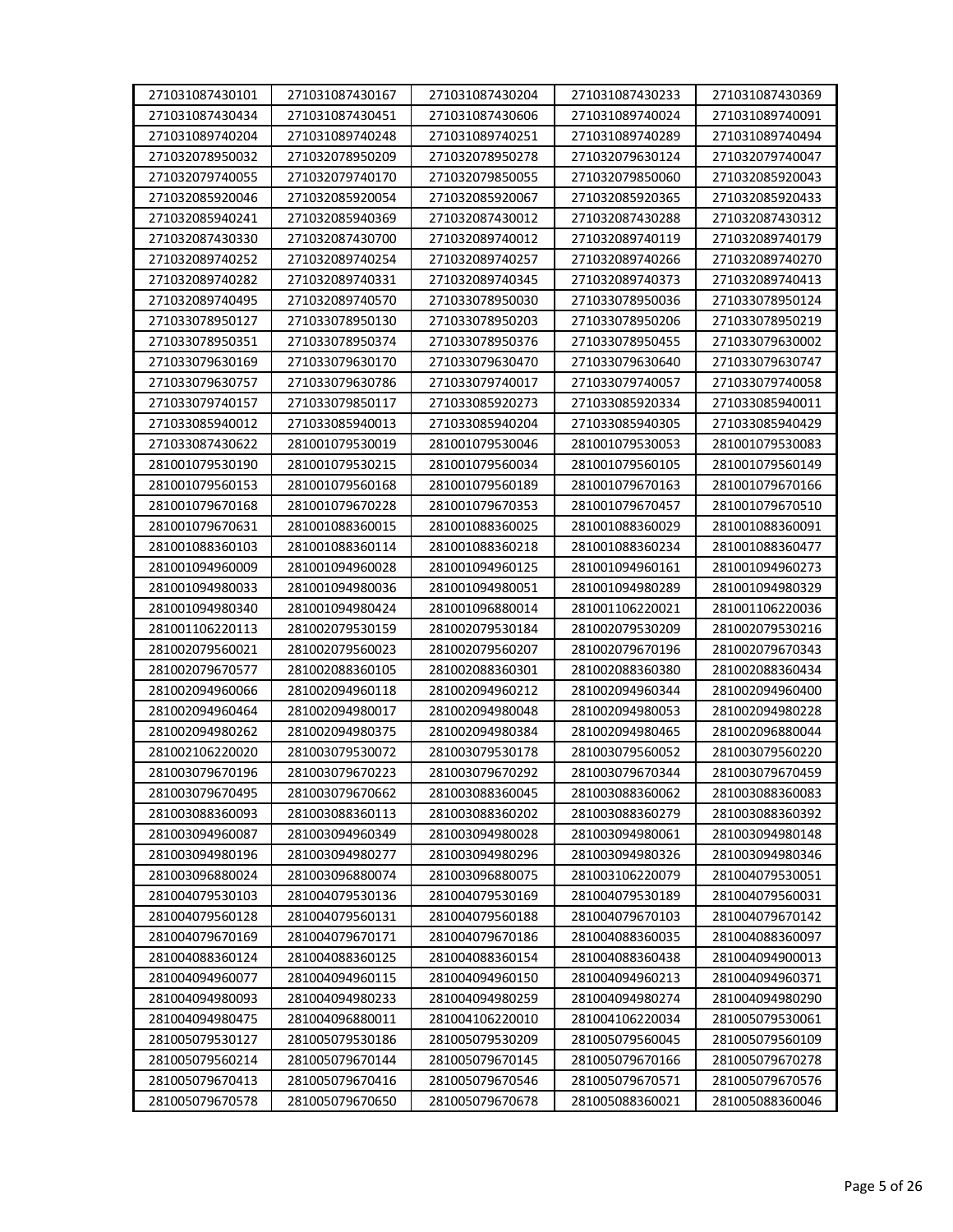| 281005088360318 | 281005088360328 | 281005094960008 | 281005094960079 | 281005094960184 |
|-----------------|-----------------|-----------------|-----------------|-----------------|
| 281005094960201 | 281005094960294 | 281005094960402 | 281005094960411 | 281005094980217 |
| 281005094980234 | 281005094980238 | 281005094980335 | 281005096880013 | 281005096880027 |
| 281005096880044 | 281005096880095 | 281005106220001 | 281005106220082 | 281006079530007 |
| 281006079530033 | 281006079530137 | 281006079530147 | 281006079530187 | 281006079530199 |
| 281006079560016 | 281006079560062 | 281006079670085 | 281006079670164 | 281006079670173 |
| 281006079670174 | 281006079670195 | 281006079670295 | 281006079670399 | 281006079670432 |
| 281006079670530 | 281006088360049 | 281006088360104 | 281006088360113 | 281006088360232 |
| 281006088360249 | 281006088360335 | 281006094900024 | 281006094900067 | 281006094960019 |
| 281006094960055 | 281006094960074 | 281006094960185 | 281006094960215 | 281006094960250 |
| 281006094960330 | 281006094980054 | 281006094980242 | 281006094980270 | 281006094980335 |
| 281006094980373 | 281006094980418 | 281006096880017 | 281006106220016 | 281006106220026 |
| 281006106220098 | 281006106220111 | 281006106220178 | 281007079530209 | 281007079560014 |
| 281007079670036 | 281007079670056 | 281007079670127 | 281007079670169 | 281007079670590 |
| 281007088360002 | 281007088360112 | 281007094960050 | 281007094960066 | 281007094960101 |
| 281007094960149 | 281007094960185 | 281007094960205 | 281007094960421 | 281007094960435 |
| 281007094980017 | 281007094980055 | 281007094980101 | 281007094980250 | 281007094980357 |
| 281007094980386 | 281007106220028 | 281007106220070 | 281008079530014 | 281008079530105 |
| 281008079530177 | 281008079530195 | 281008079560007 | 281008079560098 | 281008079560148 |
| 281008079560180 | 281008079670014 | 281008079670165 | 281008079670187 | 281008079670188 |
| 281008079670219 | 281008079670375 | 281008079670546 | 281008088360240 | 281008088360324 |
| 281008088360431 | 281008088360465 | 281008094960003 | 281008094960026 | 281008094960158 |
| 281008094960182 | 281008094960359 | 281008094960385 | 281008094960449 | 281008094980069 |
| 281008094980346 | 281008106220011 | 281008106220015 | 281008106220182 | 281008106220192 |
| 281009079530018 | 281009079530055 | 281009079530060 | 281009079530123 | 281009079560004 |
| 281009079560007 | 281009079560008 | 281009079560079 | 281009079560084 | 281009079560144 |
| 281009079670022 | 281009079670092 | 281009079670137 | 281009079670198 | 281009079670312 |
| 281009079670475 | 281009079670602 | 281009088360060 | 281009088360088 | 281009088360126 |
| 281009088360447 | 281009094960035 | 281009094960047 | 281009094960095 | 281009094960117 |
| 281009094960196 | 281009094960294 | 281009094960340 | 281009094960402 | 281009094960411 |
| 281009094980004 | 281009094980079 | 281009094980252 | 281009094980260 | 281009094980362 |
| 281009094980382 | 281009096880053 | 281009096880069 | 281009096880119 | 281009106220006 |
| 281009106220045 | 281009106220089 | 281009106220146 |                 |                 |
|                 |                 |                 | 281009106220161 | 281010079530034 |
| 281010079560073 | 281010079560113 | 281010079560207 | 281010079670061 | 281010079670062 |
| 281010079670168 | 281010079670254 | 281010079670452 | 281010079670571 | 281010079670599 |
| 281010088360108 | 281010088360195 | 281010088360247 | 281010088360316 | 281010088360378 |
| 281010094960049 | 281010094960099 | 281010094960121 | 281010094960171 | 281010094960259 |
| 281010094960401 | 281010094980018 | 281010094980021 | 281010094980029 | 281010094980059 |
| 281010094980130 | 281010094980268 | 281010094980295 | 281010094980446 | 281010096880009 |
| 281010096880044 | 281010096880068 | 281010106220024 | 281010106220070 | 281010106220090 |
| 281010106220112 | 281010106220165 | 281011079530021 | 281011079530025 | 281011079530034 |
| 281011079530040 | 281011079530041 | 281011079530055 | 281011079530078 | 281011079530138 |
| 281011079530217 | 281011079560217 | 281011079670036 | 281011079670085 | 281011079670150 |
| 281011079670516 | 281011079670537 | 281011079670628 | 281011088360108 | 281011088360128 |
| 281011088360214 | 281011088360228 | 281011088360280 | 281011088360347 | 281011094900004 |
| 281011094900072 | 281011094960003 | 281011094960014 | 281011094960041 | 281011094960068 |
| 281011094960077 | 281011094960370 | 281011094960372 | 281011094960464 | 281011094980003 |
| 281011094980063 | 281011094980098 | 281011094980400 | 281011096880092 | 281011106220040 |
| 281012079530087 | 281012079530106 | 281012079560002 | 281012079560013 | 281012079560093 |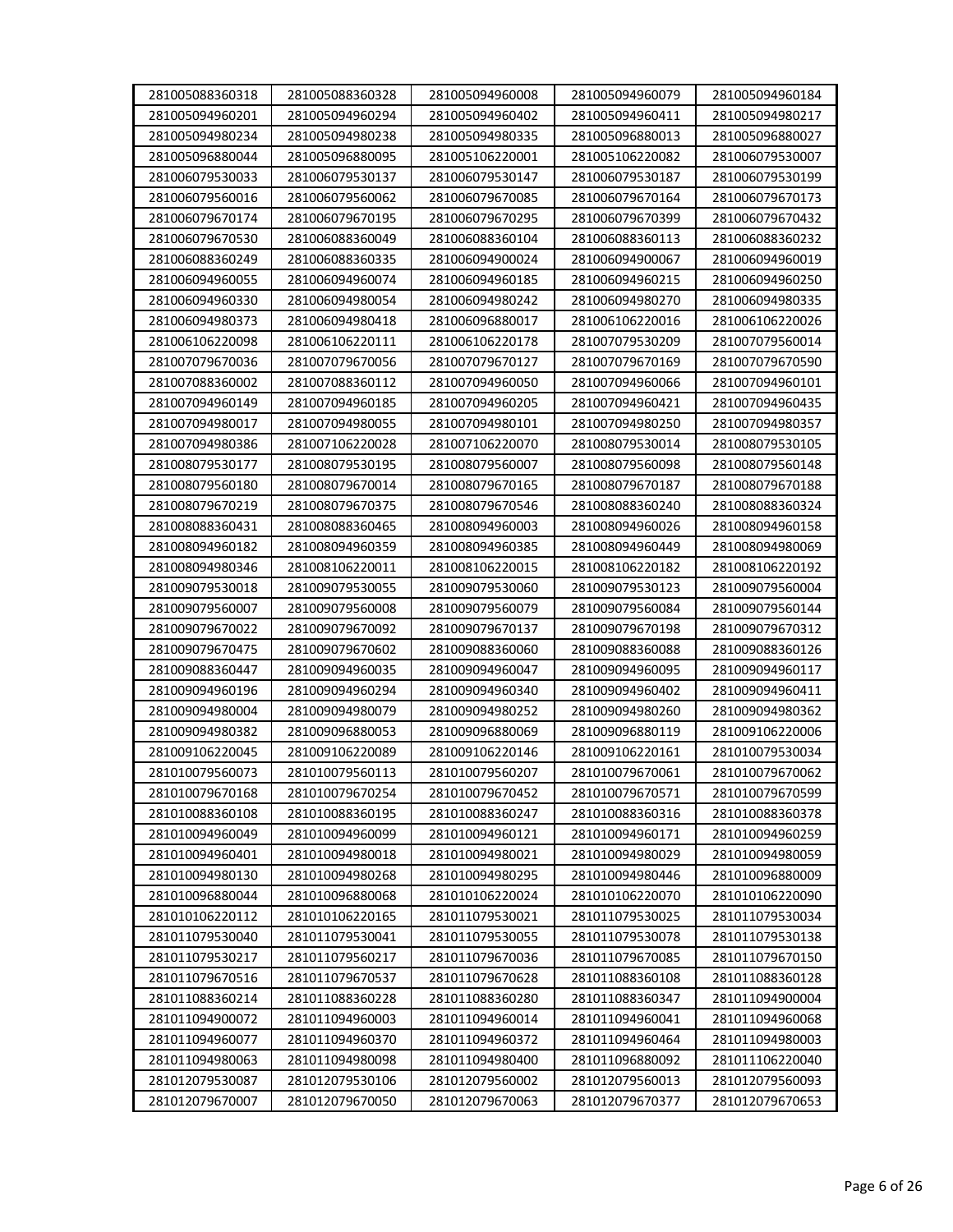| 281012088360121 | 281012088360226 | 281012094960113 | 281012094960125 | 281012094960136 |
|-----------------|-----------------|-----------------|-----------------|-----------------|
| 281012094960274 | 281012094960332 | 281012094960393 | 281012094960459 | 281012094980015 |
| 281012094980046 | 281012094980095 | 281012094980134 | 281012094980324 | 281012096880003 |
| 281012096880037 | 281012096880063 | 281012106220049 | 281012106220105 | 281012106220197 |
| 281022079530001 | 281022079530015 | 281022079530019 | 281022079530027 | 281022079530031 |
| 281022079530080 | 281022079530135 | 281022079560024 | 281022079560052 | 281022079560092 |
| 281022079560199 | 281022079560204 | 281022079670026 | 281022079670130 | 281022079670145 |
| 281022079670176 | 281022079670185 | 281022079670186 | 281022079670211 | 281022079670359 |
| 281022088360064 | 281022088360083 | 281022088360113 | 281022088360199 | 281022088360259 |
| 281022088360268 | 281022088360352 | 281022088360460 | 281022094900055 | 281022094960016 |
| 281022094960040 | 281022094960055 | 281022094960366 | 281022094960377 | 281022094960386 |
| 281022094960436 | 281022094980018 | 281022094980024 | 281022094980062 | 281022094980099 |
| 281022094980166 | 281022094980368 | 281022096880004 | 281022096880047 | 281022096880060 |
| 281022106220010 | 281022106220065 | 281022106220191 | 281023079530009 | 281023079530049 |
| 281023079530059 | 281023079530060 | 281023079530066 | 281023079530203 | 281023079530237 |
| 281023079560062 | 281023079560099 | 281023079670102 | 281023079670201 | 281023079670344 |
| 281023079670382 | 281023088360022 | 281023088360168 | 281023088360206 | 281023088360276 |
| 281023088360324 | 281023094900026 | 281023094960058 | 281023094960082 | 281023094960112 |
| 281023094960114 | 281023094960122 | 281023094960183 | 281023094960191 | 281023094960238 |
| 281023094960244 | 281023094960391 | 281023094980027 | 281023094980400 | 281023094980404 |
| 281023096880001 | 281023096880014 | 281023106220036 | 281023106220114 | 281024079530022 |
| 281024079530048 | 281024079530065 | 281024079530099 | 281024079530143 | 281024079560061 |
| 281024079560109 | 281024079670014 | 281024079670076 | 281024079670114 | 281024079670129 |
| 281024079670143 | 281024079670405 | 281024079670449 | 281024079670595 | 281024088360084 |
| 281024088360101 | 281024088360102 | 281024088360122 | 281024088360141 | 281024088360178 |
| 281024088360271 | 281024088360286 | 281024088360318 |                 |                 |
|                 |                 |                 | 281024088360408 | 281024094960136 |
| 281024094960141 | 281024094960204 | 281024094960236 | 281024094960315 | 281024094960424 |
| 281024094960478 | 281024094980039 | 281024094980073 | 281024094980089 | 281024094980138 |
| 281024094980240 | 281024094980455 | 281024096880004 | 281025079530072 | 281025079560051 |
| 281025079560137 | 281025079670018 | 281025079670099 | 281025079670220 | 281025079670379 |
| 281025079670397 | 281025079670417 | 281025079670443 | 281025079670542 | 281025088360091 |
| 281025088360104 | 281025088360197 | 281025088360206 | 281025088360277 | 281025088360282 |
| 281025088360391 | 281025094900016 | 281025094900070 | 281025094900073 | 281025094960111 |
| 281025094960112 | 281025094960116 | 281025094960213 | 281025094980319 | 281025094980376 |
| 281025096880091 | 281025106220066 | 281026079530055 | 281026079530067 | 281026079530212 |
| 281026079560020 | 281026079560036 | 281026079560102 | 281026079560202 | 281026079670024 |
| 281026079670095 | 281026079670180 | 281026079670220 | 281026079670237 | 281026079670256 |
| 281026079670393 | 281026079670452 | 281026079670483 | 281026079670528 | 281026079670569 |
| 281026079670634 | 281026079670659 | 281026088360007 | 281026088360027 | 281026088360072 |
| 281026088360074 | 281026088360121 | 281026088360145 | 281026088360274 | 281026088360291 |
| 281026094900011 | 281026094900041 | 281026094960066 | 281026094960088 | 281026094960127 |
| 281026094960142 | 281026094960143 | 281026094960145 | 281026094960212 | 281026094960278 |
| 281026094960468 | 281026094960475 | 281026094980070 | 281026094980108 | 281026096880033 |
| 281026106220028 | 281027079530053 | 281027079530071 | 281027079530139 | 281027079530158 |
| 281027079560201 | 281027079670106 | 281027079670110 | 281027079670175 | 281027079670529 |
| 281027079670538 | 281027079670570 | 281027079670594 | 281027088360108 | 281027088360128 |
| 281027088360155 | 281027088360209 | 281027088360217 | 281027094900016 | 281027094960168 |
| 281027094960258 | 281027094960269 | 281027094960291 | 281027094960365 | 281027094980003 |
| 281027094980091 | 281027094980149 | 281027094980332 | 281027094980462 | 281027106220042 |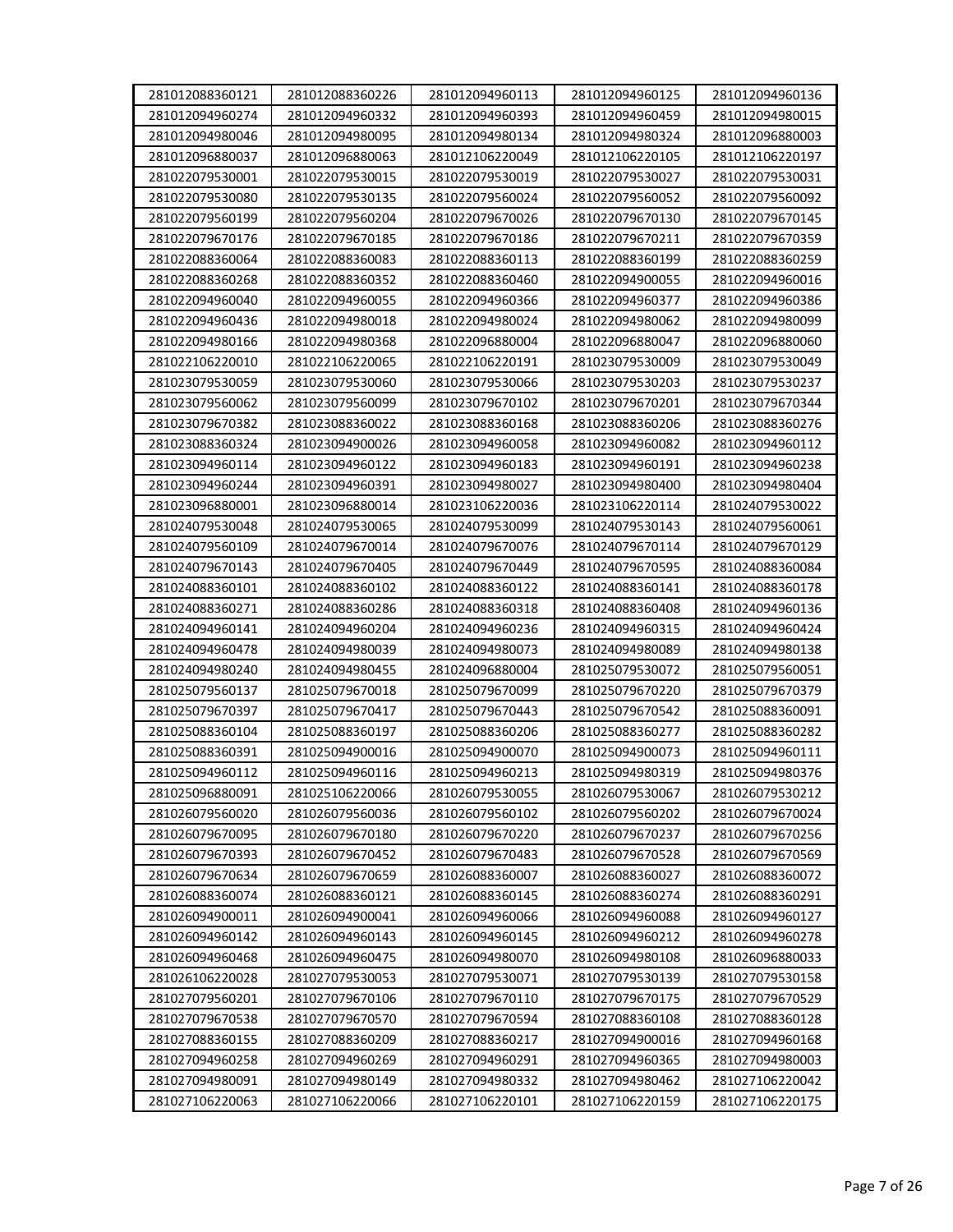| 281027106220184 | 281028079530022                    | 281028079530115 | 281028079560065 | 281028079560069 |
|-----------------|------------------------------------|-----------------|-----------------|-----------------|
| 281028079560098 | 281028079560109<br>281028079670240 | 281028079560174 | 281028079670042 | 281028079670106 |
| 281028079670118 |                                    | 281028079670253 | 281028079670315 | 281028079670355 |
| 281028079670447 | 281028079670449                    | 281028079670512 | 281028079670577 | 281028079670581 |
| 281028079670683 | 281028088360075                    | 281028088360182 | 281028088360210 | 281028088360295 |
| 281028088360395 | 281028094960035                    | 281028094960221 | 281028094960257 | 281028094960292 |
| 281028094960327 | 281028094980009                    | 281028094980059 | 281028094980214 | 281028094980449 |
| 281028096880067 | 281028096880085                    | 281028096880100 | 281028106220004 | 281028106220014 |
| 281028106220091 | 281029079530238                    | 281029079560073 | 281029079670027 | 281029079670046 |
| 281029079670131 | 281029079670212                    | 281029079670340 | 281029079670435 | 281029079670488 |
| 281029088360317 | 281029088360395                    | 281029094900038 | 281029094960029 | 281029094960188 |
| 281029094960189 | 281029094960241                    | 281029094960251 | 281029094960328 | 281029094960340 |
| 281029094960350 | 281029094960352                    | 281029094960392 | 281029094980021 | 281029094980048 |
| 281029094980210 | 281029094980401                    | 281029094980459 | 281029096880015 | 281029106220030 |
| 281029106220047 | 281029106220056                    | 281030079530028 | 281030079530087 | 281030079530100 |
| 281030079560045 | 281030079560111                    | 281030079560135 | 281030079560157 | 281030079560206 |
| 281030079670187 | 281030079670383                    | 281030079670407 | 281030079670423 | 281030079670506 |
| 281030079670625 | 281030088360004                    | 281030088360022 | 281030088360059 | 281030088360085 |
| 281030088360116 | 281030088360382                    | 281030094900004 | 281030094960024 | 281030094960083 |
| 281030094960107 | 281030094960166                    | 281030094960193 | 281030094960214 | 281030094960244 |
| 281030094960247 | 281030094960380                    | 281030094960416 | 281030094980031 | 281030094980067 |
| 281030094980138 | 281030094980156                    | 281030096880007 | 281030096880016 | 281030096880063 |
| 281030106220008 | 281030106220037                    | 281030106220161 | 281030106220164 | 281030106220188 |
| 281031079530234 | 281031079560096                    | 281031079560099 | 281031079560118 | 281031079560130 |
| 281031079670042 | 281031079670205                    | 281031079670319 | 281031079670586 | 281031079670638 |
| 281031088360038 | 281031088360149                    | 281031088360170 | 281031088360344 | 281031088360378 |
| 281031094960051 | 281031094960063                    | 281031094960136 | 281031094960192 | 281031094960225 |
| 281031094960392 | 281031094980045                    | 281031094980107 | 281031094980116 | 281031094980176 |
| 281031094980213 | 281031094980239                    | 281031094980243 | 281031094980275 | 281031094980311 |
| 281031094980472 | 281031094980475                    | 281032079530019 | 281032079530209 | 281032079560036 |
| 281032079560073 | 281032079560089                    | 281032079560123 | 281032079560170 | 281032079560175 |
| 281032079560194 | 281032079560202                    | 281032079670012 | 281032079670029 | 281032079670075 |
| 281032079670097 | 281032079670117                    | 281032079670347 | 281032079670413 | 281032079670435 |
| 281032079670528 | 281032079670565                    | 281032088360050 | 281032088360067 | 281032088360071 |
| 281032088360088 | 281032088360215                    | 281032088360258 | 281032088360310 | 281032088360473 |
| 281032094960041 | 281032094960067                    | 281032094960072 | 281032094960124 | 281032094960125 |
| 281032094960199 | 281032094960203                    | 281032094960343 | 281032094960405 | 281032094980224 |
| 281032094980313 | 281032094980478                    | 281033079530053 | 281033079530109 | 281033079530172 |
| 281033079560085 | 281033079560087                    | 281033079670033 | 281033079670065 | 281033079670106 |
| 281033079670128 | 281033079670185                    | 281033079670199 | 281033079670257 | 281033079670272 |
| 281033079670295 | 281033079670317                    | 281033079670488 | 281033079670637 | 281033088360076 |
| 281033088360176 | 281033088360177                    | 281033088360182 | 281033088360183 | 281033088360215 |
| 281033094960028 | 281033094960078                    | 281033094960098 | 281033094960116 | 281033094960130 |
| 281033094960258 | 281033094960368                    | 281033094960442 | 281033094980021 | 281033094980023 |
| 281033094980052 | 281033094980055                    | 281033094980134 | 281033094980139 | 281033094980207 |
| 281033094980291 | 281033094980299                    | 281033094980341 | 301001034690217 | 301001085750027 |
| 301001085970051 | 301001085970217                    | 301001086050896 | 301001088410450 | 301002000880141 |
| 301002085760143 | 301002085970041                    | 301002085970347 | 301002086060051 | 301002090970163 |
| 301002092350035 | 301002092350112                    | 301002094650046 | 301003078720261 | 301003078720415 |
| 301003079660340 | 301003079660448                    | 301003086050096 | 301003086050207 | 301003091020016 |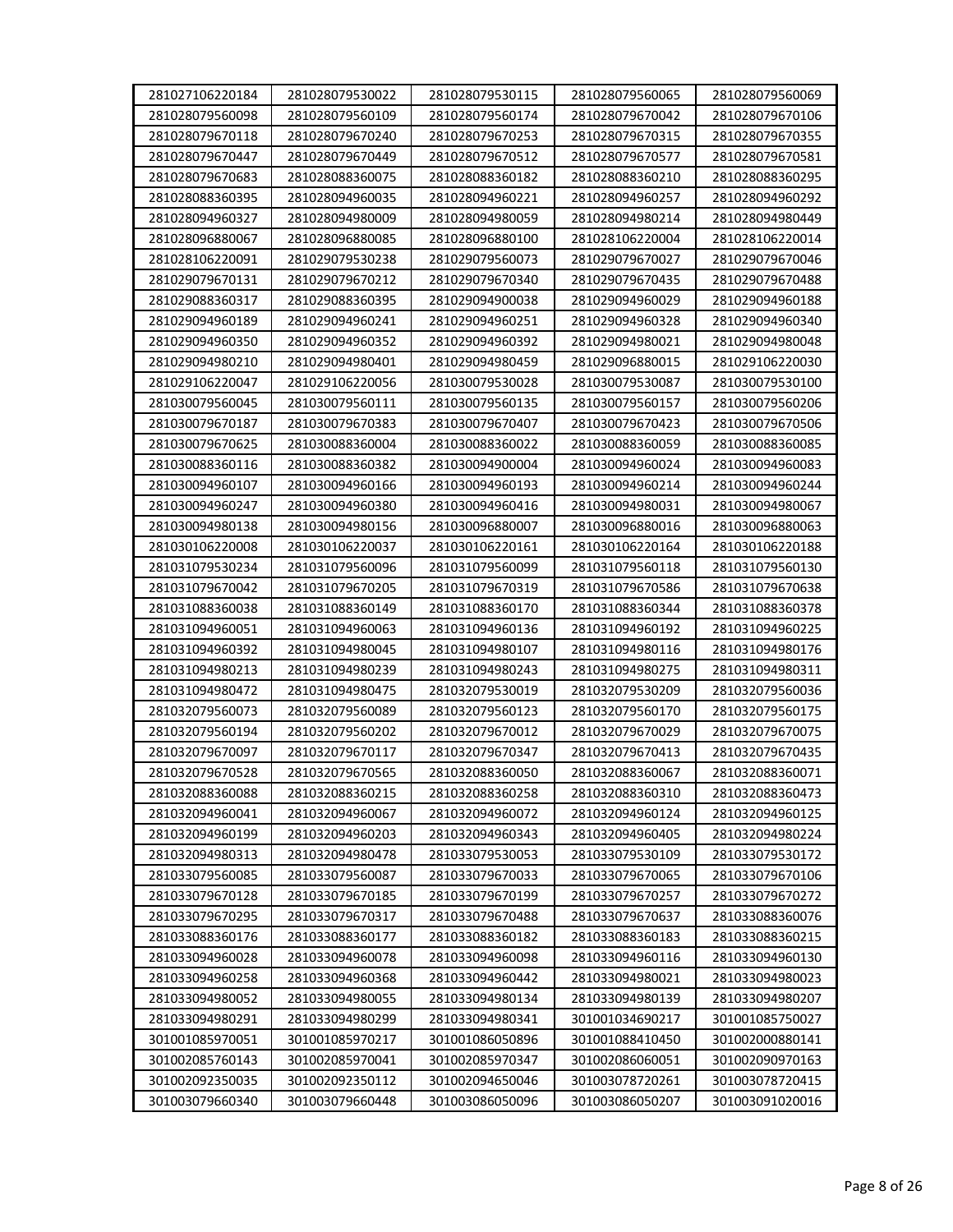| 301004079660408<br>301004085750408<br>301005078660583<br>301005079660382<br>301005079660420<br>301005079660436<br>301005084810014<br>301005084810307<br>301005085750409<br>301005094660055<br>301006077590050<br>301006078720332<br>301006085970664<br>301007026180067<br>301007026180089<br>301007085750017<br>301007078720321<br>301007079660247<br>301007085970588<br>301007086050083<br>301008034690165<br>301008086060065<br>301009001580079<br>301009079660406<br>301009083860025<br>301009086050248<br>301009086050813<br>301009096820033<br>301010001530132<br>301010077590033<br>301010078720803<br>301010079660401<br>301010079660461<br>301010084810200<br>301010085750049<br>301011077590075<br>301011078720005<br>301011078720280<br>301011079660213<br>301011084810209<br>301011085730010<br>301011085750287<br>301012013860223<br>301012078720412<br>301012083660206<br>301012085750018<br>301012085760086<br>301012085970043<br>301012088410120<br>301013078120178<br>301013078720352<br>301013079660214<br>301013084810252<br>301013084810847<br>301013085730035<br>301013085970490<br>301013085970546<br>301013085970588<br>301013086060016<br>301014079660442<br>301014085730039<br>301014085970422<br>301015078660739<br>301015078720385<br>301015079660052<br>301015079660317<br>301015084810517<br>301015085760076<br>301016079660384<br>301016078660940<br>301016084810553<br>301016085750333<br>301017034690033<br>301017078721076<br>301017083860110<br>301017085970124<br>301017086060093<br>301018007400008<br>301018079660280<br>301018079660447<br>301018084810347<br>301019077590132<br>301019079660375<br>301019085750247<br>301019085730134<br>301020083860034<br>301020000880032<br>301020078660705<br>301020078660854<br>301020084810284<br>301020084810829<br>301021078660765<br>301021078720422<br>301021084810084<br>301021085750150<br>301022078660863<br>301022078720278<br>301022094650037<br>301023011110197<br>301023078660508<br>301023078720428<br>301023085750559<br>301023085750645<br>301024078720388<br>301024078720875<br>301024079660256<br>301024085750491<br>301024085750839<br>301024085760037<br>301024086060089<br>301024094650287<br>301025086050110<br>301025092350070<br>301026034690106<br>301026041800178<br>301026078720473<br>301026084810226<br>301026084810575<br>301026085970361<br>301026086050056<br>301026091020098<br>301026091020100<br>301027077590008<br>301027078120099<br>301027079660218<br>301027085970354<br>301027094650204<br>301027094660127<br>301028001530040<br>301028005090001<br>301028078720439<br>301028034690008<br>301028083860128<br>301028084810345<br>301028085760077<br>301028086050649<br>301028086060287<br>301028094620160<br>301028094650297<br>301029078720550<br>301029078720760<br>301029083860157<br>301029085730120<br>301029094660033<br>301030026750054<br>301030034690084<br>301030078720103<br>301030079660004<br>301030079660179<br>301030079660298<br>301030084810369<br>301030084810720<br>301030085970206<br>301030086050142<br>301030091020038<br>311001028350144<br>311003080030378<br>311003094510092<br>311010088980058<br>311010094510309<br>311013000850190<br>311013033980018<br>311014028350209<br>311015079360047<br>311015080030472<br>311017085880012<br>311018085540328<br>311024080030342<br>311024081550722<br>311025094510210<br>311026094510104<br>311028036330109<br>311028094510217<br>311030085540210<br>361001025780039<br>361001060460009<br>361001079840150<br>361002005830085<br>361002005830111<br>361002079070260<br>361003079070057<br>361003079070631<br>361003079080253<br>361003081200066<br>361004005830113<br>361004060460041<br>361004060460046<br>361004079840163<br>361004081210116<br>361005079840225<br>361005079840423<br>361005081200217<br>361006079060189<br>361005079860121<br>361006079840314<br>361006079840375<br>361008003850038<br>361008079820323<br>361009079060050<br>361009079060188<br>361009079840027<br>361009081200024<br>361009081210239<br>361010017730035<br>361010079070566<br>361010079820090<br>361010079840292<br>361011048690072<br>361011079860016<br>361012048740011<br>361012079820417<br>361013079070187<br>361012077430082<br>361012079070130<br>361013077430019<br>361013079280024<br>361013079840103<br>361013079860098<br>361014025780207<br>361014079071024<br>361014079950038<br>361014080460020<br>361014080460054<br>361014081190024<br>361014081200196<br>361015079060051<br>361015079070328<br>361015079070532<br>361015079071586<br>361015079820131<br>361016018250002<br>361016079070509<br>361016079070662<br>361016079070714<br>361016079071443<br>361016079840016<br>361016079840290<br>361017021350059<br>361017079070442<br>361017079280174 | 301003092350065 | 301003094620224 | 301003094650217 | 301004078720190 | 301004078720821 |
|----------------------------------------------------------------------------------------------------------------------------------------------------------------------------------------------------------------------------------------------------------------------------------------------------------------------------------------------------------------------------------------------------------------------------------------------------------------------------------------------------------------------------------------------------------------------------------------------------------------------------------------------------------------------------------------------------------------------------------------------------------------------------------------------------------------------------------------------------------------------------------------------------------------------------------------------------------------------------------------------------------------------------------------------------------------------------------------------------------------------------------------------------------------------------------------------------------------------------------------------------------------------------------------------------------------------------------------------------------------------------------------------------------------------------------------------------------------------------------------------------------------------------------------------------------------------------------------------------------------------------------------------------------------------------------------------------------------------------------------------------------------------------------------------------------------------------------------------------------------------------------------------------------------------------------------------------------------------------------------------------------------------------------------------------------------------------------------------------------------------------------------------------------------------------------------------------------------------------------------------------------------------------------------------------------------------------------------------------------------------------------------------------------------------------------------------------------------------------------------------------------------------------------------------------------------------------------------------------------------------------------------------------------------------------------------------------------------------------------------------------------------------------------------------------------------------------------------------------------------------------------------------------------------------------------------------------------------------------------------------------------------------------------------------------------------------------------------------------------------------------------------------------------------------------------------------------------------------------------------------------------------------------------------------------------------------------------------------------------------------------------------------------------------------------------------------------------------------------------------------------------------------------------------------------------------------------------------------------------------------------------------------------------------------------------------------------------------------------------------------------------------------------------------------------------------------------------------------------------------------------------------------------------------------------------------------------------------------------------------------------------------------------------------------------------------------------------------------------------------------------------------------------------------------------------------------------------------------------------------------------------------------------------------------------------------------------------------------------------------------------------------------------------------------------------------------------------------------------------------------------------------------------------------------------------------------------------------------------------------------------------------------------------------------------------------------------------------------------------------------|-----------------|-----------------|-----------------|-----------------|-----------------|
|                                                                                                                                                                                                                                                                                                                                                                                                                                                                                                                                                                                                                                                                                                                                                                                                                                                                                                                                                                                                                                                                                                                                                                                                                                                                                                                                                                                                                                                                                                                                                                                                                                                                                                                                                                                                                                                                                                                                                                                                                                                                                                                                                                                                                                                                                                                                                                                                                                                                                                                                                                                                                                                                                                                                                                                                                                                                                                                                                                                                                                                                                                                                                                                                                                                                                                                                                                                                                                                                                                                                                                                                                                                                                                                                                                                                                                                                                                                                                                                                                                                                                                                                                                                                                                                                                                                                                                                                                                                                                                                                                                                                                                                                                                                                              |                 |                 |                 |                 |                 |
|                                                                                                                                                                                                                                                                                                                                                                                                                                                                                                                                                                                                                                                                                                                                                                                                                                                                                                                                                                                                                                                                                                                                                                                                                                                                                                                                                                                                                                                                                                                                                                                                                                                                                                                                                                                                                                                                                                                                                                                                                                                                                                                                                                                                                                                                                                                                                                                                                                                                                                                                                                                                                                                                                                                                                                                                                                                                                                                                                                                                                                                                                                                                                                                                                                                                                                                                                                                                                                                                                                                                                                                                                                                                                                                                                                                                                                                                                                                                                                                                                                                                                                                                                                                                                                                                                                                                                                                                                                                                                                                                                                                                                                                                                                                                              |                 |                 |                 |                 |                 |
|                                                                                                                                                                                                                                                                                                                                                                                                                                                                                                                                                                                                                                                                                                                                                                                                                                                                                                                                                                                                                                                                                                                                                                                                                                                                                                                                                                                                                                                                                                                                                                                                                                                                                                                                                                                                                                                                                                                                                                                                                                                                                                                                                                                                                                                                                                                                                                                                                                                                                                                                                                                                                                                                                                                                                                                                                                                                                                                                                                                                                                                                                                                                                                                                                                                                                                                                                                                                                                                                                                                                                                                                                                                                                                                                                                                                                                                                                                                                                                                                                                                                                                                                                                                                                                                                                                                                                                                                                                                                                                                                                                                                                                                                                                                                              |                 |                 |                 |                 |                 |
|                                                                                                                                                                                                                                                                                                                                                                                                                                                                                                                                                                                                                                                                                                                                                                                                                                                                                                                                                                                                                                                                                                                                                                                                                                                                                                                                                                                                                                                                                                                                                                                                                                                                                                                                                                                                                                                                                                                                                                                                                                                                                                                                                                                                                                                                                                                                                                                                                                                                                                                                                                                                                                                                                                                                                                                                                                                                                                                                                                                                                                                                                                                                                                                                                                                                                                                                                                                                                                                                                                                                                                                                                                                                                                                                                                                                                                                                                                                                                                                                                                                                                                                                                                                                                                                                                                                                                                                                                                                                                                                                                                                                                                                                                                                                              |                 |                 |                 |                 |                 |
|                                                                                                                                                                                                                                                                                                                                                                                                                                                                                                                                                                                                                                                                                                                                                                                                                                                                                                                                                                                                                                                                                                                                                                                                                                                                                                                                                                                                                                                                                                                                                                                                                                                                                                                                                                                                                                                                                                                                                                                                                                                                                                                                                                                                                                                                                                                                                                                                                                                                                                                                                                                                                                                                                                                                                                                                                                                                                                                                                                                                                                                                                                                                                                                                                                                                                                                                                                                                                                                                                                                                                                                                                                                                                                                                                                                                                                                                                                                                                                                                                                                                                                                                                                                                                                                                                                                                                                                                                                                                                                                                                                                                                                                                                                                                              |                 |                 |                 |                 |                 |
|                                                                                                                                                                                                                                                                                                                                                                                                                                                                                                                                                                                                                                                                                                                                                                                                                                                                                                                                                                                                                                                                                                                                                                                                                                                                                                                                                                                                                                                                                                                                                                                                                                                                                                                                                                                                                                                                                                                                                                                                                                                                                                                                                                                                                                                                                                                                                                                                                                                                                                                                                                                                                                                                                                                                                                                                                                                                                                                                                                                                                                                                                                                                                                                                                                                                                                                                                                                                                                                                                                                                                                                                                                                                                                                                                                                                                                                                                                                                                                                                                                                                                                                                                                                                                                                                                                                                                                                                                                                                                                                                                                                                                                                                                                                                              |                 |                 |                 |                 |                 |
|                                                                                                                                                                                                                                                                                                                                                                                                                                                                                                                                                                                                                                                                                                                                                                                                                                                                                                                                                                                                                                                                                                                                                                                                                                                                                                                                                                                                                                                                                                                                                                                                                                                                                                                                                                                                                                                                                                                                                                                                                                                                                                                                                                                                                                                                                                                                                                                                                                                                                                                                                                                                                                                                                                                                                                                                                                                                                                                                                                                                                                                                                                                                                                                                                                                                                                                                                                                                                                                                                                                                                                                                                                                                                                                                                                                                                                                                                                                                                                                                                                                                                                                                                                                                                                                                                                                                                                                                                                                                                                                                                                                                                                                                                                                                              |                 |                 |                 |                 |                 |
|                                                                                                                                                                                                                                                                                                                                                                                                                                                                                                                                                                                                                                                                                                                                                                                                                                                                                                                                                                                                                                                                                                                                                                                                                                                                                                                                                                                                                                                                                                                                                                                                                                                                                                                                                                                                                                                                                                                                                                                                                                                                                                                                                                                                                                                                                                                                                                                                                                                                                                                                                                                                                                                                                                                                                                                                                                                                                                                                                                                                                                                                                                                                                                                                                                                                                                                                                                                                                                                                                                                                                                                                                                                                                                                                                                                                                                                                                                                                                                                                                                                                                                                                                                                                                                                                                                                                                                                                                                                                                                                                                                                                                                                                                                                                              |                 |                 |                 |                 |                 |
|                                                                                                                                                                                                                                                                                                                                                                                                                                                                                                                                                                                                                                                                                                                                                                                                                                                                                                                                                                                                                                                                                                                                                                                                                                                                                                                                                                                                                                                                                                                                                                                                                                                                                                                                                                                                                                                                                                                                                                                                                                                                                                                                                                                                                                                                                                                                                                                                                                                                                                                                                                                                                                                                                                                                                                                                                                                                                                                                                                                                                                                                                                                                                                                                                                                                                                                                                                                                                                                                                                                                                                                                                                                                                                                                                                                                                                                                                                                                                                                                                                                                                                                                                                                                                                                                                                                                                                                                                                                                                                                                                                                                                                                                                                                                              |                 |                 |                 |                 |                 |
|                                                                                                                                                                                                                                                                                                                                                                                                                                                                                                                                                                                                                                                                                                                                                                                                                                                                                                                                                                                                                                                                                                                                                                                                                                                                                                                                                                                                                                                                                                                                                                                                                                                                                                                                                                                                                                                                                                                                                                                                                                                                                                                                                                                                                                                                                                                                                                                                                                                                                                                                                                                                                                                                                                                                                                                                                                                                                                                                                                                                                                                                                                                                                                                                                                                                                                                                                                                                                                                                                                                                                                                                                                                                                                                                                                                                                                                                                                                                                                                                                                                                                                                                                                                                                                                                                                                                                                                                                                                                                                                                                                                                                                                                                                                                              |                 |                 |                 |                 |                 |
|                                                                                                                                                                                                                                                                                                                                                                                                                                                                                                                                                                                                                                                                                                                                                                                                                                                                                                                                                                                                                                                                                                                                                                                                                                                                                                                                                                                                                                                                                                                                                                                                                                                                                                                                                                                                                                                                                                                                                                                                                                                                                                                                                                                                                                                                                                                                                                                                                                                                                                                                                                                                                                                                                                                                                                                                                                                                                                                                                                                                                                                                                                                                                                                                                                                                                                                                                                                                                                                                                                                                                                                                                                                                                                                                                                                                                                                                                                                                                                                                                                                                                                                                                                                                                                                                                                                                                                                                                                                                                                                                                                                                                                                                                                                                              |                 |                 |                 |                 |                 |
|                                                                                                                                                                                                                                                                                                                                                                                                                                                                                                                                                                                                                                                                                                                                                                                                                                                                                                                                                                                                                                                                                                                                                                                                                                                                                                                                                                                                                                                                                                                                                                                                                                                                                                                                                                                                                                                                                                                                                                                                                                                                                                                                                                                                                                                                                                                                                                                                                                                                                                                                                                                                                                                                                                                                                                                                                                                                                                                                                                                                                                                                                                                                                                                                                                                                                                                                                                                                                                                                                                                                                                                                                                                                                                                                                                                                                                                                                                                                                                                                                                                                                                                                                                                                                                                                                                                                                                                                                                                                                                                                                                                                                                                                                                                                              |                 |                 |                 |                 |                 |
|                                                                                                                                                                                                                                                                                                                                                                                                                                                                                                                                                                                                                                                                                                                                                                                                                                                                                                                                                                                                                                                                                                                                                                                                                                                                                                                                                                                                                                                                                                                                                                                                                                                                                                                                                                                                                                                                                                                                                                                                                                                                                                                                                                                                                                                                                                                                                                                                                                                                                                                                                                                                                                                                                                                                                                                                                                                                                                                                                                                                                                                                                                                                                                                                                                                                                                                                                                                                                                                                                                                                                                                                                                                                                                                                                                                                                                                                                                                                                                                                                                                                                                                                                                                                                                                                                                                                                                                                                                                                                                                                                                                                                                                                                                                                              |                 |                 |                 |                 |                 |
|                                                                                                                                                                                                                                                                                                                                                                                                                                                                                                                                                                                                                                                                                                                                                                                                                                                                                                                                                                                                                                                                                                                                                                                                                                                                                                                                                                                                                                                                                                                                                                                                                                                                                                                                                                                                                                                                                                                                                                                                                                                                                                                                                                                                                                                                                                                                                                                                                                                                                                                                                                                                                                                                                                                                                                                                                                                                                                                                                                                                                                                                                                                                                                                                                                                                                                                                                                                                                                                                                                                                                                                                                                                                                                                                                                                                                                                                                                                                                                                                                                                                                                                                                                                                                                                                                                                                                                                                                                                                                                                                                                                                                                                                                                                                              |                 |                 |                 |                 |                 |
|                                                                                                                                                                                                                                                                                                                                                                                                                                                                                                                                                                                                                                                                                                                                                                                                                                                                                                                                                                                                                                                                                                                                                                                                                                                                                                                                                                                                                                                                                                                                                                                                                                                                                                                                                                                                                                                                                                                                                                                                                                                                                                                                                                                                                                                                                                                                                                                                                                                                                                                                                                                                                                                                                                                                                                                                                                                                                                                                                                                                                                                                                                                                                                                                                                                                                                                                                                                                                                                                                                                                                                                                                                                                                                                                                                                                                                                                                                                                                                                                                                                                                                                                                                                                                                                                                                                                                                                                                                                                                                                                                                                                                                                                                                                                              |                 |                 |                 |                 |                 |
|                                                                                                                                                                                                                                                                                                                                                                                                                                                                                                                                                                                                                                                                                                                                                                                                                                                                                                                                                                                                                                                                                                                                                                                                                                                                                                                                                                                                                                                                                                                                                                                                                                                                                                                                                                                                                                                                                                                                                                                                                                                                                                                                                                                                                                                                                                                                                                                                                                                                                                                                                                                                                                                                                                                                                                                                                                                                                                                                                                                                                                                                                                                                                                                                                                                                                                                                                                                                                                                                                                                                                                                                                                                                                                                                                                                                                                                                                                                                                                                                                                                                                                                                                                                                                                                                                                                                                                                                                                                                                                                                                                                                                                                                                                                                              |                 |                 |                 |                 |                 |
|                                                                                                                                                                                                                                                                                                                                                                                                                                                                                                                                                                                                                                                                                                                                                                                                                                                                                                                                                                                                                                                                                                                                                                                                                                                                                                                                                                                                                                                                                                                                                                                                                                                                                                                                                                                                                                                                                                                                                                                                                                                                                                                                                                                                                                                                                                                                                                                                                                                                                                                                                                                                                                                                                                                                                                                                                                                                                                                                                                                                                                                                                                                                                                                                                                                                                                                                                                                                                                                                                                                                                                                                                                                                                                                                                                                                                                                                                                                                                                                                                                                                                                                                                                                                                                                                                                                                                                                                                                                                                                                                                                                                                                                                                                                                              |                 |                 |                 |                 |                 |
|                                                                                                                                                                                                                                                                                                                                                                                                                                                                                                                                                                                                                                                                                                                                                                                                                                                                                                                                                                                                                                                                                                                                                                                                                                                                                                                                                                                                                                                                                                                                                                                                                                                                                                                                                                                                                                                                                                                                                                                                                                                                                                                                                                                                                                                                                                                                                                                                                                                                                                                                                                                                                                                                                                                                                                                                                                                                                                                                                                                                                                                                                                                                                                                                                                                                                                                                                                                                                                                                                                                                                                                                                                                                                                                                                                                                                                                                                                                                                                                                                                                                                                                                                                                                                                                                                                                                                                                                                                                                                                                                                                                                                                                                                                                                              |                 |                 |                 |                 |                 |
|                                                                                                                                                                                                                                                                                                                                                                                                                                                                                                                                                                                                                                                                                                                                                                                                                                                                                                                                                                                                                                                                                                                                                                                                                                                                                                                                                                                                                                                                                                                                                                                                                                                                                                                                                                                                                                                                                                                                                                                                                                                                                                                                                                                                                                                                                                                                                                                                                                                                                                                                                                                                                                                                                                                                                                                                                                                                                                                                                                                                                                                                                                                                                                                                                                                                                                                                                                                                                                                                                                                                                                                                                                                                                                                                                                                                                                                                                                                                                                                                                                                                                                                                                                                                                                                                                                                                                                                                                                                                                                                                                                                                                                                                                                                                              |                 |                 |                 |                 |                 |
|                                                                                                                                                                                                                                                                                                                                                                                                                                                                                                                                                                                                                                                                                                                                                                                                                                                                                                                                                                                                                                                                                                                                                                                                                                                                                                                                                                                                                                                                                                                                                                                                                                                                                                                                                                                                                                                                                                                                                                                                                                                                                                                                                                                                                                                                                                                                                                                                                                                                                                                                                                                                                                                                                                                                                                                                                                                                                                                                                                                                                                                                                                                                                                                                                                                                                                                                                                                                                                                                                                                                                                                                                                                                                                                                                                                                                                                                                                                                                                                                                                                                                                                                                                                                                                                                                                                                                                                                                                                                                                                                                                                                                                                                                                                                              |                 |                 |                 |                 |                 |
|                                                                                                                                                                                                                                                                                                                                                                                                                                                                                                                                                                                                                                                                                                                                                                                                                                                                                                                                                                                                                                                                                                                                                                                                                                                                                                                                                                                                                                                                                                                                                                                                                                                                                                                                                                                                                                                                                                                                                                                                                                                                                                                                                                                                                                                                                                                                                                                                                                                                                                                                                                                                                                                                                                                                                                                                                                                                                                                                                                                                                                                                                                                                                                                                                                                                                                                                                                                                                                                                                                                                                                                                                                                                                                                                                                                                                                                                                                                                                                                                                                                                                                                                                                                                                                                                                                                                                                                                                                                                                                                                                                                                                                                                                                                                              |                 |                 |                 |                 |                 |
|                                                                                                                                                                                                                                                                                                                                                                                                                                                                                                                                                                                                                                                                                                                                                                                                                                                                                                                                                                                                                                                                                                                                                                                                                                                                                                                                                                                                                                                                                                                                                                                                                                                                                                                                                                                                                                                                                                                                                                                                                                                                                                                                                                                                                                                                                                                                                                                                                                                                                                                                                                                                                                                                                                                                                                                                                                                                                                                                                                                                                                                                                                                                                                                                                                                                                                                                                                                                                                                                                                                                                                                                                                                                                                                                                                                                                                                                                                                                                                                                                                                                                                                                                                                                                                                                                                                                                                                                                                                                                                                                                                                                                                                                                                                                              |                 |                 |                 |                 |                 |
|                                                                                                                                                                                                                                                                                                                                                                                                                                                                                                                                                                                                                                                                                                                                                                                                                                                                                                                                                                                                                                                                                                                                                                                                                                                                                                                                                                                                                                                                                                                                                                                                                                                                                                                                                                                                                                                                                                                                                                                                                                                                                                                                                                                                                                                                                                                                                                                                                                                                                                                                                                                                                                                                                                                                                                                                                                                                                                                                                                                                                                                                                                                                                                                                                                                                                                                                                                                                                                                                                                                                                                                                                                                                                                                                                                                                                                                                                                                                                                                                                                                                                                                                                                                                                                                                                                                                                                                                                                                                                                                                                                                                                                                                                                                                              |                 |                 |                 |                 |                 |
|                                                                                                                                                                                                                                                                                                                                                                                                                                                                                                                                                                                                                                                                                                                                                                                                                                                                                                                                                                                                                                                                                                                                                                                                                                                                                                                                                                                                                                                                                                                                                                                                                                                                                                                                                                                                                                                                                                                                                                                                                                                                                                                                                                                                                                                                                                                                                                                                                                                                                                                                                                                                                                                                                                                                                                                                                                                                                                                                                                                                                                                                                                                                                                                                                                                                                                                                                                                                                                                                                                                                                                                                                                                                                                                                                                                                                                                                                                                                                                                                                                                                                                                                                                                                                                                                                                                                                                                                                                                                                                                                                                                                                                                                                                                                              |                 |                 |                 |                 |                 |
|                                                                                                                                                                                                                                                                                                                                                                                                                                                                                                                                                                                                                                                                                                                                                                                                                                                                                                                                                                                                                                                                                                                                                                                                                                                                                                                                                                                                                                                                                                                                                                                                                                                                                                                                                                                                                                                                                                                                                                                                                                                                                                                                                                                                                                                                                                                                                                                                                                                                                                                                                                                                                                                                                                                                                                                                                                                                                                                                                                                                                                                                                                                                                                                                                                                                                                                                                                                                                                                                                                                                                                                                                                                                                                                                                                                                                                                                                                                                                                                                                                                                                                                                                                                                                                                                                                                                                                                                                                                                                                                                                                                                                                                                                                                                              |                 |                 |                 |                 |                 |
|                                                                                                                                                                                                                                                                                                                                                                                                                                                                                                                                                                                                                                                                                                                                                                                                                                                                                                                                                                                                                                                                                                                                                                                                                                                                                                                                                                                                                                                                                                                                                                                                                                                                                                                                                                                                                                                                                                                                                                                                                                                                                                                                                                                                                                                                                                                                                                                                                                                                                                                                                                                                                                                                                                                                                                                                                                                                                                                                                                                                                                                                                                                                                                                                                                                                                                                                                                                                                                                                                                                                                                                                                                                                                                                                                                                                                                                                                                                                                                                                                                                                                                                                                                                                                                                                                                                                                                                                                                                                                                                                                                                                                                                                                                                                              |                 |                 |                 |                 |                 |
|                                                                                                                                                                                                                                                                                                                                                                                                                                                                                                                                                                                                                                                                                                                                                                                                                                                                                                                                                                                                                                                                                                                                                                                                                                                                                                                                                                                                                                                                                                                                                                                                                                                                                                                                                                                                                                                                                                                                                                                                                                                                                                                                                                                                                                                                                                                                                                                                                                                                                                                                                                                                                                                                                                                                                                                                                                                                                                                                                                                                                                                                                                                                                                                                                                                                                                                                                                                                                                                                                                                                                                                                                                                                                                                                                                                                                                                                                                                                                                                                                                                                                                                                                                                                                                                                                                                                                                                                                                                                                                                                                                                                                                                                                                                                              |                 |                 |                 |                 |                 |
|                                                                                                                                                                                                                                                                                                                                                                                                                                                                                                                                                                                                                                                                                                                                                                                                                                                                                                                                                                                                                                                                                                                                                                                                                                                                                                                                                                                                                                                                                                                                                                                                                                                                                                                                                                                                                                                                                                                                                                                                                                                                                                                                                                                                                                                                                                                                                                                                                                                                                                                                                                                                                                                                                                                                                                                                                                                                                                                                                                                                                                                                                                                                                                                                                                                                                                                                                                                                                                                                                                                                                                                                                                                                                                                                                                                                                                                                                                                                                                                                                                                                                                                                                                                                                                                                                                                                                                                                                                                                                                                                                                                                                                                                                                                                              |                 |                 |                 |                 |                 |
|                                                                                                                                                                                                                                                                                                                                                                                                                                                                                                                                                                                                                                                                                                                                                                                                                                                                                                                                                                                                                                                                                                                                                                                                                                                                                                                                                                                                                                                                                                                                                                                                                                                                                                                                                                                                                                                                                                                                                                                                                                                                                                                                                                                                                                                                                                                                                                                                                                                                                                                                                                                                                                                                                                                                                                                                                                                                                                                                                                                                                                                                                                                                                                                                                                                                                                                                                                                                                                                                                                                                                                                                                                                                                                                                                                                                                                                                                                                                                                                                                                                                                                                                                                                                                                                                                                                                                                                                                                                                                                                                                                                                                                                                                                                                              |                 |                 |                 |                 |                 |
|                                                                                                                                                                                                                                                                                                                                                                                                                                                                                                                                                                                                                                                                                                                                                                                                                                                                                                                                                                                                                                                                                                                                                                                                                                                                                                                                                                                                                                                                                                                                                                                                                                                                                                                                                                                                                                                                                                                                                                                                                                                                                                                                                                                                                                                                                                                                                                                                                                                                                                                                                                                                                                                                                                                                                                                                                                                                                                                                                                                                                                                                                                                                                                                                                                                                                                                                                                                                                                                                                                                                                                                                                                                                                                                                                                                                                                                                                                                                                                                                                                                                                                                                                                                                                                                                                                                                                                                                                                                                                                                                                                                                                                                                                                                                              |                 |                 |                 |                 |                 |
|                                                                                                                                                                                                                                                                                                                                                                                                                                                                                                                                                                                                                                                                                                                                                                                                                                                                                                                                                                                                                                                                                                                                                                                                                                                                                                                                                                                                                                                                                                                                                                                                                                                                                                                                                                                                                                                                                                                                                                                                                                                                                                                                                                                                                                                                                                                                                                                                                                                                                                                                                                                                                                                                                                                                                                                                                                                                                                                                                                                                                                                                                                                                                                                                                                                                                                                                                                                                                                                                                                                                                                                                                                                                                                                                                                                                                                                                                                                                                                                                                                                                                                                                                                                                                                                                                                                                                                                                                                                                                                                                                                                                                                                                                                                                              |                 |                 |                 |                 |                 |
|                                                                                                                                                                                                                                                                                                                                                                                                                                                                                                                                                                                                                                                                                                                                                                                                                                                                                                                                                                                                                                                                                                                                                                                                                                                                                                                                                                                                                                                                                                                                                                                                                                                                                                                                                                                                                                                                                                                                                                                                                                                                                                                                                                                                                                                                                                                                                                                                                                                                                                                                                                                                                                                                                                                                                                                                                                                                                                                                                                                                                                                                                                                                                                                                                                                                                                                                                                                                                                                                                                                                                                                                                                                                                                                                                                                                                                                                                                                                                                                                                                                                                                                                                                                                                                                                                                                                                                                                                                                                                                                                                                                                                                                                                                                                              |                 |                 |                 |                 |                 |
|                                                                                                                                                                                                                                                                                                                                                                                                                                                                                                                                                                                                                                                                                                                                                                                                                                                                                                                                                                                                                                                                                                                                                                                                                                                                                                                                                                                                                                                                                                                                                                                                                                                                                                                                                                                                                                                                                                                                                                                                                                                                                                                                                                                                                                                                                                                                                                                                                                                                                                                                                                                                                                                                                                                                                                                                                                                                                                                                                                                                                                                                                                                                                                                                                                                                                                                                                                                                                                                                                                                                                                                                                                                                                                                                                                                                                                                                                                                                                                                                                                                                                                                                                                                                                                                                                                                                                                                                                                                                                                                                                                                                                                                                                                                                              |                 |                 |                 |                 |                 |
|                                                                                                                                                                                                                                                                                                                                                                                                                                                                                                                                                                                                                                                                                                                                                                                                                                                                                                                                                                                                                                                                                                                                                                                                                                                                                                                                                                                                                                                                                                                                                                                                                                                                                                                                                                                                                                                                                                                                                                                                                                                                                                                                                                                                                                                                                                                                                                                                                                                                                                                                                                                                                                                                                                                                                                                                                                                                                                                                                                                                                                                                                                                                                                                                                                                                                                                                                                                                                                                                                                                                                                                                                                                                                                                                                                                                                                                                                                                                                                                                                                                                                                                                                                                                                                                                                                                                                                                                                                                                                                                                                                                                                                                                                                                                              |                 |                 |                 |                 |                 |
|                                                                                                                                                                                                                                                                                                                                                                                                                                                                                                                                                                                                                                                                                                                                                                                                                                                                                                                                                                                                                                                                                                                                                                                                                                                                                                                                                                                                                                                                                                                                                                                                                                                                                                                                                                                                                                                                                                                                                                                                                                                                                                                                                                                                                                                                                                                                                                                                                                                                                                                                                                                                                                                                                                                                                                                                                                                                                                                                                                                                                                                                                                                                                                                                                                                                                                                                                                                                                                                                                                                                                                                                                                                                                                                                                                                                                                                                                                                                                                                                                                                                                                                                                                                                                                                                                                                                                                                                                                                                                                                                                                                                                                                                                                                                              |                 |                 |                 |                 |                 |
|                                                                                                                                                                                                                                                                                                                                                                                                                                                                                                                                                                                                                                                                                                                                                                                                                                                                                                                                                                                                                                                                                                                                                                                                                                                                                                                                                                                                                                                                                                                                                                                                                                                                                                                                                                                                                                                                                                                                                                                                                                                                                                                                                                                                                                                                                                                                                                                                                                                                                                                                                                                                                                                                                                                                                                                                                                                                                                                                                                                                                                                                                                                                                                                                                                                                                                                                                                                                                                                                                                                                                                                                                                                                                                                                                                                                                                                                                                                                                                                                                                                                                                                                                                                                                                                                                                                                                                                                                                                                                                                                                                                                                                                                                                                                              |                 |                 |                 |                 |                 |
|                                                                                                                                                                                                                                                                                                                                                                                                                                                                                                                                                                                                                                                                                                                                                                                                                                                                                                                                                                                                                                                                                                                                                                                                                                                                                                                                                                                                                                                                                                                                                                                                                                                                                                                                                                                                                                                                                                                                                                                                                                                                                                                                                                                                                                                                                                                                                                                                                                                                                                                                                                                                                                                                                                                                                                                                                                                                                                                                                                                                                                                                                                                                                                                                                                                                                                                                                                                                                                                                                                                                                                                                                                                                                                                                                                                                                                                                                                                                                                                                                                                                                                                                                                                                                                                                                                                                                                                                                                                                                                                                                                                                                                                                                                                                              |                 |                 |                 |                 |                 |
|                                                                                                                                                                                                                                                                                                                                                                                                                                                                                                                                                                                                                                                                                                                                                                                                                                                                                                                                                                                                                                                                                                                                                                                                                                                                                                                                                                                                                                                                                                                                                                                                                                                                                                                                                                                                                                                                                                                                                                                                                                                                                                                                                                                                                                                                                                                                                                                                                                                                                                                                                                                                                                                                                                                                                                                                                                                                                                                                                                                                                                                                                                                                                                                                                                                                                                                                                                                                                                                                                                                                                                                                                                                                                                                                                                                                                                                                                                                                                                                                                                                                                                                                                                                                                                                                                                                                                                                                                                                                                                                                                                                                                                                                                                                                              |                 |                 |                 |                 |                 |
|                                                                                                                                                                                                                                                                                                                                                                                                                                                                                                                                                                                                                                                                                                                                                                                                                                                                                                                                                                                                                                                                                                                                                                                                                                                                                                                                                                                                                                                                                                                                                                                                                                                                                                                                                                                                                                                                                                                                                                                                                                                                                                                                                                                                                                                                                                                                                                                                                                                                                                                                                                                                                                                                                                                                                                                                                                                                                                                                                                                                                                                                                                                                                                                                                                                                                                                                                                                                                                                                                                                                                                                                                                                                                                                                                                                                                                                                                                                                                                                                                                                                                                                                                                                                                                                                                                                                                                                                                                                                                                                                                                                                                                                                                                                                              |                 |                 |                 |                 |                 |
|                                                                                                                                                                                                                                                                                                                                                                                                                                                                                                                                                                                                                                                                                                                                                                                                                                                                                                                                                                                                                                                                                                                                                                                                                                                                                                                                                                                                                                                                                                                                                                                                                                                                                                                                                                                                                                                                                                                                                                                                                                                                                                                                                                                                                                                                                                                                                                                                                                                                                                                                                                                                                                                                                                                                                                                                                                                                                                                                                                                                                                                                                                                                                                                                                                                                                                                                                                                                                                                                                                                                                                                                                                                                                                                                                                                                                                                                                                                                                                                                                                                                                                                                                                                                                                                                                                                                                                                                                                                                                                                                                                                                                                                                                                                                              |                 |                 |                 |                 |                 |
|                                                                                                                                                                                                                                                                                                                                                                                                                                                                                                                                                                                                                                                                                                                                                                                                                                                                                                                                                                                                                                                                                                                                                                                                                                                                                                                                                                                                                                                                                                                                                                                                                                                                                                                                                                                                                                                                                                                                                                                                                                                                                                                                                                                                                                                                                                                                                                                                                                                                                                                                                                                                                                                                                                                                                                                                                                                                                                                                                                                                                                                                                                                                                                                                                                                                                                                                                                                                                                                                                                                                                                                                                                                                                                                                                                                                                                                                                                                                                                                                                                                                                                                                                                                                                                                                                                                                                                                                                                                                                                                                                                                                                                                                                                                                              |                 |                 |                 |                 |                 |
|                                                                                                                                                                                                                                                                                                                                                                                                                                                                                                                                                                                                                                                                                                                                                                                                                                                                                                                                                                                                                                                                                                                                                                                                                                                                                                                                                                                                                                                                                                                                                                                                                                                                                                                                                                                                                                                                                                                                                                                                                                                                                                                                                                                                                                                                                                                                                                                                                                                                                                                                                                                                                                                                                                                                                                                                                                                                                                                                                                                                                                                                                                                                                                                                                                                                                                                                                                                                                                                                                                                                                                                                                                                                                                                                                                                                                                                                                                                                                                                                                                                                                                                                                                                                                                                                                                                                                                                                                                                                                                                                                                                                                                                                                                                                              |                 |                 |                 |                 |                 |
|                                                                                                                                                                                                                                                                                                                                                                                                                                                                                                                                                                                                                                                                                                                                                                                                                                                                                                                                                                                                                                                                                                                                                                                                                                                                                                                                                                                                                                                                                                                                                                                                                                                                                                                                                                                                                                                                                                                                                                                                                                                                                                                                                                                                                                                                                                                                                                                                                                                                                                                                                                                                                                                                                                                                                                                                                                                                                                                                                                                                                                                                                                                                                                                                                                                                                                                                                                                                                                                                                                                                                                                                                                                                                                                                                                                                                                                                                                                                                                                                                                                                                                                                                                                                                                                                                                                                                                                                                                                                                                                                                                                                                                                                                                                                              |                 |                 |                 |                 |                 |
|                                                                                                                                                                                                                                                                                                                                                                                                                                                                                                                                                                                                                                                                                                                                                                                                                                                                                                                                                                                                                                                                                                                                                                                                                                                                                                                                                                                                                                                                                                                                                                                                                                                                                                                                                                                                                                                                                                                                                                                                                                                                                                                                                                                                                                                                                                                                                                                                                                                                                                                                                                                                                                                                                                                                                                                                                                                                                                                                                                                                                                                                                                                                                                                                                                                                                                                                                                                                                                                                                                                                                                                                                                                                                                                                                                                                                                                                                                                                                                                                                                                                                                                                                                                                                                                                                                                                                                                                                                                                                                                                                                                                                                                                                                                                              |                 |                 |                 |                 |                 |
|                                                                                                                                                                                                                                                                                                                                                                                                                                                                                                                                                                                                                                                                                                                                                                                                                                                                                                                                                                                                                                                                                                                                                                                                                                                                                                                                                                                                                                                                                                                                                                                                                                                                                                                                                                                                                                                                                                                                                                                                                                                                                                                                                                                                                                                                                                                                                                                                                                                                                                                                                                                                                                                                                                                                                                                                                                                                                                                                                                                                                                                                                                                                                                                                                                                                                                                                                                                                                                                                                                                                                                                                                                                                                                                                                                                                                                                                                                                                                                                                                                                                                                                                                                                                                                                                                                                                                                                                                                                                                                                                                                                                                                                                                                                                              |                 |                 |                 |                 |                 |
|                                                                                                                                                                                                                                                                                                                                                                                                                                                                                                                                                                                                                                                                                                                                                                                                                                                                                                                                                                                                                                                                                                                                                                                                                                                                                                                                                                                                                                                                                                                                                                                                                                                                                                                                                                                                                                                                                                                                                                                                                                                                                                                                                                                                                                                                                                                                                                                                                                                                                                                                                                                                                                                                                                                                                                                                                                                                                                                                                                                                                                                                                                                                                                                                                                                                                                                                                                                                                                                                                                                                                                                                                                                                                                                                                                                                                                                                                                                                                                                                                                                                                                                                                                                                                                                                                                                                                                                                                                                                                                                                                                                                                                                                                                                                              |                 |                 |                 |                 |                 |
|                                                                                                                                                                                                                                                                                                                                                                                                                                                                                                                                                                                                                                                                                                                                                                                                                                                                                                                                                                                                                                                                                                                                                                                                                                                                                                                                                                                                                                                                                                                                                                                                                                                                                                                                                                                                                                                                                                                                                                                                                                                                                                                                                                                                                                                                                                                                                                                                                                                                                                                                                                                                                                                                                                                                                                                                                                                                                                                                                                                                                                                                                                                                                                                                                                                                                                                                                                                                                                                                                                                                                                                                                                                                                                                                                                                                                                                                                                                                                                                                                                                                                                                                                                                                                                                                                                                                                                                                                                                                                                                                                                                                                                                                                                                                              |                 |                 |                 |                 |                 |
|                                                                                                                                                                                                                                                                                                                                                                                                                                                                                                                                                                                                                                                                                                                                                                                                                                                                                                                                                                                                                                                                                                                                                                                                                                                                                                                                                                                                                                                                                                                                                                                                                                                                                                                                                                                                                                                                                                                                                                                                                                                                                                                                                                                                                                                                                                                                                                                                                                                                                                                                                                                                                                                                                                                                                                                                                                                                                                                                                                                                                                                                                                                                                                                                                                                                                                                                                                                                                                                                                                                                                                                                                                                                                                                                                                                                                                                                                                                                                                                                                                                                                                                                                                                                                                                                                                                                                                                                                                                                                                                                                                                                                                                                                                                                              |                 |                 |                 |                 |                 |
|                                                                                                                                                                                                                                                                                                                                                                                                                                                                                                                                                                                                                                                                                                                                                                                                                                                                                                                                                                                                                                                                                                                                                                                                                                                                                                                                                                                                                                                                                                                                                                                                                                                                                                                                                                                                                                                                                                                                                                                                                                                                                                                                                                                                                                                                                                                                                                                                                                                                                                                                                                                                                                                                                                                                                                                                                                                                                                                                                                                                                                                                                                                                                                                                                                                                                                                                                                                                                                                                                                                                                                                                                                                                                                                                                                                                                                                                                                                                                                                                                                                                                                                                                                                                                                                                                                                                                                                                                                                                                                                                                                                                                                                                                                                                              | 361018079060056 | 361018079070129 | 361018079070175 | 361019077430028 | 361020003640067 |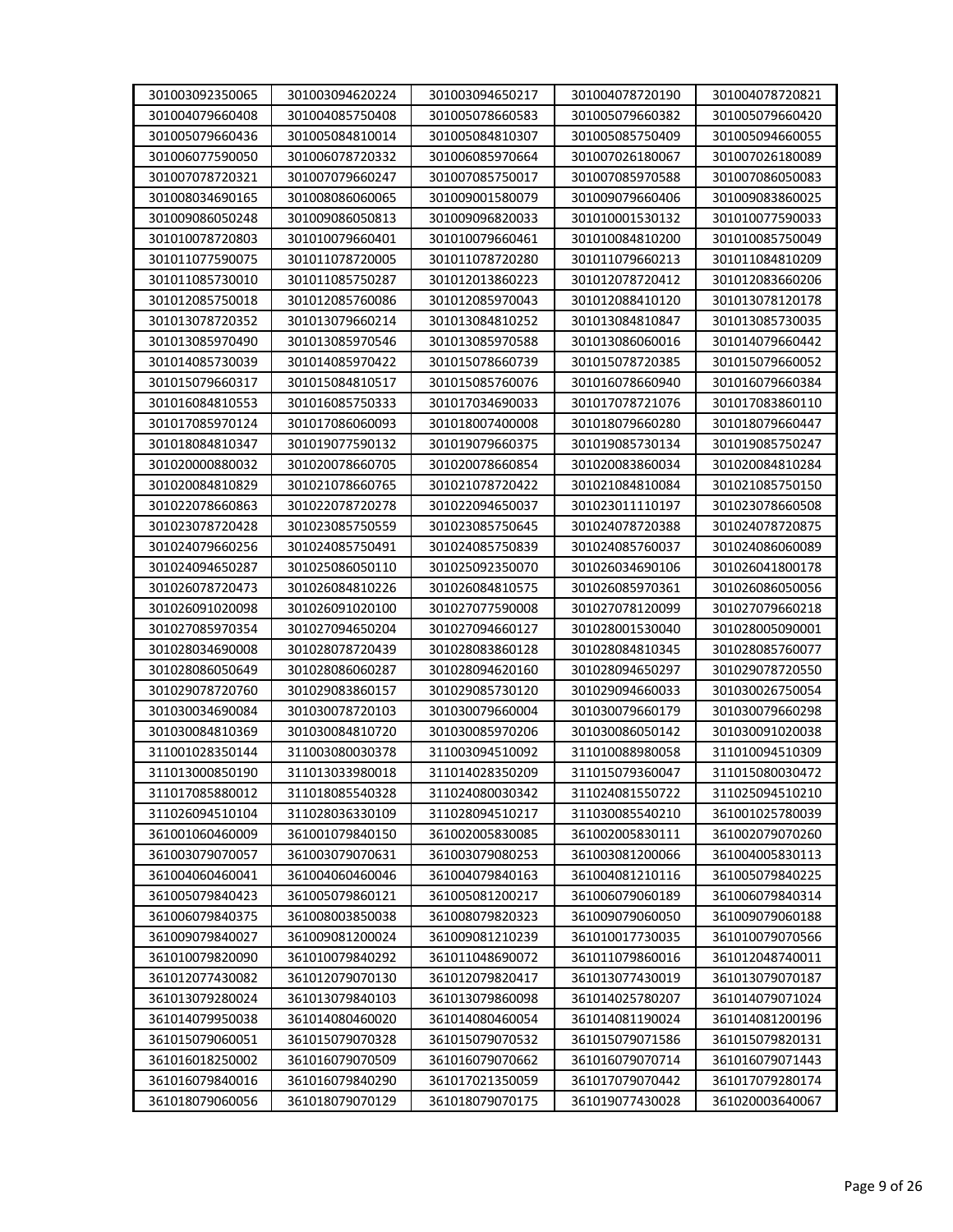| 361020048690160 | 361020079840094 | 361021006030239 | 361021025780236 | 361021079060095 |
|-----------------|-----------------|-----------------|-----------------|-----------------|
| 361021079070212 | 361022048690223 | 361023021350062 | 361023079071115 | 361023079071172 |
| 361023079071416 | 361023079820159 | 361023079840299 | 361023088940013 | 361024079070176 |
| 361024079070195 | 361024079070580 | 361024079070709 | 361024079070776 | 361024079890043 |
| 361024081210037 | 361025006030128 | 361025048690084 | 361025080460008 | 361026003850044 |
| 361026079070273 | 361026079070423 | 361026079070808 | 361026081200072 | 361027025780031 |
| 361027079070776 | 361027079070927 | 361027079950152 | 361028081200033 | 361029003850132 |
| 361029017730126 | 361029079840044 | 361029079860055 | 361030006030085 | 361030079060023 |
| 361030079070109 | 361030079070306 | 361030079080015 | 361030079950009 | 361030081200084 |
| 381004079900212 | 381004087560252 | 381005087990358 | 381006087990337 | 381008087560498 |
| 381009079900473 | 381010078210137 | 381010087560300 | 381010087990537 | 381013087990340 |
| 381014079900091 | 381014087990299 | 381016078230068 | 381016087560070 | 381017087560084 |
| 381018090600047 | 381019078230058 | 381019087990274 | 381019087990285 | 381019087990515 |
| 381021088600345 | 381024079900191 | 381026088600650 | 381027077350177 | 381028016910003 |
| 381028087560289 | 381028087560408 | 391001086100164 | 391001086100179 | 391001086100388 |
| 391001086100401 | 391001086100873 | 391001086101209 | 391001086590461 | 391001086650352 |
| 391002011990043 | 391002086100296 | 391002086100350 | 391002086100732 | 391002086590019 |
| 391002086590088 | 391002086590283 | 391002086650236 | 391002086650335 | 391002086650395 |
| 391002092060149 | 391003085710138 | 391003085710243 | 391003086100475 | 391003086590309 |
| 391003086650333 | 391004085710054 | 391004086590052 | 391004086590096 | 391004086650347 |
| 391004092060070 | 391005011180078 | 391005011180199 | 391005011180201 | 391005085710475 |
| 391005086100084 | 391005086100242 | 391005086100253 | 391005086100412 | 391005086100681 |
| 391005086590029 | 391005086590118 | 391006086100147 | 391006086100573 | 391006086100690 |
| 391006086101067 | 391006086590331 | 391006086650339 | 391006092060034 | 391007011990193 |
| 391007012710047 | 391007077450044 | 391007086100268 | 391007086100325 | 391007086100663 |
| 391007086100945 | 391007086100957 | 391007086101083 | 391007086590061 | 391007086590280 |
| 391007086590442 | 391007092060076 | 391008085710294 | 391008086100123 | 391008086100214 |
| 391008086100530 | 391008086590197 | 391008086650080 | 391008086650423 | 391008094860144 |
| 391009012710038 | 391009077470245 | 391009084490148 | 391009085710409 | 391009086100194 |
| 391009086100796 | 391009086590295 | 391009086590334 | 391009086640146 | 391009086650251 |
| 391009086650308 | 391010012750147 | 391010086100047 | 391010086100736 | 391010086100888 |
| 391010086590222 | 391010092060096 | 391010094860008 | 391011012710211 | 391011077450111 |
| 391011086100144 | 391011086100219 | 391011086100518 | 391011086590033 | 391011086590054 |
| 391011086590062 | 391011086650113 | 391011094860009 | 391012011990163 | 391012012750065 |
| 391012077450076 | 391012086100292 | 391012086100761 | 391012086100816 | 391012086100835 |
| 391012086100867 | 391012086650262 | 391012086650351 | 391012092060050 | 391012092060055 |
| 391013086100356 | 391013086100718 | 391013094050148 | 391014011180154 | 391014084500329 |
| 391014085710487 | 391014086100247 | 391014086100335 | 391014086590119 | 391014086590181 |
| 391014086590296 | 391014086590327 | 391014086590421 | 391014092060009 | 391014092060058 |
| 391014092060096 | 391014094050137 | 391015011180046 | 391015012710146 | 391015012710194 |
| 391015023980100 | 391015085710253 | 391015086100230 | 391015086100284 | 391015086100613 |
| 391015086590093 | 391015086590361 | 391015086640067 | 391015092060013 | 391016011990176 |
| 391016078500092 | 391016084500121 | 391016085710146 | 391016085710378 | 391016086100235 |
| 391016086100327 | 391016086100342 | 391016086100377 | 391016086100571 | 391016086590309 |
| 391016086650101 | 391016092060145 | 391016094050058 | 391017078500015 | 391017086100611 |
| 391017086101298 | 391017094860050 | 391017094860126 | 391018085710291 | 391018086100480 |
| 391018086100550 | 391018086100678 | 391018086650389 | 391019011180014 | 391019084510241 |
| 391019086100288 | 391019086590239 | 391019086650249 | 391020077450131 | 391020078500043 |
| 391020086590060 | 391020086590063 | 391020086590236 | 391020086650221 | 391020094860040 |
| 391021011180014 | 391021011990029 | 391021011990043 | 391021023980082 | 391021086100423 |
|                 |                 |                 |                 |                 |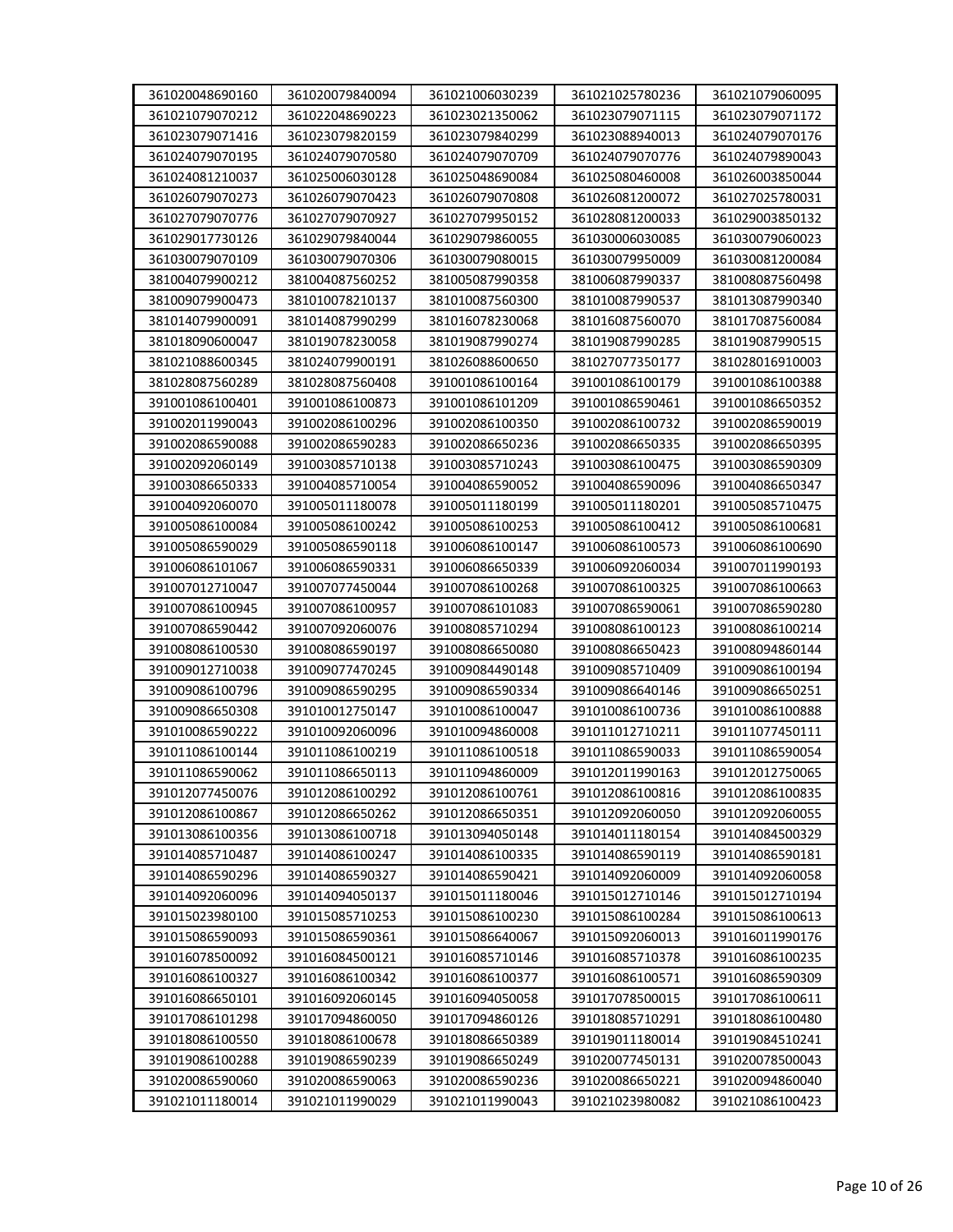|                                    | 391021092060154                    | 391022011180123                    | 391022011990168                    | 391022086100451                    |
|------------------------------------|------------------------------------|------------------------------------|------------------------------------|------------------------------------|
| 391022086100674                    | 391023011180061                    | 391023011180162                    | 391023086100278                    | 391023086100466                    |
| 391023086100588                    | 391023086590227                    | 391024001410099                    | 391024011180405                    | 391024012750161                    |
| 391024012750245                    | 391024086100337                    | 391024086100760                    | 391024086100795                    | 391024086590060                    |
| 391024086590277                    | 391024086590371                    | 391024086650079                    | 391024086650138                    | 391024086650374                    |
| 391024092060086                    | 391025011180294                    | 391025011990192                    | 391025086100241                    | 391025086100523                    |
| 391025086590057                    | 391025086590217                    | 391025086640134                    | 391025086650164                    | 391025092060071                    |
| 391025092060085                    | 391026011180140                    | 391026011180335                    | 391026023980022                    | 391026077450012                    |
| 391026077450175                    | 391026085710172                    | 391026085710499                    | 391026086100318                    | 391026092060129                    |
| 391027011990028                    | 391027011990170                    | 391027078500227                    | 391027084500398                    | 391027085710075                    |
| 391027086100660                    | 391027086590400                    | 391027086590422                    | 391028012710042                    | 391028077450127                    |
| 391028084490106                    | 391028084500057                    | 391028086100159                    | 391028086100167                    | 391028086100213                    |
| 391028086650065                    | 391028094050027                    | 391029011180380                    | 391029011990126                    | 391029086100142                    |
| 391029086100886                    | 391029086590029                    | 391029086590116                    | 391029086590251                    | 391030023980016                    |
| 391030077470015                    | 391030078500010                    | 391030084490001                    | 391030086100974                    | 391030086650334                    |
| 391030094050099                    | 411001013810069                    | 411001013810187                    | 411001079590093                    | 411001079590095                    |
| 411001079590104                    | 411001079600030                    | 411001079620019                    | 411001079620023                    | 411001079620038                    |
| 411001079620039                    | 411001079620052                    | 411001079620063                    | 411001079620181                    | 411001079620212                    |
| 411001079620335                    | 411001079620371                    | 411001079810037                    | 411001079810085                    | 411001079810160                    |
| 411001079810232                    | 411001079810526                    | 411001079810609                    | 411001079810644                    | 411001079810655                    |
| 411001079810656                    | 411001079810685                    | 411001079970017                    | 411001079970020                    | 411001079970022                    |
| 411001079970053                    | 411001079970065                    | 411001079970092                    | 411001079970176                    | 411001079970186                    |
| 411001079970284                    | 411001079970477                    | 411001079970528                    | 411001079970556                    | 411001079970595                    |
| 411001079970711                    | 411001080480189                    | 411001080480194                    | 411001080480238                    | 411001080480241                    |
| 411001080480464                    | 411001080490135                    | 411001080490166                    | 411001080490192                    | 411001080490443                    |
| 411001080500239                    | 411001080500250                    | 411001080500300                    | 411001080500314                    | 411001080500325                    |
| 411001080500359                    | 411001080500520                    | 411001080500658                    | 411001080500724                    | 411001080500737                    |
| 411001080501042                    | 411001080501175                    | 411001080501193                    | 411001080501198                    | 411001080501363                    |
| 411001080501376                    | 411001087490138                    | 411001087490221                    | 411001087490274                    | 411001087490282                    |
| 411001087490309                    | 411001087490315                    | 411001087490356                    | 411001087490544                    | 411001087490553                    |
| 411001087490583                    | 411001087490680                    | 411001087490745                    | 411001087490888                    |                                    |
| 411001087490897                    |                                    |                                    |                                    |                                    |
|                                    |                                    |                                    |                                    | 411001087490895                    |
|                                    | 411001087490931                    | 411001087491042                    | 411001087491071                    | 411001087491185                    |
| 411001087720019                    | 411001087720050                    | 411001087720107                    | 411001087730030                    | 411001087730185                    |
| 411001087740002                    | 411001087740019                    | 411001087740050                    | 411001087740402                    | 411001087750004                    |
| 411001087750019                    | 411001087750033                    | 411001087750034                    | 411001088490050                    | 411001088490069                    |
| 411001088490108                    | 411001088490332                    | 411001088490384                    | 411001088490387                    | 411001088490446                    |
| 411002013810031                    | 411002013810061                    | 411002079590024                    | 411002079620061                    | 411002079620062                    |
| 411002079620077                    | 411002079620103                    | 411002079620107                    | 411002079620154                    | 411002079620186                    |
| 411002079620205                    | 411002079620285                    | 411002079620286                    | 411002079620358                    | 411002079620400                    |
| 411002079620401                    | 411002079620404                    | 411002079810020                    | 411002079810052                    | 411002079810125                    |
| 411002079810212                    | 411002079810236                    | 411002079810245                    | 411002079810298                    | 411002079810346                    |
| 411002079810382                    | 411002079810417                    | 411002079810538                    | 411002079970017                    | 411002079970110                    |
| 411002079970143                    | 411002079970176                    | 411002079970197                    | 411002079970219                    | 411002079970454                    |
| 411002079970524                    | 411002079970601                    | 411002079970623                    | 411002079970629                    | 411002080480005                    |
| 411002080480040                    | 411002080480242                    | 411002080480275                    | 411002080490011                    | 411002080490079                    |
| 411002080490122                    | 411002080490163                    | 411002080490233                    | 411002080490440                    | 411002080490449                    |
| 411002080500058                    | 411002080500293                    | 411002080500343                    | 411002080500349                    | 411002080500383                    |
| 411002080500387                    | 411002080500546                    | 411002080500584                    | 411002080500603                    | 411002080500668                    |
| 411002080500738<br>411002087490014 | 411002080500878<br>411002087490035 | 411002080501116<br>411002087490122 | 411002080501316<br>411002087490182 | 411002080501328<br>411002087490201 |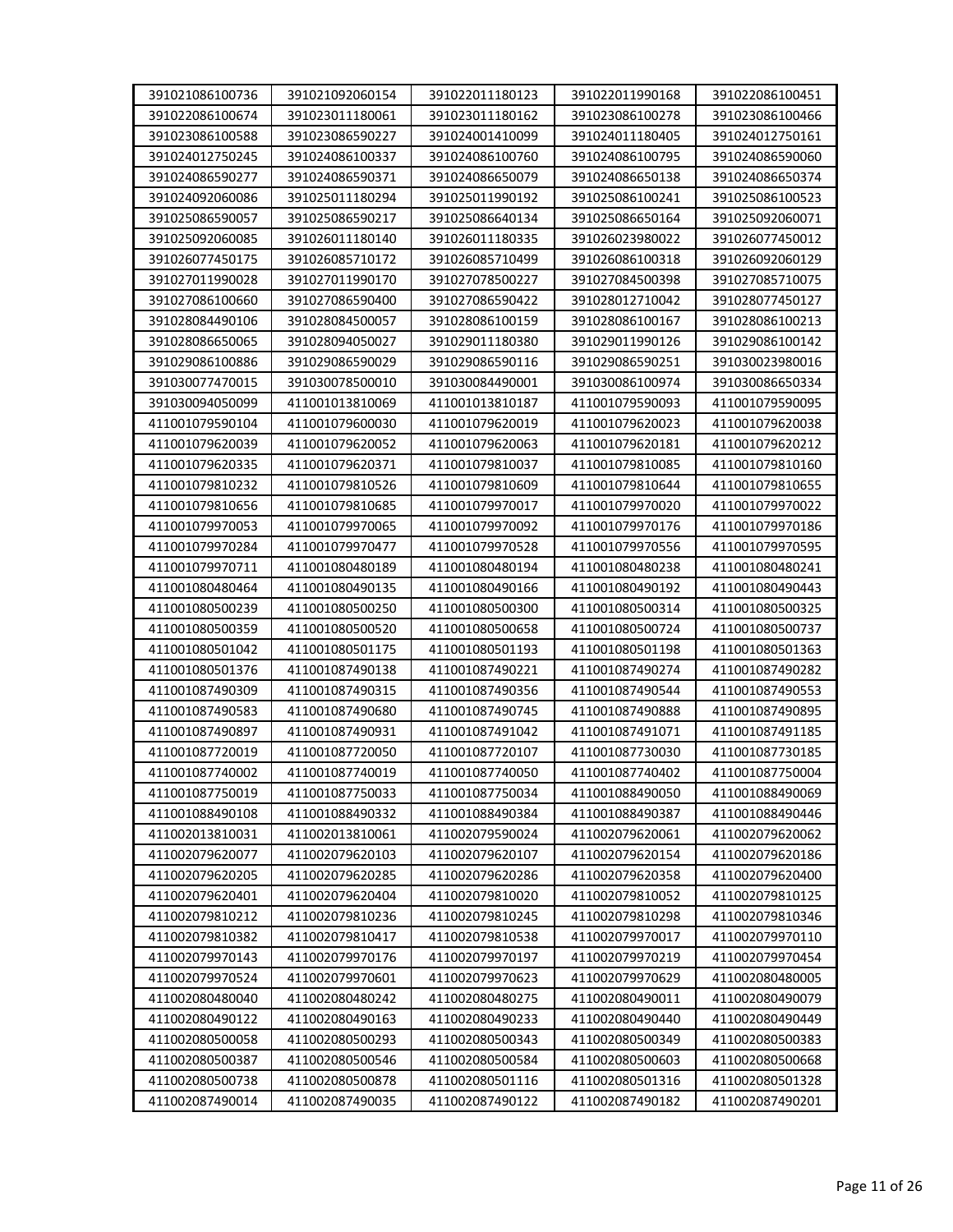| 411002087490240 | 411002087490288 | 411002087490390 | 411002087490545 | 411002087490567 |
|-----------------|-----------------|-----------------|-----------------|-----------------|
| 411002087490650 | 411002087490806 | 411002087491090 | 411002087491138 | 411002087491162 |
| 411002087720015 | 411002087720028 | 411002087720045 | 411002087720066 | 411002087720158 |
| 411002087730002 | 411002087730038 | 411002087730061 | 411002087740026 | 411002087740140 |
| 411002087750018 | 411002087750051 | 411002087750062 | 411002087750130 | 411002087750134 |
| 411002087750234 | 411002088090090 | 411002088490004 | 411002088490025 | 411002088490046 |
| 411002088490118 | 411002088490188 | 411002088490190 | 411002088490202 | 411002088490257 |
| 411002088490424 | 411002088490476 | 411003013810010 | 411003079600048 | 411003079600203 |
| 411003079620040 | 411003079620051 | 411003079620082 | 411003079620218 | 411003079620324 |
| 411003079620427 | 411003079810073 | 411003079810204 | 411003079810313 | 411003079810316 |
| 411003079810596 | 411003079810660 | 411003079970051 | 411003079970084 | 411003079970089 |
| 411003079970159 | 411003079970164 | 411003079970234 | 411003079970237 | 411003079970246 |
| 411003079970315 | 411003079970332 | 411003079970343 | 411003079970350 | 411003079970398 |
| 411003079970400 | 411003079970535 | 411003079970536 | 411003079970620 | 411003079970638 |
| 411003080480382 | 411003080480417 | 411003080490006 | 411003080500310 | 411003080500427 |
| 411003080500468 | 411003080500609 | 411003080500661 | 411003080500886 | 411003080501028 |
| 411003080501360 | 411003080501396 | 411003087490018 | 411003087490027 | 411003087490111 |
| 411003087490143 | 411003087490239 | 411003087490245 | 411003087490251 | 411003087490259 |
| 411003087490310 | 411003087490333 | 411003087490355 | 411003087490387 | 411003087490396 |
| 411003087490484 | 411003087490558 | 411003087490599 | 411003087490641 | 411003087490714 |
| 411003087490748 | 411003087490770 | 411003087490865 | 411003087491028 | 411003087491110 |
| 411003087491119 | 411003087491140 | 411003087720046 | 411003087720058 | 411003087720075 |
| 411003087730165 | 411003087740052 | 411003087740056 | 411003087740142 | 411003087740151 |
| 411003087740170 | 411003087740341 | 411003087750007 | 411003087750015 | 411003087750021 |
| 411003087750108 | 411003087750115 | 411003088090045 | 411003088490036 | 411003088490217 |
| 411004079590034 | 411004079600065 | 411004079620003 | 411004079620004 | 411004079620070 |
| 411004079620087 | 411004079620094 | 411004079620132 | 411004079620436 | 411004079620455 |
| 411004079620475 | 411004079810033 | 411004079810080 | 411004079810198 | 411004079810244 |
| 411004079810305 | 411004079810333 | 411004079810343 | 411004079810389 | 411004079810393 |
| 411004079810476 | 411004079810541 | 411004079810556 | 411004079970023 | 411004079970045 |
| 411004079970111 | 411004079970270 | 411004079970274 | 411004079970278 | 411004079970304 |
| 411004079970319 | 411004079970328 | 411004079970375 | 411004079970434 | 411004079970560 |
| 411004080480023 | 411004080480076 | 411004080480163 | 411004080480171 | 411004080480410 |
| 411004080490023 | 411004080490028 | 411004080490047 | 411004080490077 | 411004080490202 |
| 411004080490259 | 411004080490309 | 411004080490316 | 411004080490466 | 411004080500085 |
| 411004080500321 | 411004080500331 | 411004080500375 | 411004080500393 | 411004080500435 |
| 411004080500540 | 411004080500680 | 411004080500751 | 411004080501106 | 411004087490034 |
| 411004087490071 | 411004087490081 | 411004087490117 | 411004087490163 | 411004087490247 |
| 411004087490252 | 411004087490266 | 411004087490273 | 411004087490383 | 411004087490402 |
| 411004087490453 | 411004087490534 | 411004087490617 | 411004087490624 | 411004087490743 |
| 411004087490768 | 411004087490784 | 411004087491017 | 411004087491027 | 411004087491080 |
| 411004087491134 | 411004087730001 | 411004087730005 | 411004087730014 | 411004087730024 |
| 411004087730043 | 411004087730065 | 411004087730192 | 411004087730230 | 411004087740235 |
| 411004087740288 | 411004087750001 | 411004087750002 | 411004087750008 | 411004087750055 |
| 411004087750057 | 411004087750076 | 411004087750077 | 411004087750114 | 411004088090003 |
| 411004088090010 | 411004088090012 | 411004088090023 | 411004088090057 | 411004088490004 |
| 411004088490025 | 411004088490063 | 411004088490123 | 411004088490134 | 411004088490147 |
| 411004088490220 | 411004088490302 | 411004088490334 | 411004088490348 | 411005079590035 |
| 411005079590215 | 411005079600131 | 411005079600217 | 411005079620002 | 411005079620003 |
| 411005079620004 | 411005079620045 | 411005079620051 | 411005079620053 | 411005079620056 |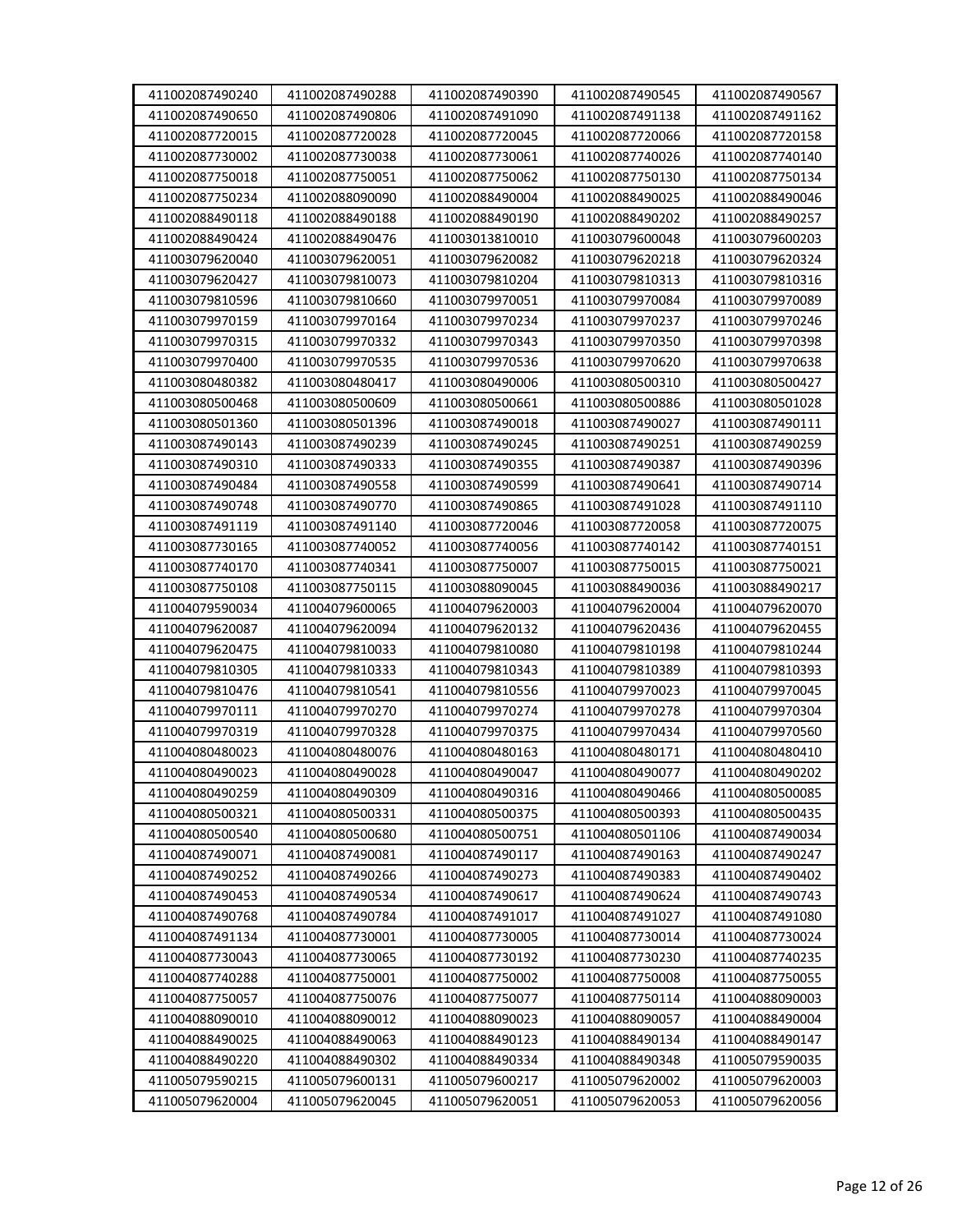| 411005079620083 | 411005079620172 | 411005079620205 | 411005079620207 | 411005079620258 |
|-----------------|-----------------|-----------------|-----------------|-----------------|
| 411005079620334 | 411005079620356 | 411005079620380 | 411005079620410 | 411005079810015 |
| 411005079810035 | 411005079810075 | 411005079810088 | 411005079810100 | 411005079810130 |
| 411005079810133 | 411005079810215 | 411005079810314 | 411005079810355 | 411005079810379 |
| 411005079810604 | 411005079970003 | 411005079970025 | 411005079970037 | 411005079970084 |
| 411005079970123 | 411005079970140 | 411005079970250 | 411005079970337 | 411005079970351 |
| 411005079970523 | 411005079970535 | 411005079970575 | 411005079970605 | 411005080480237 |
| 411005080480240 | 411005080480244 | 411005080490045 | 411005080490056 | 411005080490067 |
| 411005080490136 | 411005080490227 | 411005080490303 | 411005080490332 | 411005080490348 |
| 411005080490362 | 411005080490387 | 411005080500296 | 411005080500348 | 411005080500378 |
| 411005080500408 | 411005080500474 | 411005080501003 | 411005080501075 | 411005080501174 |
| 411005080501202 | 411005080501230 | 411005080501381 | 411005087490027 | 411005087490052 |
| 411005087490064 | 411005087490107 | 411005087490125 | 411005087490178 | 411005087490268 |
| 411005087490274 | 411005087490281 | 411005087490307 | 411005087490373 | 411005087490438 |
| 411005087490563 | 411005087490803 | 411005087490806 | 411005087490818 | 411005087490901 |
| 411005087491044 | 411005087491138 | 411005087491150 | 411005087491163 | 411005087491165 |
| 411005087720008 | 411005087720024 | 411005087720038 | 411005087720134 | 411005087730018 |
| 411005087730102 | 411005087730117 | 411005087740021 | 411005087740055 | 411005087740163 |
| 411005087740166 | 411005087740188 | 411005087750037 | 411005087750074 | 411005087750077 |
| 411005088090080 | 411005088490286 | 411005088490354 | 411005088490392 | 411006013810005 |
| 411006013810006 | 411006013810149 | 411006079590082 | 411006079600006 | 411006079600018 |
| 411006079600019 | 411006079600020 | 411006079600155 | 411006079600217 | 411006079620021 |
| 411006079620058 | 411006079620096 | 411006079620120 | 411006079620128 | 411006079620146 |
| 411006079620154 | 411006079620209 | 411006079620232 | 411006079810388 | 411006079810447 |
| 411006079810467 | 411006079970069 | 411006079970073 | 411006079970107 | 411006079970202 |
| 411006079970266 | 411006079970272 | 411006079970276 | 411006079970337 | 411006079970425 |
| 411006079970570 | 411006080480059 | 411006080480063 | 411006080480078 | 411006080480084 |
| 411006080480226 | 411006080480436 | 411006080490003 | 411006080490006 | 411006080490081 |
| 411006080490102 | 411006080490228 | 411006080490238 | 411006080490373 | 411006080500314 |
| 411006080500328 | 411006080500422 | 411006080500486 | 411006080500495 | 411006080500532 |
| 411006080500618 | 411006080500689 | 411006080500714 | 411006080501090 | 411006080501257 |
| 411006080501331 | 411006087490019 | 411006087490032 | 411006087490034 | 411006087490126 |
| 411006087490165 | 411006087490290 | 411006087490308 | 411006087490316 | 411006087490351 |
| 411006087490370 | 411006087490435 | 411006087490489 | 411006087490543 | 411006087490561 |
| 411006087490616 | 411006087490639 | 411006087490649 | 411006087490650 | 411006087490707 |
| 411006087490764 | 411006087490776 | 411006087490836 | 411006087490977 | 411006087491032 |
| 411006087491034 | 411006087491079 | 411006087491131 | 411006087720101 | 411006087720231 |
| 411006087730048 | 411006087730078 | 411006087730142 | 411006087730171 | 411006087730238 |
| 411006087740005 | 411006087740007 | 411006087740019 | 411006087740023 | 411006087740064 |
| 411006087740113 | 411006087740115 | 411006087740159 | 411006087740210 | 411006087750009 |
| 411006087750021 | 411006087750039 | 411006087750041 | 411006088490014 | 411006088490059 |
| 411006088490060 | 411006088490101 | 411006088490235 | 411006088490253 | 411006088490355 |
| 411006088490408 | 411006088490415 | 411006088490435 | 411006088490469 | 411007013810077 |
| 411007079590027 | 411007079590038 | 411007079590106 | 411007079600012 | 411007079600163 |
| 411007079600181 | 411007079620005 | 411007079620012 | 411007079620117 | 411007079620142 |
| 411007079620154 | 411007079620162 | 411007079620248 | 411007079620251 | 411007079620293 |
| 411007079620341 | 411007079620350 | 411007079620413 | 411007079620419 | 411007079810032 |
| 411007079810188 | 411007079810198 | 411007079810252 | 411007079810280 | 411007079810317 |
| 411007079810471 | 411007079810633 | 411007079970016 | 411007079970020 | 411007079970021 |
| 411007079970029 | 411007079970071 | 411007079970076 | 411007079970098 | 411007079970261 |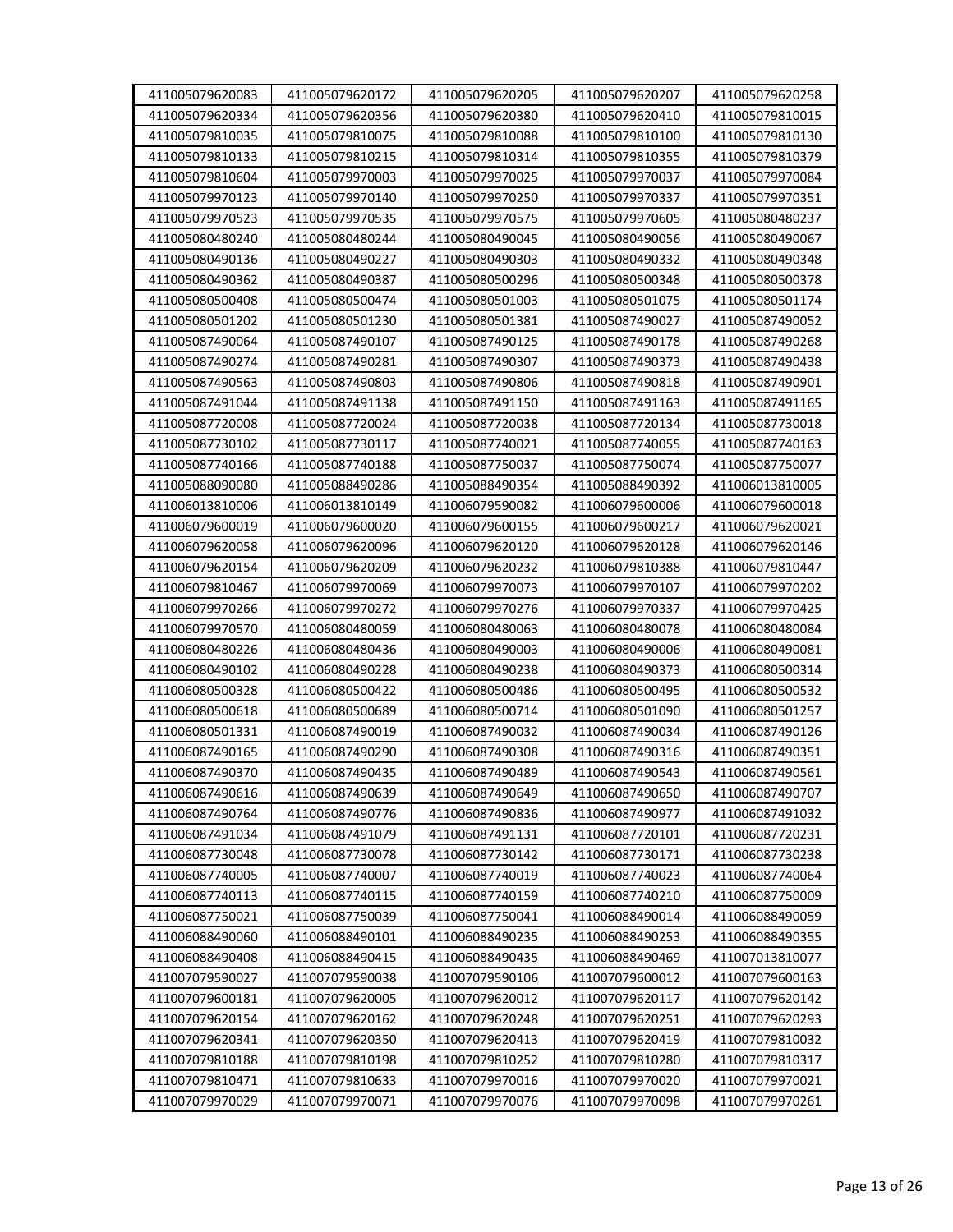| 411007079970415 | 411007079970482 | 411007079970490 | 411007080480016 | 411007080480098 |
|-----------------|-----------------|-----------------|-----------------|-----------------|
| 411007080480189 | 411007080480219 | 411007080480450 | 411007080480451 | 411007080490130 |
| 411007080490143 | 411007080490410 | 411007080500279 | 411007080500306 | 411007080500631 |
| 411007080500638 | 411007080500654 | 411007080500686 | 411007080500722 | 411007080500795 |
| 411007080500884 | 411007080501168 | 411007080501382 | 411007080501407 | 411007087490091 |
| 411007087490107 | 411007087490111 | 411007087490137 | 411007087490181 | 411007087490285 |
| 411007087490357 | 411007087490383 | 411007087490429 | 411007087490460 | 411007087490480 |
| 411007087490605 | 411007087490615 | 411007087490624 | 411007087490674 | 411007087490682 |
| 411007087490708 | 411007087490792 | 411007087490796 | 411007087490856 | 411007087491037 |
| 411007087491041 | 411007087491061 | 411007087491174 | 411007087720003 | 411007087720016 |
| 411007087720049 | 411007087720050 | 411007087720175 | 411007087730019 | 411007087730021 |
| 411007087730032 | 411007087730038 | 411007087730048 | 411007087730088 | 411007087740092 |
| 411007087740104 | 411007087740333 | 411007087740399 | 411007087750007 | 411007087750023 |
| 411007087750095 | 411007087750101 | 411007087750152 | 411007087750153 | 411007087750210 |
| 411007088090015 | 411007088090034 | 411007088490042 | 411007088490045 | 411007088490093 |
| 411007088490126 | 411007088490230 | 411007088490250 | 411007088490271 | 411007088490331 |
| 411007088490353 | 411007088490445 | 411007088490473 | 411008013810022 | 411008013810169 |
| 411008013810192 | 411008079590010 | 411008079590076 | 411008079590204 | 411008079590212 |
| 411008079600018 | 411008079600028 | 411008079600084 | 411008079600130 | 411008079600208 |
| 411008079620008 | 411008079620028 | 411008079620044 | 411008079620046 | 411008079620085 |
| 411008079620101 | 411008079620110 | 411008079620135 | 411008079620138 | 411008079620171 |
| 411008079620206 | 411008079620249 | 411008079810008 | 411008079810206 | 411008079810291 |
| 411008079810301 | 411008079810308 | 411008079810418 | 411008079810504 | 411008079810546 |
| 411008079810690 | 411008079970026 | 411008079970050 | 411008079970112 | 411008079970136 |
| 411008079970142 | 411008079970378 | 411008079970381 | 411008079970550 | 411008080480111 |
| 411008080480183 | 411008080480286 | 411008080480328 | 411008080490062 | 411008080490122 |
| 411008080490128 | 411008080490175 | 411008080490223 | 411008080490271 | 411008080500008 |
| 411008080500010 | 411008080500365 | 411008080500429 | 411008080500475 | 411008080500561 |
| 411008080500587 | 411008080500606 | 411008080500689 | 411008080500704 | 411008080500766 |
| 411008080501410 | 411008087490011 | 411008087490031 | 411008087490032 | 411008087490069 |
| 411008087490106 | 411008087490140 | 411008087490165 | 411008087490169 | 411008087490228 |
| 411008087490236 | 411008087490248 | 411008087490268 | 411008087490343 | 411008087490344 |
| 411008087490401 | 411008087490467 | 411008087490624 | 411008087490726 | 411008087490756 |
| 411008087490850 | 411008087490960 | 411008087491003 | 411008087491026 | 411008087491098 |
| 411008087720005 | 411008087720100 | 411008087720156 | 411008087720218 | 411008087730156 |
| 411008087740001 | 411008087740022 | 411008087740151 | 411008087740194 | 411008087740317 |
| 411008087750091 | 411008087750102 | 411008088090016 | 411008088090041 | 411008088490156 |
| 411008088490328 | 411009013810010 | 411009013810030 | 411009013810034 | 411009013810140 |
| 411009079590009 | 411009079590054 | 411009079590159 | 411009079600008 | 411009079600019 |
| 411009079600022 | 411009079600202 | 411009079600220 | 411009079620045 | 411009079620058 |
| 411009079620064 | 411009079620080 | 411009079620101 | 411009079620190 | 411009079620199 |
| 411009079620205 | 411009079620310 | 411009079620381 | 411009079620386 | 411009079620417 |
| 411009079810025 | 411009079810041 | 411009079810078 | 411009079810340 | 411009079810454 |
| 411009079810647 | 411009079810669 | 411009079970084 | 411009079970099 | 411009079970134 |
| 411009079970149 | 411009079970226 | 411009079970296 | 411009079970397 | 411009079970531 |
| 411009079970607 | 411009079970622 | 411009079970625 | 411009080480026 | 411009080480117 |
| 411009080480133 | 411009080480251 | 411009080480284 | 411009080490004 | 411009080490005 |
| 411009080490044 | 411009080490061 | 411009080490065 | 411009080490112 | 411009080490259 |
| 411009080490423 | 411009080490457 | 411009080500405 | 411009080500415 | 411009080500488 |
| 411009080500697 | 411009080500771 | 411009080500780 | 411009080500857 | 411009080501163 |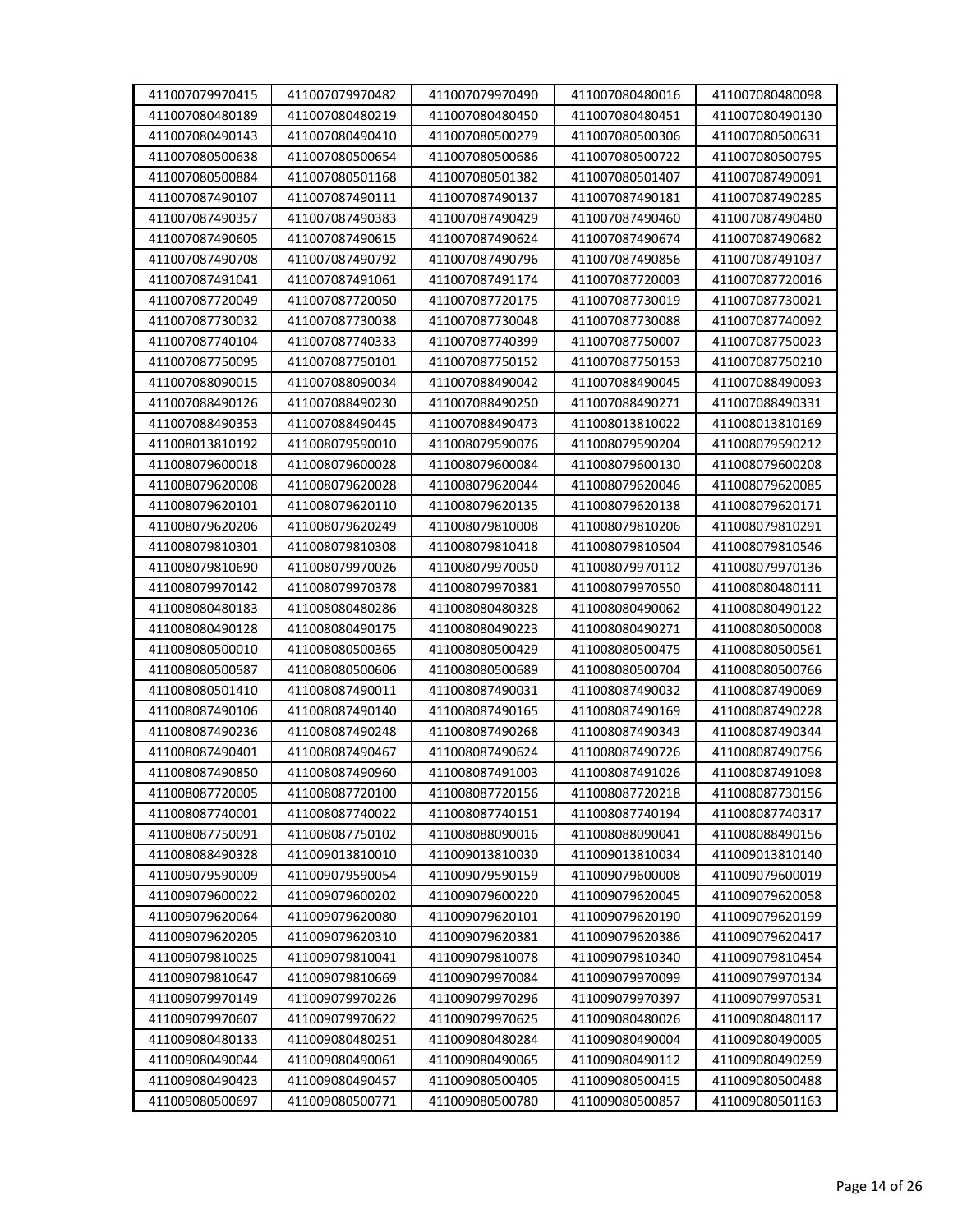| 411009080501170 | 411009087490006 | 411009087490015 | 411009087490021 | 411009087490026 |
|-----------------|-----------------|-----------------|-----------------|-----------------|
| 411009087490029 | 411009087490068 | 411009087490092 | 411009087490094 | 411009087490108 |
| 411009087490149 | 411009087490158 | 411009087490194 | 411009087490225 | 411009087490244 |
| 411009087490310 | 411009087490430 | 411009087490434 | 411009087490610 | 411009087490613 |
| 411009087490632 | 411009087490640 | 411009087490641 | 411009087490652 | 411009087490653 |
| 411009087490658 | 411009087490666 | 411009087490671 | 411009087490698 | 411009087490713 |
| 411009087490804 | 411009087491012 | 411009087491094 | 411009087491143 | 411009087491154 |
| 411009087720019 | 411009087720031 | 411009087720075 | 411009087720099 | 411009087720124 |
| 411009087730139 | 411009087740218 | 411009087740270 | 411009087750027 | 411009087750114 |
| 411009087750130 | 411009087750146 | 411009088090043 | 411009088090147 | 411009088490029 |
| 411009088490061 | 411009088490073 | 411009088490122 | 411009088490186 | 411009088490291 |
| 411009088490355 | 411009088490364 | 411009088490368 | 411009088490384 | 411010079590158 |
| 411010079590177 | 411010079590187 | 411010079600058 | 411010079600059 | 411010079600105 |
| 411010079600141 | 411010079600179 | 411010079620002 | 411010079620017 | 411010079620019 |
| 411010079620032 | 411010079620040 | 411010079620048 | 411010079620049 | 411010079620088 |
| 411010079620120 | 411010079620228 | 411010079620263 | 411010079620269 | 411010079620277 |
| 411010079620327 | 411010079620330 | 411010079620368 | 411010079810026 | 411010079810033 |
| 411010079810054 | 411010079810099 | 411010079810113 | 411010079810123 | 411010079810251 |
| 411010079810264 | 411010079810287 | 411010079810461 | 411010079810463 | 411010079810554 |
| 411010079810676 | 411010079970026 | 411010079970041 | 411010079970047 | 411010079970101 |
| 411010079970334 | 411010079970345 | 411010079970391 | 411010079970421 | 411010079970454 |
| 411010079970534 | 411010079970553 | 411010080480012 | 411010080480014 | 411010080480035 |
| 411010080480103 | 411010080480161 | 411010080480187 | 411010080480393 | 411010080480410 |
| 411010080480435 | 411010080490052 | 411010080490063 | 411010080490070 | 411010080490094 |
| 411010080490099 | 411010080490117 | 411010080490182 | 411010080500098 | 411010080500302 |
| 411010080500432 | 411010080500449 | 411010080500471 | 411010080500485 | 411010080500509 |
| 411010080500745 | 411010080500775 | 411010080500912 | 411010080500965 | 411010080501134 |
| 411010080501179 | 411010080501180 | 411010080501236 | 411010080501399 | 411010087490014 |
| 411010087490030 | 411010087490031 | 411010087490041 | 411010087490042 | 411010087490047 |
| 411010087490050 | 411010087490078 | 411010087490087 | 411010087490112 | 411010087490151 |
| 411010087490166 | 411010087490176 | 411010087490177 | 411010087490189 | 411010087490203 |
| 411010087490219 | 411010087490343 | 411010087490369 | 411010087490464 | 411010087490500 |
| 411010087490615 | 411010087490630 | 411010087490721 | 411010087490722 | 411010087490916 |
| 411010087490970 | 411010087490977 | 411010087491010 | 411010087491037 | 411010087491050 |
| 411010087491089 | 411010087491146 | 411010087720040 | 411010087720048 | 411010087720202 |
| 411010087730008 | 411010087730114 | 411010087730128 | 411010087740027 | 411010087740037 |
| 411010087740258 | 411010087740324 | 411010087740365 | 411010087750051 | 411010087750116 |
| 411010088090009 | 411010088490040 | 411010088490227 | 411010088490408 | 411010088490421 |
| 411011013810149 | 411011079590016 | 411011079590179 | 411011079600006 | 411011079600013 |
| 411011079600022 | 411011079600050 | 411011079600056 | 411011079620065 | 411011079620189 |
| 411011079620279 | 411011079620293 | 411011079620294 | 411011079620345 | 411011079620384 |
| 411011079810063 | 411011079810090 | 411011079810211 | 411011079810245 | 411011079810247 |
| 411011079810387 | 411011079810398 | 411011079810461 | 411011079810492 | 411011079810648 |
| 411011079810685 | 411011079970064 | 411011079970120 | 411011079970304 | 411011079970413 |
| 411011079970425 | 411011079970427 | 411011079970682 | 411011080480005 | 411011080480025 |
| 411011080480087 | 411011080480355 | 411011080490041 | 411011080490064 | 411011080490125 |
| 411011080490131 | 411011080490132 | 411011080490150 | 411011080490170 | 411011080490184 |
| 411011080490187 | 411011080490244 | 411011080490301 | 411011080490318 | 411011080490374 |
| 411011080500334 | 411011080500533 | 411011080500534 | 411011080500558 | 411011080500580 |
| 411011080500629 | 411011080500643 | 411011080500666 | 411011080500889 | 411011080501119 |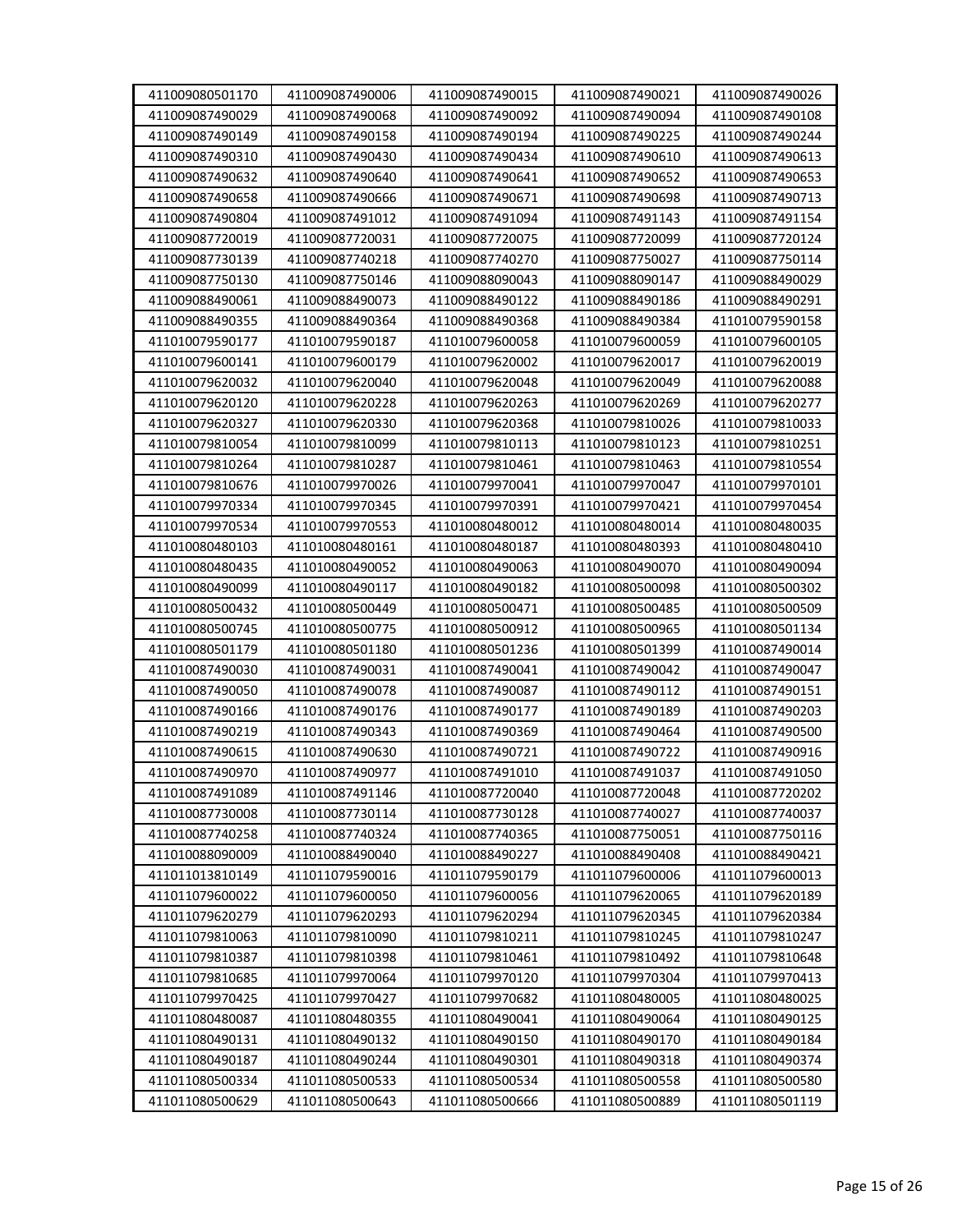| 411011080501212 | 411011080501311 | 411011080501412 | 411011087490011 | 411011087490028 |
|-----------------|-----------------|-----------------|-----------------|-----------------|
| 411011087490098 | 411011087490133 | 411011087490136 | 411011087490175 | 411011087490206 |
| 411011087490211 | 411011087490243 | 411011087490250 | 411011087490275 | 411011087490304 |
| 411011087490333 | 411011087490357 | 411011087490358 | 411011087490388 | 411011087490488 |
| 411011087490667 | 411011087720067 | 411011087730057 | 411011087740032 | 411011087740073 |
| 411011087750081 | 411011087750191 | 411011087750221 | 411011088490011 | 411011088490061 |
| 411011088490169 | 411011088490329 | 411011088490453 | 411011088490469 | 411012013810017 |
|                 |                 |                 |                 |                 |
| 411012013810056 | 411012079590157 | 411012079600009 | 411012079600039 | 411012079600085 |
| 411012079600239 | 411012079620021 | 411012079620066 | 411012079620210 | 411012079620273 |
| 411012079620284 | 411012079620290 | 411012079620347 | 411012079810089 | 411012079810171 |
| 411012079810175 | 411012079810436 | 411012079810495 | 411012079810574 | 411012079970044 |
| 411012079970057 | 411012079970058 | 411012079970095 | 411012079970110 | 411012079970125 |
| 411012079970135 | 411012079970333 | 411012079970340 | 411012079970350 | 411012079970353 |
| 411012079970373 | 411012079970416 | 411012079970433 | 411012079970444 | 411012079970556 |
| 411012080480034 | 411012080480117 | 411012080480356 | 411012080480451 | 411012080490173 |
| 411012080500304 | 411012080500355 | 411012080500364 | 411012080500541 | 411012080500573 |
| 411012080500595 | 411012080500607 | 411012080500667 | 411012080500687 | 411012080500690 |
| 411012080500721 | 411012080500769 | 411012080500779 | 411012080500897 | 411012080500915 |
| 411012080501002 | 411012080501123 | 411012080501143 | 411012080501163 | 411012080501403 |
| 411012087490020 | 411012087490029 | 411012087490037 | 411012087490044 | 411012087490052 |
| 411012087490065 | 411012087490087 | 411012087490093 | 411012087490140 | 411012087490158 |
| 411012087490191 | 411012087490249 | 411012087490263 | 411012087490340 | 411012087490391 |
| 411012087490444 | 411012087490518 | 411012087490667 | 411012087490710 | 411012087490865 |
| 411012087490928 | 411012087491011 | 411012087491047 | 411012087491107 | 411012087491159 |
| 411012087720055 | 411012087720153 | 411012087720158 | 411012087730046 | 411012087730062 |
| 411012087730084 | 411012087730135 | 411012087740260 | 411012087750009 | 411012087750016 |
| 411012087750054 | 411012088090019 | 411012088090026 | 411012088090158 | 411012088490037 |
| 411012088490042 | 411012088490070 | 411013013810021 | 411013013810118 | 411013079590013 |
| 411013079600044 | 411013079600086 | 411013079600091 | 411013079600165 | 411013079620004 |
| 411013079620011 | 411013079620035 | 411013079620062 | 411013079620126 | 411013079620289 |
| 411013079620300 | 411013079620327 | 411013079620350 | 411013079620469 | 411013079810012 |
| 411013079810020 | 411013079810031 | 411013079810189 | 411013079810192 | 411013079810216 |
| 411013079810242 | 411013079810392 | 411013079810486 | 411013079970147 | 411013079970238 |
| 411013079970253 | 411013079970351 | 411013079970360 | 411013079970409 | 411013079970434 |
| 411013079970642 | 411013080480019 | 411013080480074 | 411013080490075 | 411013080490167 |
| 411013080490169 | 411013080490192 | 411013080490330 | 411013080500025 | 411013080500295 |
| 411013080500473 | 411013080500616 | 411013080500636 | 411013080500658 | 411013080500669 |
| 411013080500698 | 411013080500700 | 411013080500806 | 411013080500933 | 411013080500946 |
| 411013080501126 | 411013080501149 | 411013080501197 | 411013080501201 | 411013080501259 |
| 411013087490102 | 411013087490163 | 411013087490177 | 411013087490219 | 411013087490235 |
| 411013087490250 | 411013087490259 | 411013087490272 | 411013087490280 | 411013087490295 |
| 411013087490304 | 411013087490325 | 411013087490375 | 411013087490414 | 411013087490466 |
| 411013087490486 | 411013087490498 | 411013087490525 | 411013087490607 | 411013087490632 |
| 411013087490774 | 411013087490861 | 411013087490876 | 411013087491038 | 411013087491069 |
| 411013087491099 | 411013087491129 | 411013087720059 | 411013087720128 | 411013087720187 |
| 411013087730006 | 411013087730058 | 411013087730209 | 411013087740061 | 411013087740276 |
| 411013087740462 | 411013087750004 | 411013087750074 | 411013088090039 | 411013088090139 |
| 411013088490001 | 411013088490004 | 411013088490023 | 411013088490033 | 411013088490038 |
| 411013088490044 | 411013088490100 | 411013088490409 | 411013088490415 | 411014013810017 |
| 411014013810022 | 411014013810031 | 411014013810032 | 411014013810143 | 411014013810160 |
|                 |                 |                 |                 |                 |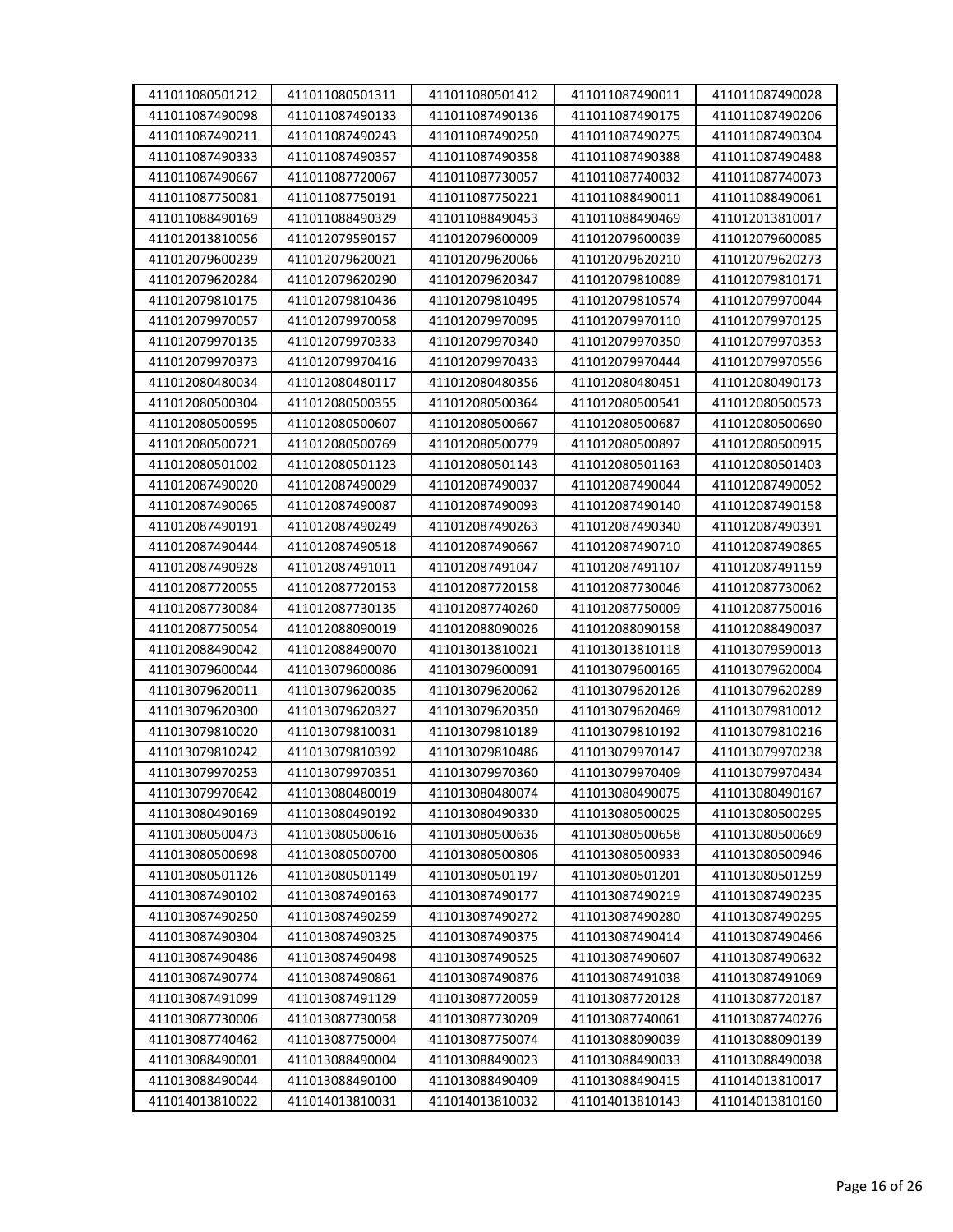| 411014079590008 | 411014079590034 | 411014079600024 | 411014079600037 | 411014079600070 |
|-----------------|-----------------|-----------------|-----------------|-----------------|
| 411014079600108 | 411014079600146 | 411014079620035 | 411014079620317 | 411014079620325 |
| 411014079810051 | 411014079810056 | 411014079810057 | 411014079810061 | 411014079810080 |
| 411014079810140 | 411014079810201 | 411014079810310 | 411014079810365 | 411014079810400 |
| 411014079810550 | 411014079810598 | 411014079810633 | 411014079970005 | 411014079970010 |
| 411014079970028 | 411014079970037 | 411014079970059 | 411014079970097 | 411014079970315 |
| 411014079970343 | 411014079970368 | 411014079970442 | 411014079970476 | 411014079970481 |
| 411014079970482 | 411014079970496 | 411014079970580 | 411014079970635 | 411014080480059 |
| 411014080480107 | 411014080480225 | 411014080480276 | 411014080480337 | 411014080490094 |
|                 |                 |                 |                 | 411014080500576 |
| 411014080490295 | 411014080490410 | 411014080500362 | 411014080500396 |                 |
| 411014080500739 | 411014080500741 | 411014080501207 | 411014080501211 | 411014080501280 |
| 411014080501368 | 411014080501390 | 411014087490025 | 411014087490091 | 411014087490128 |
| 411014087490131 | 411014087490142 | 411014087490173 | 411014087490229 | 411014087490254 |
| 411014087490293 | 411014087490294 | 411014087490323 | 411014087490333 | 411014087490355 |
| 411014087490358 | 411014087490368 | 411014087490383 | 411014087490532 | 411014087490569 |
| 411014087490589 | 411014087490645 | 411014087490993 | 411014087491086 | 411014087491120 |
| 411014087491137 | 411014087720054 | 411014087720130 | 411014087720176 | 411014087720181 |
| 411014087720185 | 411014087720215 | 411014087720233 | 411014087730055 | 411014087730155 |
| 411014087730163 | 411014087730212 | 411014087730226 | 411014087740239 | 411014087740427 |
| 411014087740446 | 411014087740473 | 411014087750119 | 411014088090056 | 411014088090063 |
| 411014088490054 | 411014088490096 | 411014088490185 | 411014088490267 | 411015079590013 |
| 411015079590029 | 411015079590109 | 411015079600010 | 411015079600029 | 411015079620060 |
| 411015079620102 | 411015079620308 | 411015079620336 | 411015079810031 | 411015079810036 |
| 411015079810065 | 411015079810130 | 411015079810324 | 411015079810347 | 411015079810423 |
| 411015079810454 | 411015079810461 | 411015079970004 | 411015079970012 | 411015079970042 |
| 411015079970108 | 411015079970117 | 411015079970136 | 411015079970340 | 411015079970372 |
| 411015079970383 | 411015079970635 | 411015079970654 | 411015080480082 | 411015080480111 |
| 411015080480243 | 411015080480440 | 411015080490008 | 411015080490043 | 411015080490075 |
| 411015080490132 | 411015080490228 | 411015080490364 | 411015080490418 | 411015080500120 |
| 411015080500186 | 411015080500243 | 411015080500320 | 411015080500393 | 411015080500410 |
| 411015080500452 | 411015080500477 | 411015080500627 | 411015080500629 | 411015080500896 |
| 411015080500917 | 411015080501123 | 411015080501157 | 411015080501293 | 411015080501336 |
| 411015087490021 | 411015087490033 | 411015087490054 | 411015087490079 | 411015087490110 |
| 411015087490114 | 411015087490116 | 411015087490119 | 411015087490308 | 411015087490353 |
| 411015087490371 | 411015087490396 | 411015087490540 | 411015087490550 | 411015087490571 |
| 411015087490583 | 411015087490606 | 411015087490679 | 411015087490683 | 411015087490696 |
| 411015087490699 | 411015087490701 | 411015087490817 | 411015087490832 | 411015087490847 |
| 411015087490888 | 411015087490904 | 411015087490964 | 411015087490969 | 411015087491066 |
| 411015087491130 | 411015087491154 | 411015087720018 | 411015087720132 | 411015087720161 |
| 411015087730051 | 411015087740021 | 411015087740054 | 411015087740070 | 411015087740094 |
| 411015087740247 | 411015087740251 | 411015087740451 | 411015087740480 | 411015087750037 |
| 411015088090053 | 411015088090085 | 411015088090144 | 411015088490041 | 411015088490368 |
| 411015088490371 | 411015088490391 | 411015088490414 | 411015088490460 | 411016013810139 |
| 411016079590015 | 411016079590029 | 411016079590041 | 411016079590073 | 411016079590082 |
| 411016079590206 | 411016079600040 | 411016079600122 | 411016079620006 | 411016079620099 |
| 411016079620103 | 411016079620111 | 411016079620143 | 411016079620215 | 411016079620243 |
| 411016079620342 | 411016079810024 | 411016079810027 | 411016079810074 | 411016079810109 |
| 411016079810125 | 411016079810148 | 411016079810244 | 411016079810255 | 411016079810384 |
| 411016079810622 | 411016079970365 | 411016079970415 | 411016079970417 | 411016079970435 |
| 411016079970495 | 411016079970498 | 411016079970539 | 411016079970620 | 411016080480014 |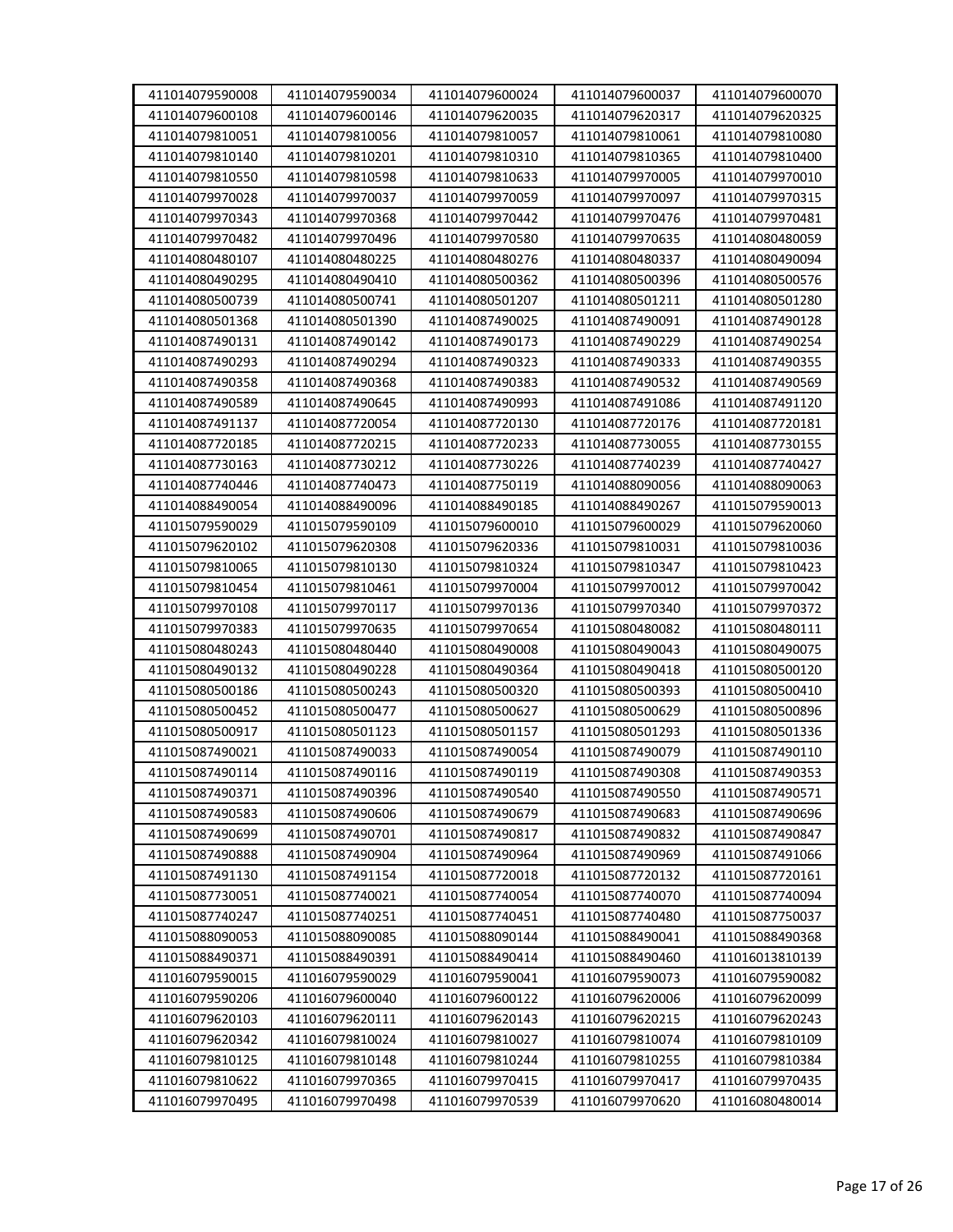| 411016080480092 | 411016080480102 | 411016080480302 | 411016080480403 | 411016080490025 |
|-----------------|-----------------|-----------------|-----------------|-----------------|
| 411016080490041 | 411016080490045 | 411016080490092 | 411016080490212 | 411016080490332 |
| 411016080490363 | 411016080490392 | 411016080490402 | 411016080490437 | 411016080500027 |
| 411016080500141 | 411016080500168 | 411016080500227 | 411016080500250 | 411016080500252 |
| 411016080500483 | 411016080500493 | 411016080500508 | 411016080500649 | 411016080500683 |
| 411016080500811 | 411016080500865 | 411016080500890 | 411016080500905 | 411016080500978 |
| 411016080501383 | 411016087490010 | 411016087490035 | 411016087490037 | 411016087490084 |
| 411016087490085 | 411016087490097 | 411016087490102 | 411016087490146 | 411016087490157 |
| 411016087490162 | 411016087490194 | 411016087490236 | 411016087490287 | 411016087490444 |
| 411016087490554 | 411016087490773 | 411016087490781 | 411016087490783 | 411016087490849 |
| 411016087490856 | 411016087490940 | 411016087491020 | 411016087491108 | 411016087720072 |
| 411016087720137 | 411016087720212 | 411016087730007 | 411016087730017 | 411016087730027 |
| 411016087730061 | 411016087730142 | 411016087730239 | 411016087740086 | 411016087740115 |
| 411016087740324 | 411016088090003 | 411016088090034 | 411017013810110 | 411017079590020 |
| 411017079590023 | 411017079600064 | 411017079600074 | 411017079600161 | 411017079600195 |
| 411017079620139 | 411017079620203 | 411017079620393 | 411017079810030 | 411017079810164 |
| 411017079810165 | 411017079810369 | 411017079810436 | 411017079810481 | 411017079810641 |
| 411017079810652 | 411017079970492 | 411017079970495 | 411017079970565 | 411017079970576 |
| 411017079970613 | 411017079970653 | 411017080480091 | 411017080480148 | 411017080480153 |
| 411017080480185 | 411017080490026 | 411017080490035 | 411017080490060 | 411017080490095 |
| 411017080490179 | 411017080490203 | 411017080490242 | 411017080490314 | 411017080490352 |
| 411017080500035 | 411017080500153 | 411017080500252 | 411017080500365 | 411017080500564 |
| 411017080500752 | 411017080500926 | 411017080501011 | 411017080501422 | 411017087490023 |
| 411017087490055 | 411017087490058 | 411017087490090 | 411017087490156 | 411017087490237 |
| 411017087490253 | 411017087490294 | 411017087490457 | 411017087490556 | 411017087490582 |
| 411017087490598 | 411017087490645 | 411017087490657 | 411017087490662 | 411017087490729 |
| 411017087490835 | 411017087490864 | 411017087490893 | 411017087490994 | 411017087491016 |
| 411017087491086 | 411017087491111 | 411017087491117 | 411017087491166 | 411017087491168 |
| 411017087720062 | 411017087720084 | 411017087720103 | 411017087720153 | 411017087720219 |
| 411017087720220 | 411017087730040 | 411017087730203 | 411017087730209 | 411017087740057 |
| 411017087740071 | 411017087740095 | 411017088090011 | 411017088490021 | 411017088490048 |
| 411017088490100 | 411017088490190 | 411017088490249 | 411017088490264 | 411017088490272 |
| 411017088490285 | 411017088490286 | 411017088490356 | 411017088490363 | 411017088490422 |
| 411017088490470 | 411018013810013 | 411018013810100 | 411018013810128 | 411018079590021 |
| 411018079590184 | 411018079600099 | 411018079600176 | 411018079620020 | 411018079620027 |
| 411018079620057 | 411018079620116 | 411018079620174 | 411018079620191 | 411018079620342 |
| 411018079620382 | 411018079620388 | 411018079810073 | 411018079810145 | 411018079810246 |
| 411018079810275 | 411018079810279 | 411018079810336 | 411018079810535 | 411018079810626 |
| 411018079810674 | 411018079970094 | 411018079970267 | 411018079970421 | 411018079970497 |
| 411018079970597 | 411018079970701 | 411018080480268 | 411018080490050 | 411018080490299 |
| 411018080490309 | 411018080500057 | 411018080500068 | 411018080500210 | 411018080500211 |
| 411018080500299 | 411018080500406 | 411018080500457 | 411018080501154 | 411018080501166 |
| 411018080501201 | 411018080501230 | 411018080501239 | 411018080501250 | 411018080501357 |
| 411018087490043 | 411018087490061 | 411018087490136 | 411018087490174 | 411018087490271 |
| 411018087490301 | 411018087490321 | 411018087490332 | 411018087490338 | 411018087490350 |
| 411018087490373 | 411018087490472 | 411018087490487 | 411018087490534 | 411018087490598 |
| 411018087490724 | 411018087490804 | 411018087490813 | 411018087491071 | 411018087491093 |
| 411018087491109 | 411018087491180 | 411018087730091 | 411018087730117 | 411018087740040 |
| 411018087740200 | 411018087740360 | 411018087740363 | 411018087740418 | 411018087750010 |
| 411018087750056 | 411018087750183 | 411018088090036 | 411018088090071 | 411018088090084 |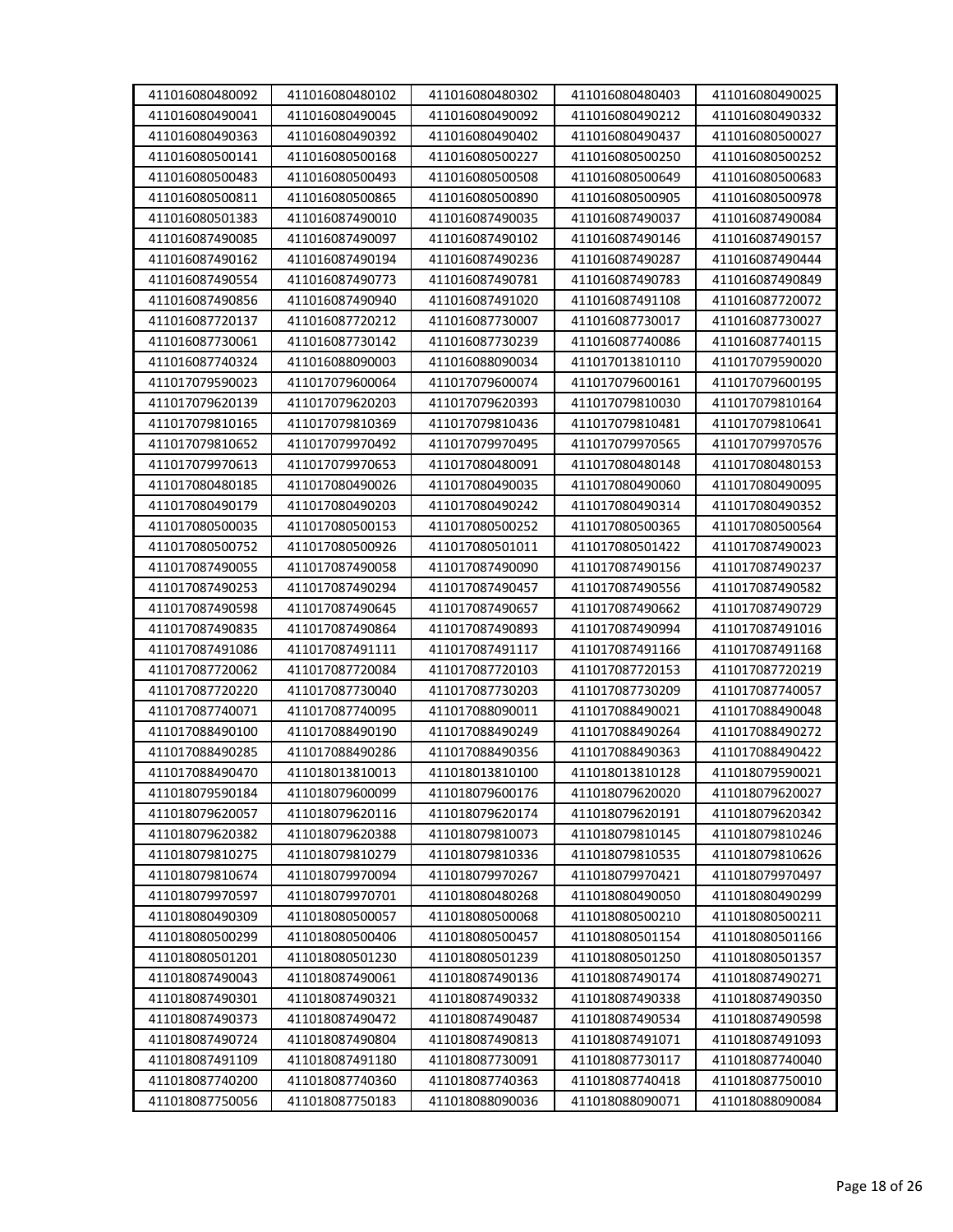| 411018088490024                    | 411018088490045                    | 411018088490067                    | 411018088490130                    | 411018088490135                    |
|------------------------------------|------------------------------------|------------------------------------|------------------------------------|------------------------------------|
| 411018088490420                    | 411019013810061                    | 411019013810193                    | 411019079590018                    | 411019079590040                    |
| 411019079590059                    | 411019079590213                    | 411019079600042                    | 411019079600118                    | 411019079620292                    |
| 411019079620351                    | 411019079620434                    | 411019079810025                    | 411019079810110                    | 411019079810365                    |
| 411019079810385                    | 411019079810453                    | 411019079810455                    | 411019079810662                    | 411019079970588                    |
| 411019079970640                    | 411019079970695                    | 411019079970699                    | 411019080480047                    | 411019080480049                    |
| 411019080480070                    | 411019080480215                    | 411019080480294                    | 411019080480317                    | 411019080480332                    |
| 411019080490009                    | 411019080490036                    | 411019080490113                    | 411019080490187                    | 411019080490288                    |
| 411019080490443                    | 411019080500031                    | 411019080500047                    | 411019080500050                    | 411019080500082                    |
| 411019080500151                    | 411019080500159                    | 411019080500194                    | 411019080500220                    | 411019080500317                    |
| 411019080500333                    | 411019080500370                    | 411019080500403                    | 411019080500406                    | 411019080500439                    |
| 411019080500490                    | 411019080500660                    | 411019080500805                    | 411019080500987                    | 411019080501002                    |
| 411019080501192                    | 411019080501241                    | 411019087490010                    | 411019087490046                    | 411019087490049                    |
| 411019087490063                    | 411019087490072                    | 411019087490074                    | 411019087490078                    | 411019087490099                    |
| 411019087490115                    | 411019087490132                    | 411019087490146                    | 411019087490175                    | 411019087490185                    |
| 411019087490200                    | 411019087490218                    | 411019087490221                    | 411019087490314                    | 411019087490375                    |
| 411019087490390                    | 411019087490396                    | 411019087490582                    | 411019087490594                    | 411019087490627                    |
| 411019087490793                    | 411019087490826                    | 411019087490858                    | 411019087490993                    | 411019087491042                    |
| 411019087491171                    | 411019087720073                    | 411019087720089                    | 411019087720097                    | 411019087720109                    |
| 411019087720111                    | 411019087720120                    | 411019087730017                    | 411019087730028                    | 411019087730056                    |
| 411019087730065                    | 411019087730105                    | 411019087730170                    | 411019087730193                    | 411019087740036                    |
| 411019087740040                    | 411019087740079                    | 411019087740134                    | 411019087740175                    | 411019087740176                    |
| 411019087740196                    | 411019087740198                    | 411019087740388                    | 411019087740400                    | 411019088490012                    |
|                                    |                                    |                                    |                                    |                                    |
| 411019088490065<br>411020079590041 | 411019088490178<br>411020079600048 | 411019088490242<br>411020079600059 | 411019088490466<br>411020079620028 | 411020079590012<br>411020079620042 |
|                                    |                                    |                                    |                                    |                                    |
| 411020079620047                    | 411020079620276                    | 411020079620290                    | 411020079620292                    | 411020079620306                    |
| 411020079620308                    | 411020079620310                    | 411020079620312                    | 411020079620315                    | 411020079810115                    |
| 411020079810253                    | 411020079810302                    | 411020079810339                    | 411020079810593                    | 411020079810655                    |
| 411020079810688                    | 411020080480014                    | 411020080480074                    | 411020080480136                    | 411020080480170                    |
| 411020080480329                    | 411020080480389                    | 411020080490005                    | 411020080490075                    | 411020080490158                    |
| 411020080490230                    | 411020080490434                    | 411020080490440                    | 411020080490476                    | 411020080500063                    |
| 411020080500074                    | 411020080500083                    | 411020080500086                    | 411020080500268                    | 411020080500324                    |
| 411020080500335                    | 411020080500412                    | 411020080500432                    | 411020080500534                    | 411020080500554                    |
| 411020080500642                    | 411020080500655                    | 411020080500704                    | 411020080500869                    | 411020080500980                    |
| 411020080501043                    | 411020080501083                    | 411020080501106                    | 411020080501303                    | 411020080501381                    |
| 411020087490016                    | 411020087490021                    | 411020087490058                    | 411020087490096                    | 411020087490097                    |
| 411020087490116                    | 411020087490208                    | 411020087490236                    | 411020087490256                    | 411020087490424                    |
| 411020087490433                    | 411020087490625                    | 411020087490687                    | 411020087490696                    | 411020087490738                    |
| 411020087490866                    | 411020087490878                    | 411020087490897                    | 411020087490997                    | 411020087491074                    |
| 411020087491077                    | 411020087491144                    | 411020087491155                    | 411020087491157                    | 411020087491164                    |
| 411020087720078                    | 411020087720088                    | 411020087720111                    | 411020087720187                    | 411020087730030                    |
| 411020087730196                    | 411020087740024                    | 411020087740041                    | 411020087740058                    | 411020087740061                    |
| 411020087740204                    | 411020087740375                    | 411020087740381                    | 411020087740384                    | 411020088090008                    |
| 411020088090023                    | 411020088090043                    | 411020088490002                    | 411020088490035                    | 411020088490048                    |
| 411020088490064                    | 411020088490095                    | 411020088490116                    | 411020088490249                    | 411020088490371                    |
| 411020088490409                    | 411020088490413                    | 411020088490445                    | 411021013810085                    | 411021013810095                    |
| 411021079590059                    | 411021079590062                    | 411021079590067                    | 411021079590209                    | 411021079600008                    |
| 411021079600032                    | 411021079600041                    | 411021079600043                    | 411021079600089                    | 411021079600115                    |
| 411021079620028                    | 411021079620036                    | 411021079620040                    | 411021079620069                    | 411021079810148                    |
| 411021079810202                    | 411021079810227                    | 411021079810604                    | 411021079810625                    | 411021079810699                    |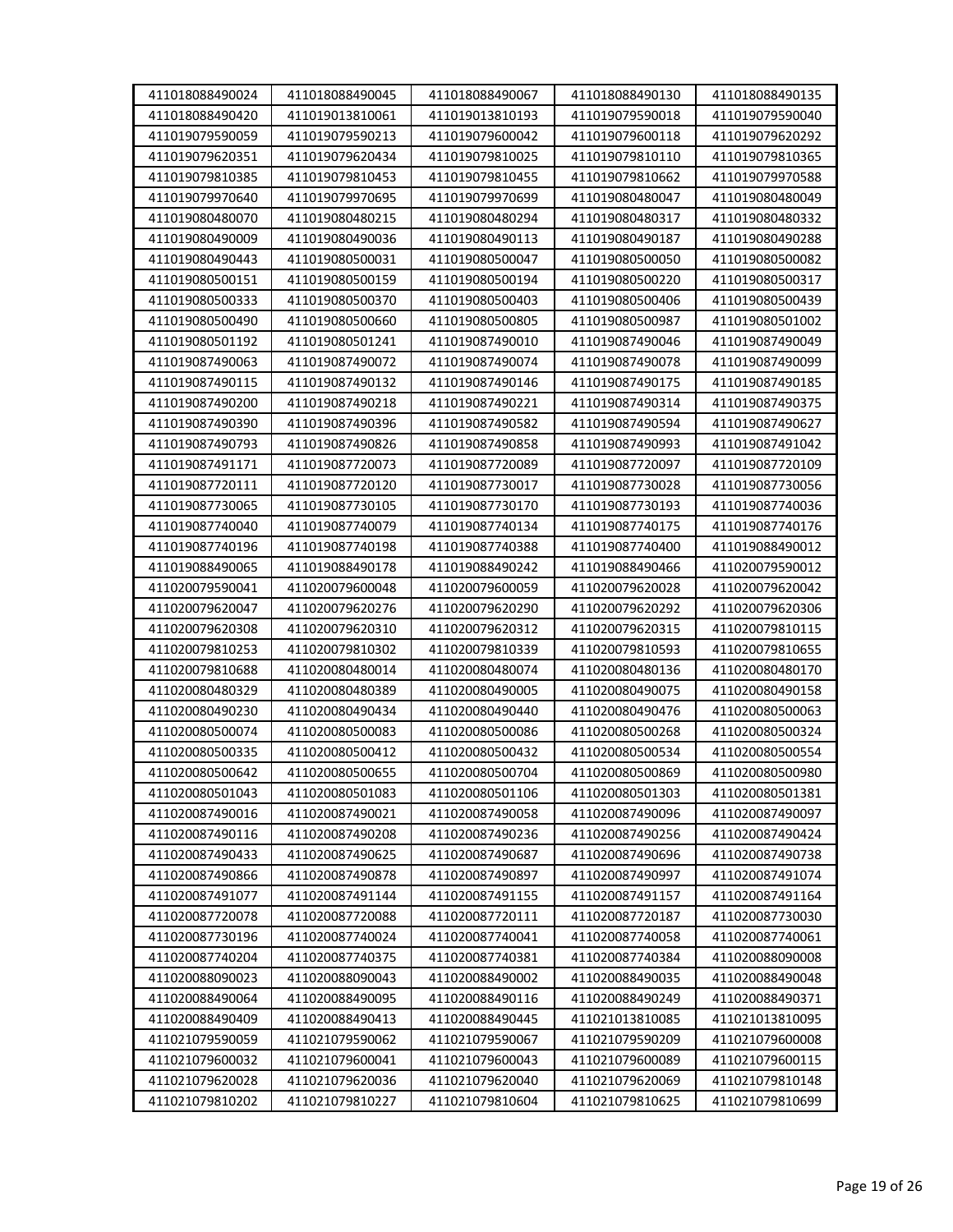| 411021079970497 | 411021079970698 | 411021080480405 | 411021080490047 | 411021080490055 |
|-----------------|-----------------|-----------------|-----------------|-----------------|
| 411021080490061 | 411021080490079 | 411021080490095 | 411021080490201 | 411021080490285 |
| 411021080490293 | 411021080490387 | 411021080500077 | 411021080500339 | 411021080500365 |
| 411021080500400 | 411021080500462 | 411021080500816 | 411021080500864 | 411021080500886 |
| 411021080501105 | 411021080501282 | 411021087490017 | 411021087490028 | 411021087490036 |
| 411021087490050 | 411021087490068 | 411021087490093 | 411021087490096 | 411021087490156 |
| 411021087490165 | 411021087490171 | 411021087490245 | 411021087490299 | 411021087490389 |
| 411021087490473 | 411021087490501 | 411021087490551 | 411021087490595 | 411021087490674 |
| 411021087490722 | 411021087490787 | 411021087490868 | 411021087491102 | 411021087491123 |
| 411021087720118 | 411021087730011 | 411021087730051 | 411021087740020 | 411021087740034 |
| 411021087740162 | 411021087740402 | 411021088490014 | 411021088490025 | 411021088490145 |
| 411021088490166 | 411021088490170 | 411021088490375 | 411021088490384 | 411021088490454 |
| 411021088490457 | 411021088490473 | 411022013810025 | 411022013810052 | 411022013810184 |
| 411022079590008 | 411022079590010 | 411022079590027 | 411022079590092 | 411022079590174 |
| 411022079590238 | 411022079600034 | 411022079600047 | 411022079600052 | 411022079600075 |
| 411022079600101 | 411022079600103 | 411022079600123 | 411022079600133 | 411022079600196 |
| 411022079620005 | 411022079620019 | 411022079620054 | 411022079620056 | 411022079620057 |
| 411022079620063 | 411022079620092 | 411022079620164 | 411022079620218 | 411022079620288 |
| 411022079620351 | 411022079620385 | 411022079620414 | 411022079620425 | 411022079810194 |
| 411022079810393 | 411022079970135 | 411022079970177 | 411022079970206 | 411022079970213 |
| 411022079970231 | 411022079970242 | 411022079970252 | 411022079970320 | 411022079970326 |
| 411022079970354 | 411022079970364 | 411022079970369 | 411022079970373 | 411022079970390 |
| 411022079970395 | 411022079970525 | 411022079970555 | 411022079970574 | 411022080480025 |
| 411022080480130 | 411022080480315 | 411022080480338 | 411022080480360 | 411022080490042 |
| 411022080490076 | 411022080490108 | 411022080490132 | 411022080490137 | 411022080490315 |
| 411022080490339 | 411022080490379 | 411022080490452 | 411022080500008 | 411022080500025 |
| 411022080500046 | 411022080500050 | 411022080500172 | 411022080500380 | 411022080500436 |
| 411022080500448 | 411022080500479 | 411022080500506 | 411022080500686 | 411022080500740 |
| 411022080500787 | 411022080500866 | 411022080500888 | 411022080500905 | 411022080500916 |
| 411022080500931 | 411022080501029 | 411022080501095 | 411022080501332 | 411022080501353 |
| 411022087490092 | 411022087490093 | 411022087490100 | 411022087490134 | 411022087490201 |
| 411022087490206 | 411022087490260 | 411022087490311 | 411022087490393 | 411022087490419 |
| 411022087490474 | 411022087490564 | 411022087490697 | 411022087490810 | 411022087490931 |
| 411022087490970 | 411022087491044 | 411022087491095 | 411022087491120 | 411022087491135 |
| 411022087720037 | 411022087720056 | 411022087720069 | 411022087730099 | 411022087730128 |
| 411022087730212 | 411022087740004 | 411022087740038 | 411022087740057 | 411022087740122 |
| 411022087740178 | 411022087740208 | 411022087740224 | 411022087740299 | 411022087740326 |
| 411022087740371 | 411022087740397 | 411022088090025 | 411022088090034 | 411022088490014 |
| 411022088490202 | 411022088490341 | 411022088490381 | 411022088490388 | 411022088490407 |
| 411022088490412 | 411023013810019 | 411023013810074 | 411023013810140 | 411023079590007 |
| 411023079590027 | 411023079600041 | 411023079600118 | 411023079600190 | 411023079620015 |
| 411023079620034 | 411023079620085 | 411023079620111 | 411023079620198 | 411023079620322 |
| 411023079620347 | 411023079620353 | 411023079620389 | 411023079620390 | 411023079810033 |
| 411023079810355 | 411023079810391 | 411023079810491 | 411023079810496 | 411023079810591 |
| 411023079810692 | 411023079970093 | 411023079970099 | 411023079970110 | 411023079970194 |
| 411023079970195 | 411023079970247 | 411023079970266 | 411023079970337 | 411023079970560 |
| 411023080480009 | 411023080480061 | 411023080480066 | 411023080480135 | 411023080480361 |
| 411023080480394 | 411023080480432 | 411023080490049 | 411023080490131 | 411023080490143 |
| 411023080490159 | 411023080490221 | 411023080490295 | 411023080490465 | 411023080500011 |
| 411023080500023 | 411023080500038 | 411023080500042 | 411023080500045 | 411023080500054 |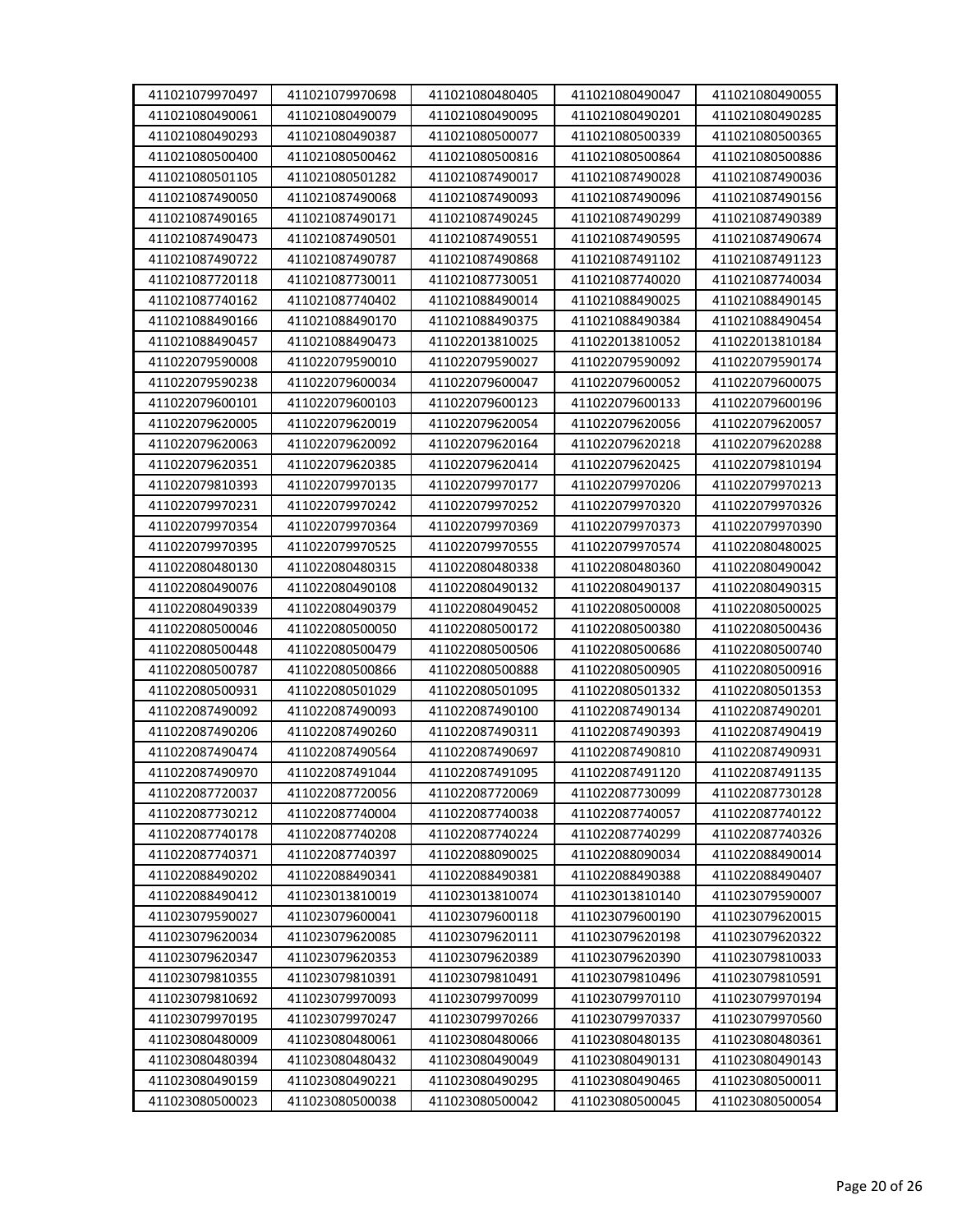| 411023080500074 | 411023080500081 | 411023080500087 | 411023080500098 | 411023080500158 |
|-----------------|-----------------|-----------------|-----------------|-----------------|
| 411023080500164 | 411023080500165 | 411023080500182 | 411023080500202 | 411023080500217 |
| 411023080500272 | 411023080500279 | 411023080500289 | 411023080500293 | 411023080500303 |
| 411023080500351 | 411023080500437 | 411023080500490 | 411023080500562 | 411023080500565 |
| 411023080500640 | 411023080500647 | 411023080500670 | 411023080501025 | 411023087490014 |
| 411023087490015 | 411023087490042 | 411023087490056 | 411023087490098 | 411023087490135 |
| 411023087490138 | 411023087490152 | 411023087490156 | 411023087490250 | 411023087490294 |
| 411023087490298 | 411023087490299 | 411023087490314 | 411023087490317 | 411023087490359 |
| 411023087490385 | 411023087490392 | 411023087490406 | 411023087490438 | 411023087490455 |
|                 | 411023087490631 |                 |                 | 411023087490722 |
| 411023087490557 |                 | 411023087490665 | 411023087490720 |                 |
| 411023087490744 | 411023087491074 | 411023087491097 | 411023087720026 | 411023087720106 |
| 411023087730063 | 411023087730167 | 411023087740019 | 411023087740147 | 411023087740182 |
| 411023087740250 | 411023087740308 | 411023088090064 | 411023088090075 | 411023088090123 |
| 411023088490020 | 411023088490043 | 411023088490096 | 411023088490147 | 411023088490258 |
| 411023088490335 | 411023088490355 | 411023088490445 | 411024013810026 | 411024079590004 |
| 411024079590142 | 411024079600008 | 411024079600027 | 411024079600050 | 411024079620038 |
| 411024079620040 | 411024079620073 | 411024079620093 | 411024079620099 | 411024079620131 |
| 411024079620155 | 411024079620176 | 411024079620271 | 411024079620327 | 411024079810020 |
| 411024079810031 | 411024079810106 | 411024079810389 | 411024079810406 | 411024079970002 |
| 411024079970010 | 411024079970128 | 411024079970165 | 411024079970197 | 411024079970198 |
| 411024079970266 | 411024079970273 | 411024079970301 | 411024079970346 | 411024079970357 |
| 411024079970367 | 411024079970396 | 411024079970628 | 411024079970679 | 411024080480041 |
| 411024080480320 | 411024080480422 | 411024080490055 | 411024080490255 | 411024080490355 |
| 411024080490379 | 411024080500047 | 411024080500051 | 411024080500061 | 411024080500072 |
| 411024080500160 | 411024080500333 | 411024080500508 | 411024080500608 | 411024080500917 |
| 411024080500946 | 411024080500952 | 411024080501130 | 411024080501264 | 411024080501377 |
| 411024087490113 | 411024087490173 | 411024087490208 | 411024087490230 | 411024087490310 |
| 411024087490340 | 411024087490456 | 411024087490474 | 411024087490525 | 411024087490564 |
| 411024087490662 | 411024087490667 | 411024087490771 | 411024087490930 | 411024087490978 |
| 411024087491044 | 411024087491126 | 411024087491139 | 411024087720008 | 411024087720011 |
| 411024087720025 | 411024087720039 | 411024087720066 | 411024087720186 | 411024087730011 |
| 411024087730073 | 411024087740027 | 411024087740044 | 411024087740059 | 411024087740097 |
| 411024087740209 | 411024087740262 | 411024087740319 | 411024087740465 | 411024088090018 |
| 411024088090154 | 411024088490008 | 411024088490035 | 411024088490065 | 411024088490334 |
| 411024088490374 | 411024088490464 | 411025013810020 | 411025013810082 | 411025013810117 |
| 411025013810148 | 411025079590017 | 411025079590075 | 411025079590168 | 411025079590215 |
| 411025079600039 | 411025079600051 | 411025079600067 | 411025079600097 | 411025079620044 |
| 411025079620068 | 411025079620110 | 411025079620166 | 411025079620256 | 411025079620353 |
| 411025079810045 | 411025079810054 | 411025079810132 | 411025079810428 | 411025079810611 |
| 411025079810681 | 411025079970008 | 411025079970064 | 411025079970093 | 411025079970117 |
| 411025079970150 | 411025079970164 | 411025079970233 | 411025079970250 | 411025079970322 |
| 411025079970325 | 411025079970352 | 411025079970355 | 411025079970410 | 411025080480005 |
| 411025080480022 | 411025080480050 | 411025080480056 | 411025080480313 | 411025080480410 |
| 411025080480470 | 411025080490019 | 411025080490028 | 411025080490129 | 411025080490157 |
| 411025080490298 | 411025080490339 | 411025080490415 | 411025080490440 | 411025080500085 |
| 411025080500093 | 411025080500096 | 411025080500102 | 411025080500105 | 411025080500518 |
| 411025080500552 | 411025080500560 | 411025080500566 | 411025080500724 | 411025080500931 |
| 411025080501025 | 411025080501159 | 411025087490057 | 411025087490065 | 411025087490099 |
| 411025087490270 | 411025087490281 | 411025087490285 | 411025087490294 | 411025087490321 |
| 411025087490360 | 411025087490379 | 411025087490424 | 411025087490655 | 411025087490677 |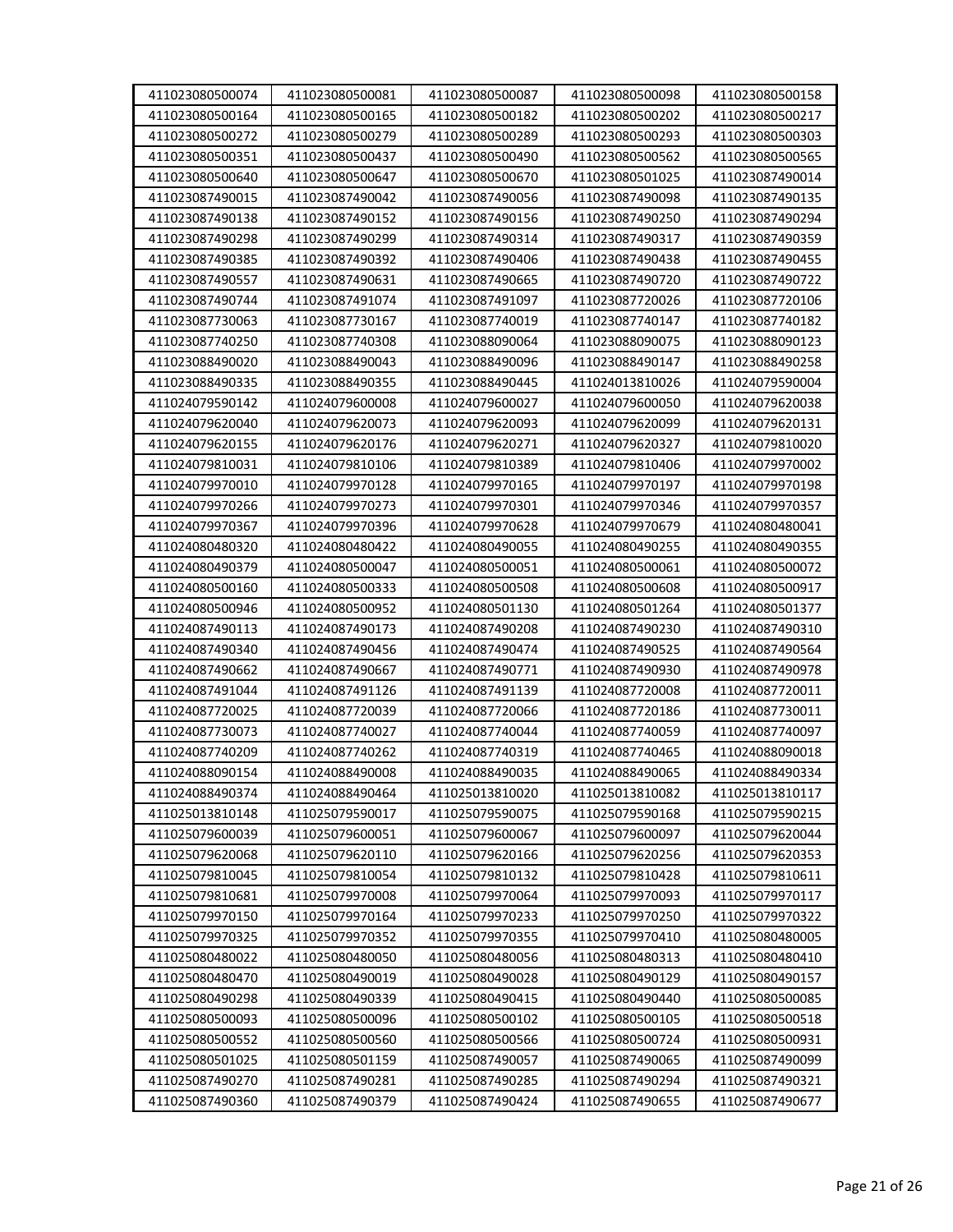| 411025087490742<br>411025087491125 | 411025087490778<br>411025087720026 | 411025087490908<br>411025087720041 | 411025087491009<br>411025087720042 | 411025087491010<br>411025087720052 |
|------------------------------------|------------------------------------|------------------------------------|------------------------------------|------------------------------------|
| 411025087720097                    | 411025087720104                    | 411025087720112                    | 411025087720126                    | 411025087720129                    |
| 411025087720136                    |                                    |                                    | 411025087720203                    |                                    |
|                                    | 411025087720180                    | 411025087720183                    |                                    | 411025087730023<br>411025087740091 |
| 411025087730052                    | 411025087730221                    | 411025087740062                    | 411025087740087                    |                                    |
| 411025087740198                    | 411025087740289                    | 411025087740454                    | 411025088090030                    | 411025088090055                    |
| 411025088090061                    | 411025088090103                    | 411025088490013                    | 411025088490021                    | 411025088490354                    |
| 411025088490445                    | 411026079590041                    | 411026079590050                    | 411026079590188                    | 411026079600009                    |
| 411026079620038                    | 411026079620061                    | 411026079620088                    | 411026079620259                    | 411026079620272                    |
| 411026079620310                    | 411026079620331                    | 411026079620471                    | 411026079620473                    | 411026079810024                    |
| 411026079810052                    | 411026079810053                    | 411026079810081                    | 411026079810486                    | 411026079810579                    |
| 411026079810607                    | 411026079810631                    | 411026079970009                    | 411026079970014                    | 411026079970091                    |
| 411026079970102                    | 411026079970133                    | 411026079970159                    | 411026079970182                    | 411026079970311                    |
| 411026079970342                    | 411026079970499                    | 411026079970504                    | 411026079970541                    | 411026079970716                    |
| 411026080480009                    | 411026080480014                    | 411026080480027                    | 411026080480085                    | 411026080480102                    |
| 411026080480130                    | 411026080480154                    | 411026080480193                    | 411026080480376                    | 411026080480406                    |
| 411026080480428                    | 411026080490108                    | 411026080490279                    | 411026080490290                    | 411026080500099                    |
| 411026080500128                    | 411026080500147                    | 411026080500178                    | 411026080500355                    | 411026080500443                    |
| 411026080500505                    | 411026080500537                    | 411026080501015                    | 411026080501118                    | 411026080501165                    |
| 411026080501258                    | 411026087490184                    | 411026087490265                    | 411026087490318                    | 411026087490433                    |
| 411026087490509                    | 411026087490553                    | 411026087490554                    | 411026087490598                    | 411026087490819                    |
| 411026087490962                    | 411026087490990                    | 411026087720115                    | 411026087720144                    | 411026087730028                    |
| 411026087730034                    | 411026087730061                    | 411026087730082                    | 411026087730116                    | 411026087730143                    |
| 411026087740006                    | 411026087740021                    | 411026087740037                    | 411026087740129                    | 411026087740326                    |
| 411026087740342                    | 411026087740386                    | 411026088090032                    | 411026088490075                    | 411026088490128                    |
| 411026088490136                    | 411026088490145                    | 411026088490185                    | 411026088490249                    | 411026088490269                    |
| 411026088490291                    | 411027013810160                    | 411027079590039                    | 411027079590044                    | 411027079590051                    |
| 411027079590082                    | 411027079590099                    | 411027079590192                    | 411027079600013                    | 411027079600050                    |
| 411027079600082                    | 411027079600150                    | 411027079620003                    | 411027079620030                    | 411027079620096                    |
| 411027079620204                    | 411027079620210                    | 411027079620471                    | 411027079810028                    | 411027079810095                    |
| 411027079810170                    | 411027079810217                    | 411027079810471                    | 411027079810482                    | 411027079810531                    |
| 411027079970004                    | 411027079970024                    | 411027079970035                    | 411027079970047                    | 411027079970077                    |
| 411027079970093                    | 411027079970141                    | 411027079970267                    | 411027079970272                    | 411027079970318                    |
| 411027079970332                    | 411027079970426                    | 411027079970465                    | 411027079970485                    | 411027079970499                    |
| 411027079970503                    | 411027079970526                    | 411027079970705                    | 411027080480015                    | 411027080480023                    |
| 411027080480053                    | 411027080480229                    | 411027080480300                    | 411027080480431                    | 411027080490064                    |
| 411027080490093                    | 411027080490158                    | 411027080490284                    | 411027080490286                    | 411027080490305                    |
| 411027080490358                    | 411027080490370                    | 411027080490390                    | 411027080500024                    | 411027080500113                    |
| 411027080500116                    | 411027080500126                    | 411027080500128                    | 411027080500158                    | 411027080500373                    |
| 411027080500428                    | 411027080500575                    | 411027080500612                    | 411027080500751                    | 411027080500903                    |
| 411027080500937                    | 411027080500982                    | 411027080501009                    | 411027080501011                    | 411027080501120                    |
| 411027080501139                    | 411027080501284                    | 411027087490012                    | 411027087490017                    | 411027087490351                    |
| 411027087490357                    | 411027087490361                    | 411027087490504                    | 411027087490527                    | 411027087490811                    |
| 411027087490956                    | 411027087490987                    | 411027087491048                    | 411027087491056                    | 411027087491173                    |
| 411027087491188                    | 411027087720023                    | 411027087720092                    | 411027087720129                    | 411027087720183                    |
| 411027087730031                    | 411027087730044                    | 411027087730102                    | 411027087730212                    | 411027087740059                    |
| 411027087740064                    | 411027087740065                    | 411027087740070                    | 411027087740103                    | 411027087740133                    |
| 411027087740176                    | 411027087740237                    | 411027088090033                    | 411027088090049                    | 411027088490013                    |
| 411027088490020                    | 411027088490023                    | 411027088490056                    | 411027088490100                    | 411027088490201                    |
| 411027088490241                    | 411027088490328                    | 411027088490384                    | 411027088490399                    | 411027088490406                    |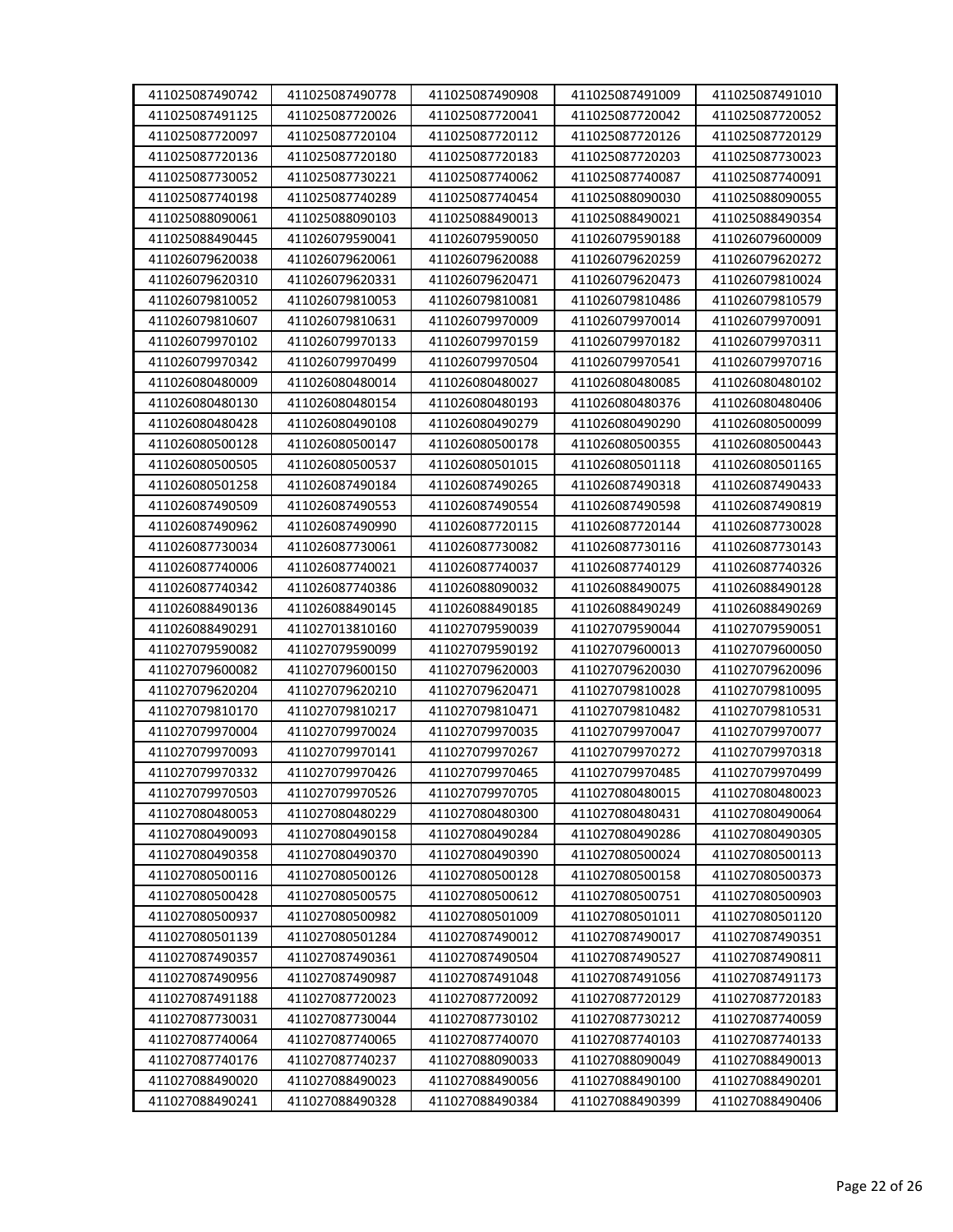| 411027088490447 | 411028013810024 | 411028013810029 | 411028013810063 | 411028013810102 |
|-----------------|-----------------|-----------------|-----------------|-----------------|
| 411028013810137 | 411028079590049 | 411028079590110 | 411028079590146 | 411028079590211 |
| 411028079600037 | 411028079600053 | 411028079600152 | 411028079600169 | 411028079600221 |
| 411028079620014 | 411028079620018 | 411028079620133 | 411028079620148 | 411028079620465 |
| 411028079810043 | 411028079810173 | 411028079810189 | 411028079810403 | 411028079810457 |
| 411028079810498 | 411028079810615 | 411028079810649 | 411028079810658 | 411028079970033 |
| 411028079970057 | 411028079970083 | 411028079970090 | 411028079970171 | 411028079970193 |
| 411028079970207 | 411028079970246 | 411028079970312 | 411028079970324 | 411028079970360 |
| 411028079970497 | 411028079970507 | 411028079970527 | 411028079970682 | 411028080480088 |
| 411028080480100 | 411028080480101 | 411028080480127 | 411028080480129 | 411028080490052 |
| 411028080490162 | 411028080490190 | 411028080490230 | 411028080490235 | 411028080490367 |
| 411028080490396 | 411028080490408 | 411028080490413 | 411028080500039 | 411028080500057 |
| 411028080500102 | 411028080500145 | 411028080500197 | 411028080500283 | 411028080500782 |
| 411028080500927 | 411028080500968 | 411028080501161 | 411028080501190 | 411028080501421 |
| 411028087490083 | 411028087490112 | 411028087490183 | 411028087490258 | 411028087490340 |
| 411028087490368 | 411028087490401 | 411028087490471 | 411028087490564 | 411028087490568 |
| 411028087490659 | 411028087490664 | 411028087490733 | 411028087490762 | 411028087490830 |
| 411028087491103 | 411028087491134 | 411028087491135 | 411028087720007 | 411028087720048 |
| 411028087720083 | 411028087720159 | 411028087720218 | 411028087730005 | 411028087730008 |
| 411028087740109 | 411028087740152 | 411028087740275 | 411028087740286 | 411028087740375 |
| 411028087740383 | 411028087740444 | 411028087740445 | 411028088090071 | 411028088490002 |
| 411028088490038 | 411028088490229 | 411028088490257 | 411028088490322 | 411028088490327 |
| 411028088490354 | 411029013810066 | 411029079590003 | 411029079590025 | 411029079590040 |
| 411029079590081 | 411029079590116 | 411029079600017 | 411029079600025 | 411029079600042 |
| 411029079600044 | 411029079600056 | 411029079600065 | 411029079620029 | 411029079620062 |
| 411029079620171 | 411029079620452 | 411029079810067 | 411029079810117 | 411029079810128 |
| 411029079810129 | 411029079810158 | 411029079810239 | 411029079810262 | 411029079810372 |
| 411029079810507 | 411029079810518 | 411029079810570 | 411029079810700 | 411029079970011 |
| 411029079970149 | 411029079970156 | 411029079970189 | 411029079970192 | 411029079970206 |
| 411029079970220 | 411029079970347 | 411029079970385 | 411029079970475 | 411029079970498 |
| 411029079970504 | 411029079970535 | 411029079970558 | 411029079970635 | 411029079970641 |
| 411029080480040 | 411029080480135 | 411029080480225 | 411029080480230 | 411029080490004 |
| 411029080490005 | 411029080490019 | 411029080490030 | 411029080490041 | 411029080490045 |
| 411029080490057 | 411029080490092 | 411029080490178 | 411029080490392 | 411029080500039 |
| 411029080500054 | 411029080500106 | 411029080500202 | 411029080500244 | 411029080500249 |
| 411029080500277 | 411029080500386 | 411029080500552 | 411029080500785 | 411029080500797 |
| 411029080500833 | 411029080500859 | 411029080501018 | 411029080501099 | 411029080501176 |
| 411029080501234 | 411029087490069 | 411029087490112 | 411029087490117 | 411029087490158 |
| 411029087490270 | 411029087490332 | 411029087490358 | 411029087490372 | 411029087490390 |
| 411029087490433 | 411029087490476 | 411029087490538 | 411029087490659 | 411029087490832 |
| 411029087490834 | 411029087490959 | 411029087491042 | 411029087491130 | 411029087720087 |
| 411029087720098 | 411029087730046 | 411029087730091 | 411029087730134 | 411029087740010 |
| 411029087740026 | 411029087740052 | 411029087740381 | 411029087740442 | 411029088090004 |
| 411029088090039 | 411029088090046 | 411029088090047 | 411029088090087 | 411029088490049 |
| 411029088490145 | 411029088490225 | 411029088490234 | 411029088490241 | 411029088490248 |
| 411029088490282 | 411029088490327 | 411029088490363 | 411030013810045 | 411030013810184 |
| 411030079590011 | 411030079590135 | 411030079590211 | 411030079600003 | 411030079600010 |
| 411030079600029 | 411030079600037 | 411030079600059 | 411030079600072 | 411030079600077 |
| 411030079600105 | 411030079620011 | 411030079620023 | 411030079620063 | 411030079620083 |
| 411030079620225 | 411030079620331 | 411030079620458 | 411030079810017 | 411030079810035 |
|                 |                 |                 |                 |                 |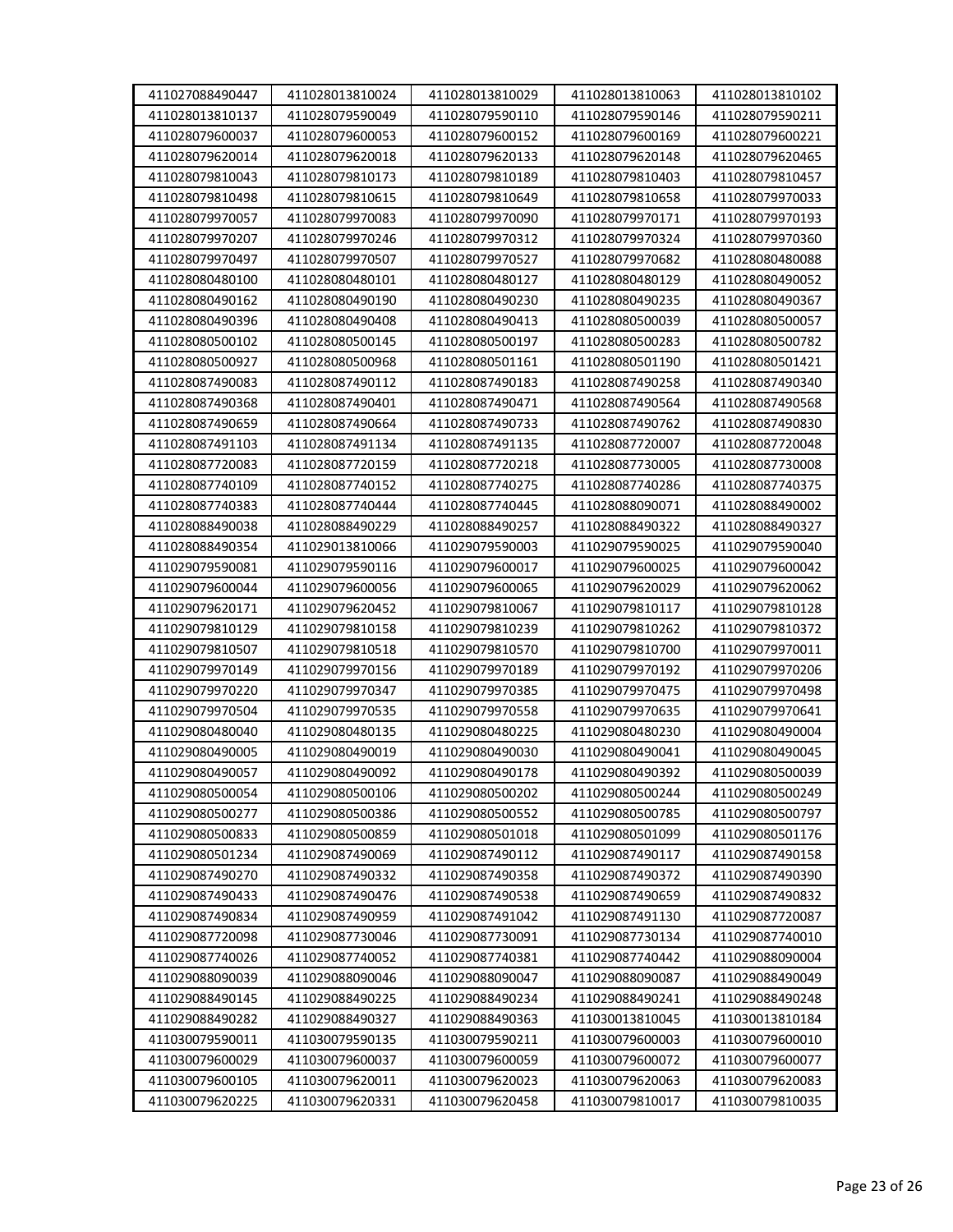| 411030079810089 | 411030079810103 | 411030079810128 | 411030079810159 | 411030079810353 |
|-----------------|-----------------|-----------------|-----------------|-----------------|
| 411030079810411 | 411030079810570 | 411030079810614 | 411030079810635 | 411030079810664 |
| 411030079970040 | 411030079970088 | 411030079970114 | 411030079970118 | 411030079970224 |
| 411030079970296 | 411030079970312 | 411030079970383 | 411030079970455 | 411030079970500 |
| 411030079970551 | 411030080480095 | 411030080480246 | 411030080480399 | 411030080490048 |
| 411030080490054 | 411030080490068 | 411030080490092 | 411030080490305 | 411030080490336 |
| 411030080490352 | 411030080500030 | 411030080500035 | 411030080500169 | 411030080500901 |
| 411030080500948 | 411030087490060 | 411030087490066 | 411030087490074 | 411030087490098 |
| 411030087490130 | 411030087490162 | 411030087490165 | 411030087490168 | 411030087490171 |
| 411030087490201 | 411030087490270 | 411030087490359 | 411030087490376 | 411030087490399 |
| 411030087490483 | 411030087490508 | 411030087490547 | 411030087490701 | 411030087490764 |
| 411030087490843 | 411030087491021 | 411030087491045 | 411030087491065 | 411030087491175 |
| 411030087720028 | 411030087720051 | 411030087730016 | 411030087730040 | 411030087730088 |
| 411030087730209 | 411030087740015 | 411030087740021 | 411030087740101 | 411030087740135 |
| 411030087740295 | 411030087740396 | 411030087740439 | 411030088090005 | 411030088090023 |
| 411030088090027 | 411030088490006 | 411030088490095 | 411030088490184 | 411030088490383 |
| 411030088490430 | 411030088490437 | 411031079590022 | 411031079590044 | 411031079600053 |
| 411031079600095 | 411031079600101 | 411031079620014 | 411031079620038 | 411031079620043 |
| 411031079620126 | 411031079620325 | 411031079970089 | 411031079970138 | 411031079970213 |
| 411031079970219 | 411031079970265 | 411031079970351 | 411031079970359 | 411031079970384 |
| 411031079970412 | 411031079970469 | 411031079970545 | 411031079970624 | 411031080490064 |
| 411031080490140 | 411031087490032 | 411031087490058 | 411031087490183 | 411031087490315 |
| 411031087490355 | 411031087490424 | 411031087490473 | 411031087490664 | 411031087490692 |
| 411031087491014 | 411031087720006 | 411031087720021 | 411031087720053 | 411031087720069 |
| 411031087720071 | 411031087720075 | 411031087720102 | 411031087720103 | 411031087720122 |
| 411031087720127 | 411031087730002 | 411031087730010 | 411031087730049 | 411031087740088 |
| 411031087740095 | 411031087740174 | 411031087740292 | 411031087740335 | 411031087750043 |
| 411031087750091 | 411031087750203 | 411031088490032 | 411031088490040 | 411031088490130 |
| 411031088490131 | 411031088490189 | 411032079600022 | 411032079620161 | 411032079620201 |
| 411032079620327 | 411032079620446 | 411032079970005 | 411032079970008 | 411032079970114 |
| 411032079970159 | 411032079970193 | 411032079970228 | 411032079970230 | 411032079970242 |
| 411032079970389 | 411032079970419 | 411032079970428 | 411032079970455 | 411032079970524 |
| 411032079970538 | 411032079970620 | 411032079970649 | 411032080490057 | 411032080490105 |
| 411032080490217 | 411032080490236 | 411032080490291 | 411032080490341 | 411032080490367 |
| 411032087490043 | 411032087490117 | 411032087490133 | 411032087490152 | 411032087490162 |
| 411032087490199 | 411032087490201 | 411032087490212 | 411032087490276 | 411032087490277 |
| 411032087490315 | 411032087490328 | 411032087490336 | 411032087490375 | 411032087490387 |
| 411032087490451 | 411032087490614 | 411032087490706 | 411032087490723 | 411032087490954 |
| 411032087491122 | 411032087491136 | 411032087720025 | 411032087720058 | 411032087720124 |
| 411032087730013 | 411032087730231 | 411032087740031 | 411032087740113 | 411032087740141 |
| 411032087740159 | 411032087750014 | 411032087750019 | 411032087750144 | 411032088490031 |
| 411032088490147 | 411032088490154 | 411032088490425 | 411033079600009 | 411033079620018 |
| 411033079620283 | 411033079620309 | 411033079620329 | 411033079620365 | 411033079620477 |
| 411033079970055 | 411033079970188 | 411033079970212 | 411033079970229 | 411033079970424 |
| 411033079970453 |                 | 411033079970521 | 411033079970543 | 411033079970550 |
|                 | 411033079970508 |                 |                 |                 |
| 411033080490135 | 411033080490158 | 411033080490362 | 411033080500072 | 411033080500568 |
| 411033087490024 | 411033087490049 | 411033087490058 | 411033087490064 | 411033087490160 |
| 411033087490224 | 411033087490469 | 411033087490640 | 411033087490649 | 411033087490706 |
| 411033087491000 | 411033087491218 | 411033087720024 | 411033088490054 | 411033088490151 |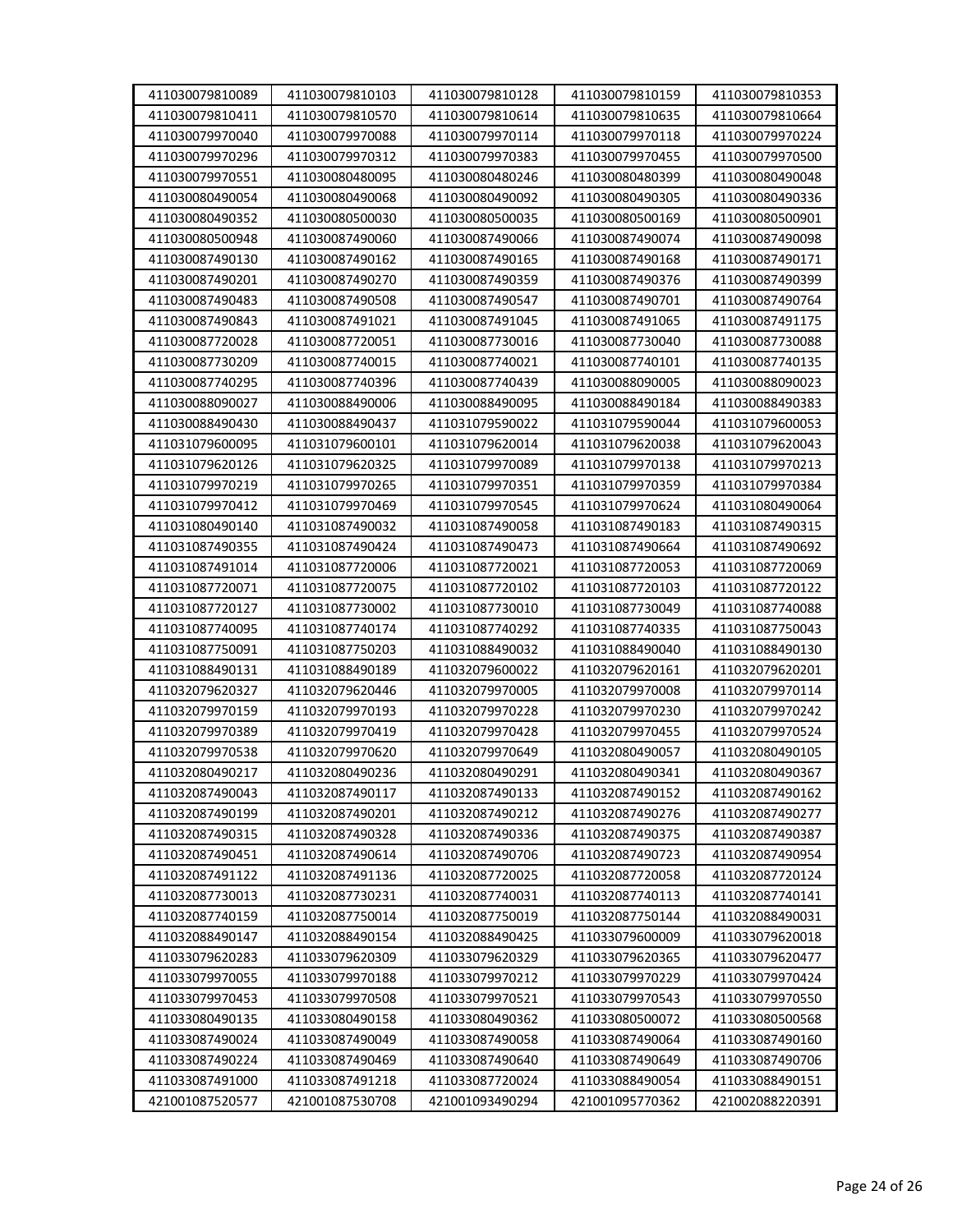| 421003088260341 | 421003095770176 | 421005088220014 | 421005088250305 | 421005088260218 |
|-----------------|-----------------|-----------------|-----------------|-----------------|
| 421005093490126 | 421005093490283 | 421006087530600 | 421006087530601 | 421006088220610 |
| 421007088220231 | 421007093490042 | 421007093490187 | 421007093490233 | 421007093490371 |
| 421007095770455 | 421008087520879 | 421008088260162 | 421009087530875 | 421009088220678 |
| 421010080280145 | 421011093490113 | 421013088220456 | 421013088220515 | 421013093490370 |
| 421014086820408 | 421014088250006 | 421014088250170 | 421014088260193 | 421014093490331 |
| 421015087530101 | 421015087530545 | 421015095770641 | 421016080280443 | 421016088220399 |
| 421016093490332 | 421016095770245 | 421016095770265 | 421017088260045 | 421017088260099 |
| 421018088250525 | 421018093490181 | 421020080280013 | 421020080280056 | 421020087530063 |
| 421020088220229 | 421020088250550 | 421020090590004 | 421020095770026 | 421021088220685 |
| 421022087530926 | 421022088220208 | 421023088220220 | 421023093490368 | 421024088220499 |
| 421024088250068 | 421024088260074 | 421024095770320 | 421024095770329 | 421025088250286 |
|                 |                 |                 |                 |                 |
| 421025090590097 | 421026087520268 | 421026088220209 | 421026088220377 | 421026095770155 |
| 421027088220202 | 421027088260202 | 421028087530070 | 421028087530085 | 421028087530811 |
| 421028095770263 | 421029087520558 | 421029087530259 | 421029087530353 | 421029093490204 |
| 421029093490746 | 421029095770176 | 421029095770918 | 421030088220083 | 421030088250432 |
| 421030088260103 | 421030088260107 | 421030088260202 | 421030093490788 | 441001080430510 |
| 441001091200372 | 441002004430240 | 441002079460066 | 441002096950158 | 441003079410095 |
| 441004079430039 | 441004080440085 | 441004092550001 | 441005022200109 | 441005079410227 |
| 441005079760113 | 441005080440170 | 441005080440816 | 441006005080033 | 441006022190009 |
| 441006079480172 | 441006079500060 | 441006080440049 | 441006096260051 | 441006096800089 |
| 441007079430205 | 441007079500083 | 441007085480183 | 441007096290305 | 441008079460140 |
| 441008080170139 | 441008080430036 | 441008096290113 | 441009040420023 | 441009079480135 |
| 441009080430124 | 441009080431239 | 441010080170392 | 441010080440966 | 441010087650137 |
| 441010093980072 | 441011004430262 | 441011080440909 | 441011088170283 | 441011096260150 |
| 441012079430226 | 441012080440146 | 441012084330118 | 441012088310001 | 441012094790007 |
| 441012095000064 | 441012096690115 | 441013080430001 | 441013080430132 | 441013080440070 |
| 441013089920060 | 441014004430089 | 441014013480051 | 441014079430006 | 441014080430028 |
| 441015079430204 | 441015080440570 | 441015095190016 | 441016022200015 | 441016080440973 |
| 441017066870034 | 441017079500152 | 441017080430900 | 441017080440666 | 441017080441141 |
| 441017088310057 | 441018004430218 | 441018079460118 | 441018086110029 | 441018091200067 |
| 441019079430067 | 441019079500076 | 441019089920052 | 441019096400223 | 441019096960222 |
| 441020005080038 | 441020079430023 | 441020079500076 | 441020080430091 | 441020080440115 |
| 441020080440142 | 441020080440166 | 441021079430076 | 441021079480138 | 441021080440147 |
| 441021080440394 | 441021091200132 | 441021096260007 | 441022049120033 | 441022079430019 |
| 441023022190005 | 441023079430032 | 441023091200066 | 441024008570133 | 441024079420096 |
| 441024079460381 | 441024094790081 | 441025086940572 | 441026079410709 | 441026079570014 |
| 441026079760050 | 441026080440174 | 441027079430024 | 441027079480012 | 441027079480057 |
| 441027080430903 | 441027080440563 | 441027082120431 | 441027086940102 | 441027090520040 |
| 441027095060054 | 441028079430014 | 441028079480142 | 441028079490194 | 441028080440067 |
| 441028088170150 | 441028088170205 | 441028096270077 | 441029079430016 | 441029079550029 |
| 441030079430060 | 441030079730362 | 441030080430405 | 441030084330096 | 441030088170061 |
| 441030091200054 | 441030092520016 | 441030093220013 | 451002086120165 | 451002094070076 |
| 451005026850087 | 451009086120124 | 451009087500164 | 451011094070035 | 451013087500072 |
| 451015026850076 | 451020087500008 | 451023087500065 | 451026087010109 | 451028087010285 |
| 461001018970438 | 461001079310018 | 461001081160506 | 461001081160966 | 461001081163082 |
| 461002018970148 | 461002018970292 | 461002018970310 | 461002019420114 | 461002079300171 |
| 461002079320111 | 461002081161896 | 461002081162023 | 461002081162313 | 461002081162791 |
| 461003018970177 | 461003019420222 | 461003079300083 | 461003079300407 | 461003079320248 |
| 461003081160837 | 461003081161861 | 461004079310016 | 461004081163141 | 461005019420089 |